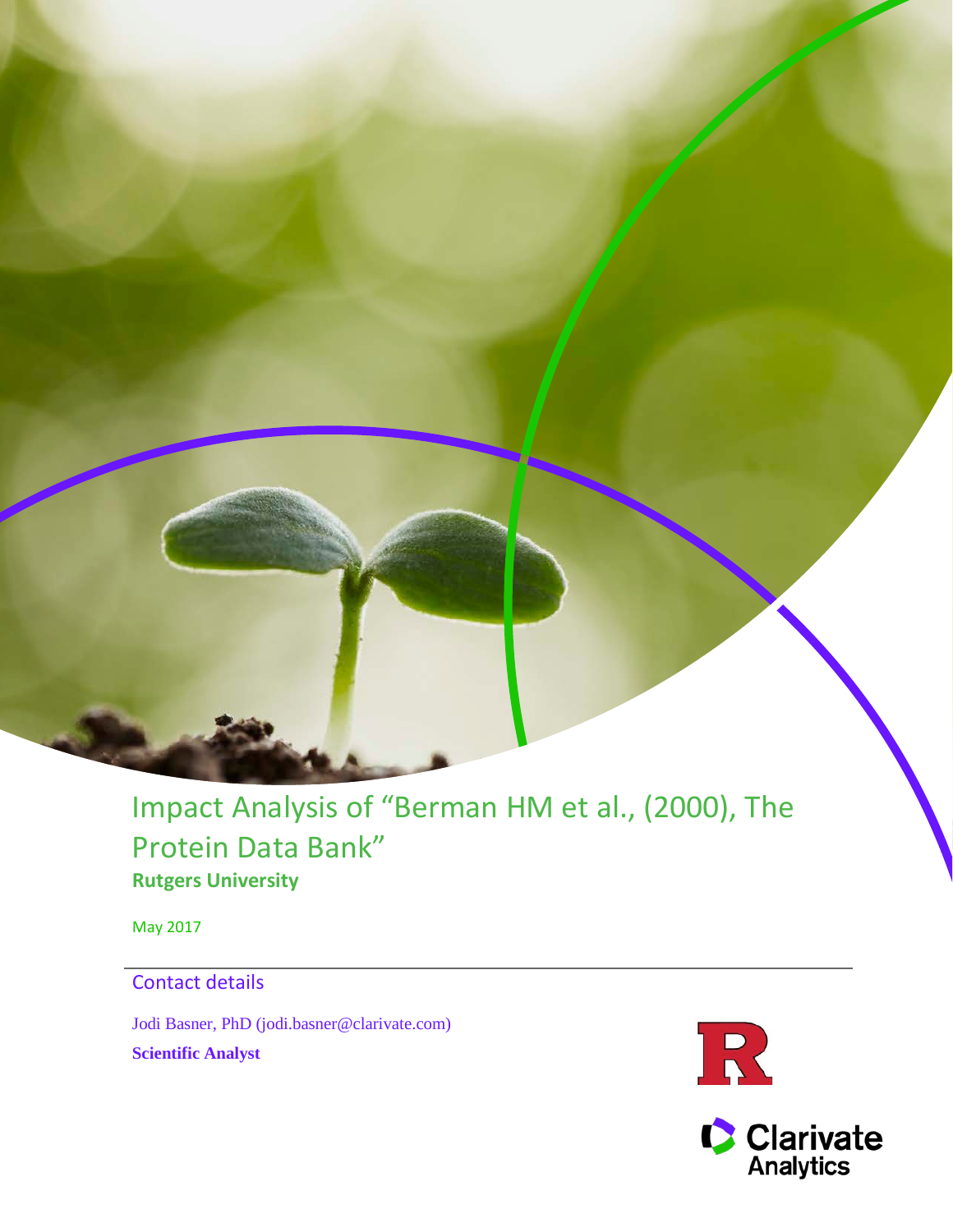### **TABLE OF CONTENTS**

| 1   |            |  |
|-----|------------|--|
| 1.1 |            |  |
| 2   |            |  |
| 2.1 |            |  |
| 2.2 |            |  |
| 2.3 |            |  |
| 2.4 |            |  |
| 3   |            |  |
| 3.1 |            |  |
| 3.2 |            |  |
| 3.3 |            |  |
| 4   |            |  |
| 4.1 |            |  |
| 4.1 |            |  |
| 4.2 |            |  |
| 4.3 |            |  |
| 5   |            |  |
| 5.1 |            |  |
| 5.2 |            |  |
| 5.3 |            |  |
| 6   |            |  |
| 6.1 |            |  |
| 6.2 |            |  |
|     | 6.2.1      |  |
|     | 6.2.2      |  |
|     | 6.2.3      |  |
|     | 6.2.4      |  |
|     | 6.2.5      |  |
| 6.3 |            |  |
| 6.4 |            |  |
|     | Appendix A |  |
|     | Appendix B |  |
|     | Appendix C |  |
|     | Appendix D |  |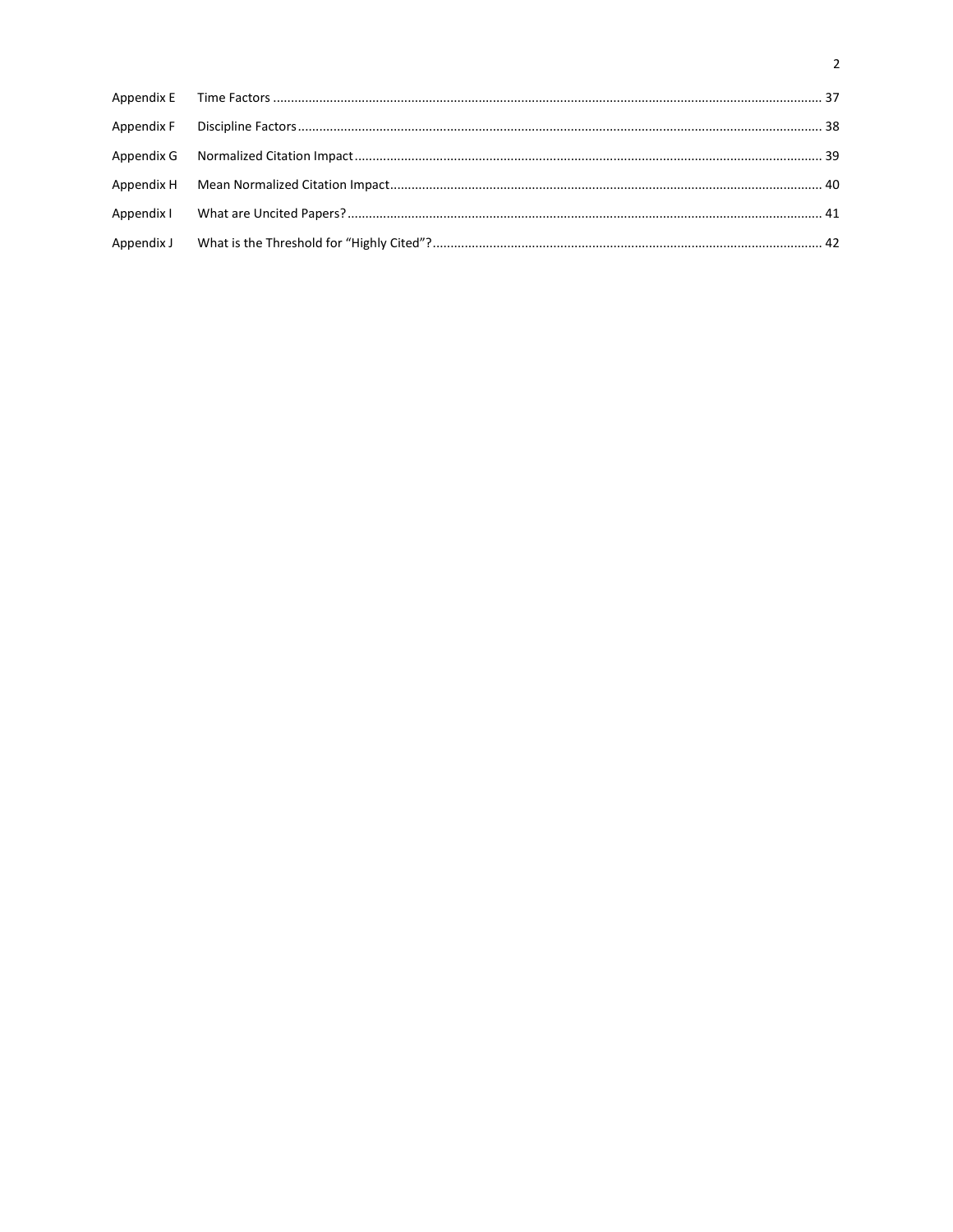#### **LIST OF TABLES**

| Table 3 Performance of citing papers by journal (2000-2016). Top 20 journals ranked by Journal Impact Factor.  10                                                                                                                                                                                                                                                              |  |
|--------------------------------------------------------------------------------------------------------------------------------------------------------------------------------------------------------------------------------------------------------------------------------------------------------------------------------------------------------------------------------|--|
| Table 4 Performance of citing papers by ESI subject category (2000-2016). All categories except Space Science are represented.                                                                                                                                                                                                                                                 |  |
|                                                                                                                                                                                                                                                                                                                                                                                |  |
|                                                                                                                                                                                                                                                                                                                                                                                |  |
|                                                                                                                                                                                                                                                                                                                                                                                |  |
| Table 8 Top 5 citing papers based on the Category-normalized citation impact for ESI categories Computer Science, Physics, and                                                                                                                                                                                                                                                 |  |
| Table 9 Number of funded papers and field-normalized bibliometrics by funding organization (2008-2016). Top 25 funding                                                                                                                                                                                                                                                         |  |
| Table 10 Summary of the Top 3 ESI Categories of the citing papers from the Top 25 funding organizations (2008-2016) 21                                                                                                                                                                                                                                                         |  |
| Table 11 Performance of citing papers in ESI category Biology & Biochemistry by funding organization (2008-2016). The 25<br>organizations among the Top 25 funding organizations that supported research in Biology & Biochemistry. This analysis focused                                                                                                                      |  |
| Table 12 Performance of citing papers in ESI category Chemistry by funding organization (2008-2016). The 24 organizations of<br>the Top 25 funding organizations that supported research in Chemistry. This analysis focused on the Top 3 ESI of the Top 25                                                                                                                    |  |
| Table 13 Performance of citing papers in ESI category Molecular Biology & Genetics by funding organization (2008-2016). The<br>16 funding organizations among the Top 25 funding organizations that supported research in Molecular Biology & Genetics.                                                                                                                        |  |
| Table 14 Performance of citing papers in ESI category Computer Science by funding organization (2008-2016). The four funding<br>organizations among the Top 25 funding organizations that supported research in Computer Science. This analysis focused on                                                                                                                     |  |
| Table 15 Performance of citing papers in ESI categories Pharmacology & Toxicology and Clinical Medicine by funding<br>organization (2008-2016). The funding organizations among the Top 25 funding organizations that supported research in<br>Pharmacology & Toxicology and Clinical Medicine. This analysis focused on the Top 3 ESI of the Top 25 funding organizations. 29 |  |
|                                                                                                                                                                                                                                                                                                                                                                                |  |
|                                                                                                                                                                                                                                                                                                                                                                                |  |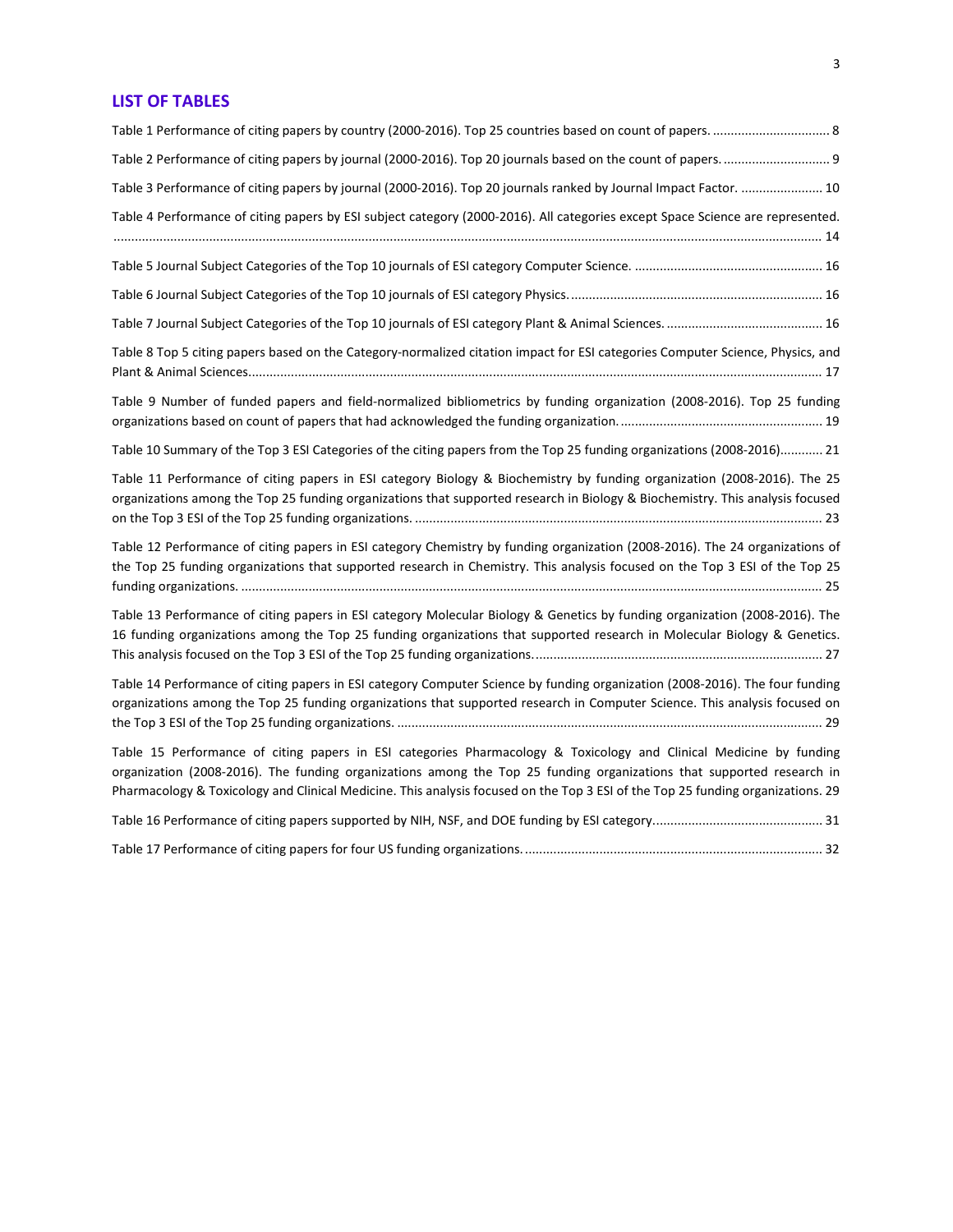#### **LIST OF FIGURES**

| Figure 1 Geographical origin of citing papers by country (2000-2016). Top 25 countries based on the count of papers.  7                                                                                                                                                                                                                                                          |
|----------------------------------------------------------------------------------------------------------------------------------------------------------------------------------------------------------------------------------------------------------------------------------------------------------------------------------------------------------------------------------|
| Figure 2 Performance of citing publications by country (2000-2016). Top 10 countries based on the count of papers 8                                                                                                                                                                                                                                                              |
|                                                                                                                                                                                                                                                                                                                                                                                  |
| Figure 4 Performance of citing papers by ESI subject category (2000-2016). Category-normalized citation impact for the Top 10                                                                                                                                                                                                                                                    |
| Figure 5 Performance of citing papers by ESI subject category (2000-2016). Top 10 ESI based on count of papers.  13                                                                                                                                                                                                                                                              |
| Figure 6 a) Number of citing papers by ESI Category and year (2000-2016). b) Category-normalized citation impact trend of                                                                                                                                                                                                                                                        |
| Figure 7 Performance of citing papers in ESI category Biology & Biochemistry by funding organization (2008-2016). Top 10<br>funding organizations based on the count of citing papers. The label provides the Funding Organization (% Highly-cited papers).                                                                                                                      |
| Figure 8 Performance of citing papers in ESI category Chemistry by funding organization (2008-2016). Top 10 funding<br>organizations based on the count of citing papers. The label provides the Funding Organization (% Highly-cited papers). This                                                                                                                              |
| Figure 9 Performance of citing papers in ESI category Molecular Biology & Genetics by funding organization (2008-2016). Top 10<br>funding organizations based on the count of citing papers. The label provides the Funding Organization (% Highly-cited papers).                                                                                                                |
| Figure 10 Performance of citing papers in ESI category Computer Science by funding organization (2008-2016). The four<br>organizations among the Top 25 funding organizations that supported research in Computer Science. The label provides the<br>Funding Organization (% Highly-cited papers). This analysis focused on the Top 3 ESI of the Top 25 funding organizations 28 |
|                                                                                                                                                                                                                                                                                                                                                                                  |
| Figure 12 Category-normalized citation impact for citing papers supported by NIH, NSF and DOE by ESI category.  31                                                                                                                                                                                                                                                               |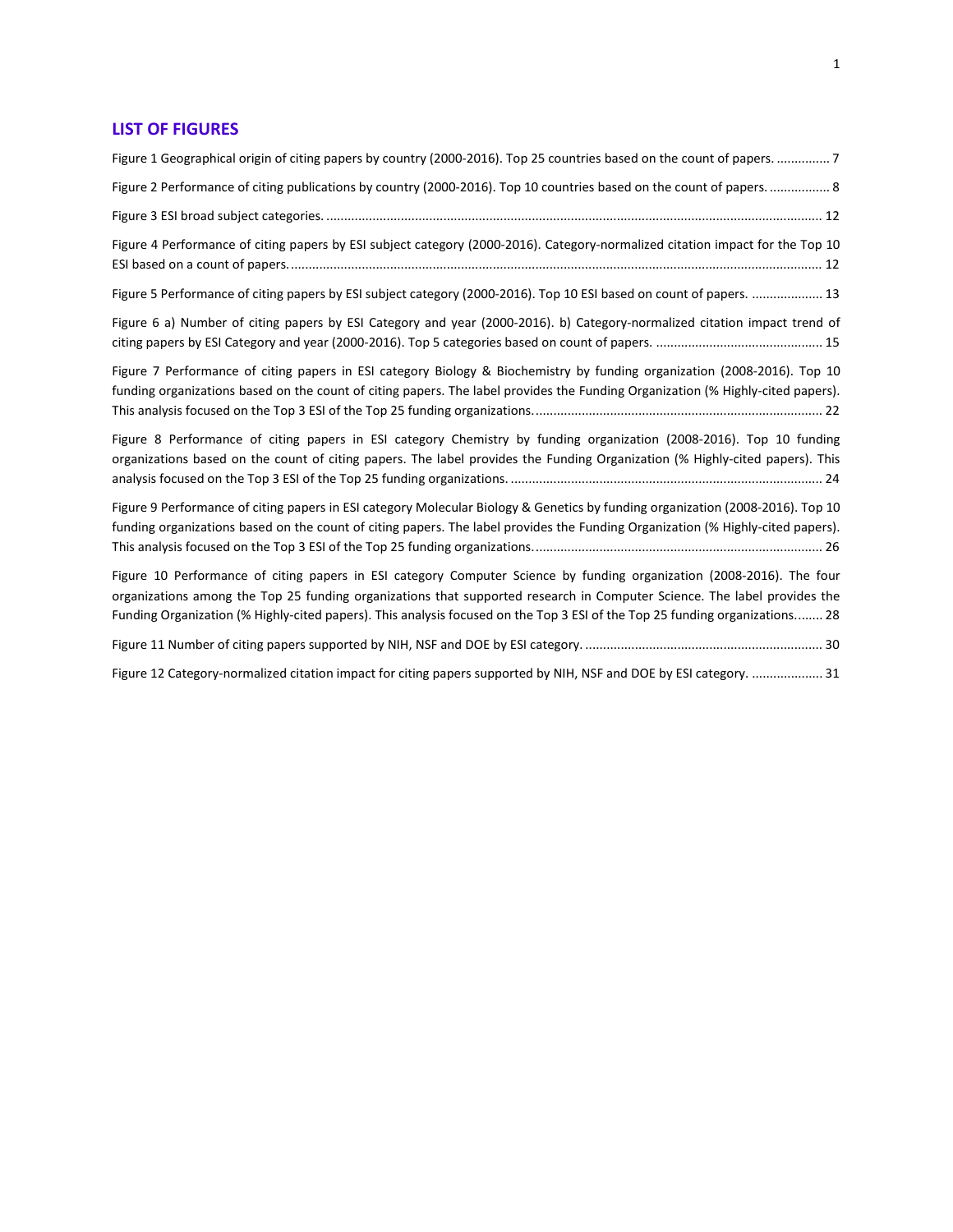## <span id="page-5-0"></span>1 EXECUTIVE SUMMARY

This report was commissioned by **Rutgers University** to obtain insight into the impact of The Protein Data Bank (PDB) on the research community. In 2000, Berman et al. published a paper in the journal *Nucleic Acids Research* that discussed the data, goals and expected future developments of the world-wide archive of structural data of biological macromolecules, The Protein Data Bank. Applying this seminal paper as a proxy, Rutgers University is seeking to characterize the citation-based impact of the more than 14,000 papers whose authors have indicated by citing the Berman et al. paper that The PDB is essential to their research. This report provides insight into the relative performance of the citing papers with perspectives on their scientific fields, geographic origin and funding support.

#### <span id="page-5-1"></span>1.1 Key Findings

#### **The PDB motivated high-quality research throughout the world.**

- The Berman paper is among the Top 100 most highly-cited papers in all of Clarivate Analytics Web of Science<sup>TM</sup>.
- The citing papers originated from 106 countries. United States of America (USA), United Kingdom (UK), Germany and India each contributed over 1,000 citing papers.
	- Nearly all of the Top 25 citing countries had a citation-based impact greater than the world-average.
- Among the Top 100 papers published since 2000, the Berman paper is ranked  $5<sup>th</sup>$  out of the Top 11 with 13% highly-cited citing papers.

#### **The PDB has maintained impact on a wide variety of scientific fields over the 17 years since publication.**

- The greatest contribution of the citing papers was to the scientific fields of Biology & Biochemistry, Chemistry, Molecular Biology & Genetics and Computer Science with over a 1,000 papers in each research area.
- The greatest impact was from the 1,351 Computer Science papers with a citation-based impact twice the world-average.
- The PDB demonstrated high-quality impact with extensive reach across nearly all scientific research areas.
	- Citing papers had a citation-based impact exceeding the world-average in 16 scientific fields including Biology & Biochemistry, Computer Science, Plant & Animal Sciences, Physics, Environment/Ecology, Mathematics and Geosciences.

#### **Papers citing The PDB were primarily funded by world-wide government agencies.**

- Supporting a third of the citing research, the USA government agencies National Institutes of Health (NIH), National Science Foundation (NSF) and Department of Energy (DOE) were the most frequently acknowledged among the Top 25 funding organizations.
	- These USA government agencies funded high-quality research in a wide-breadth of research areas including Biology & Biochemistry, Chemistry, Molecular Biology & Genetics, Computer Science, Immunology, Clinical Medicine, Plant & Animal Science, Physics and Mathematics.

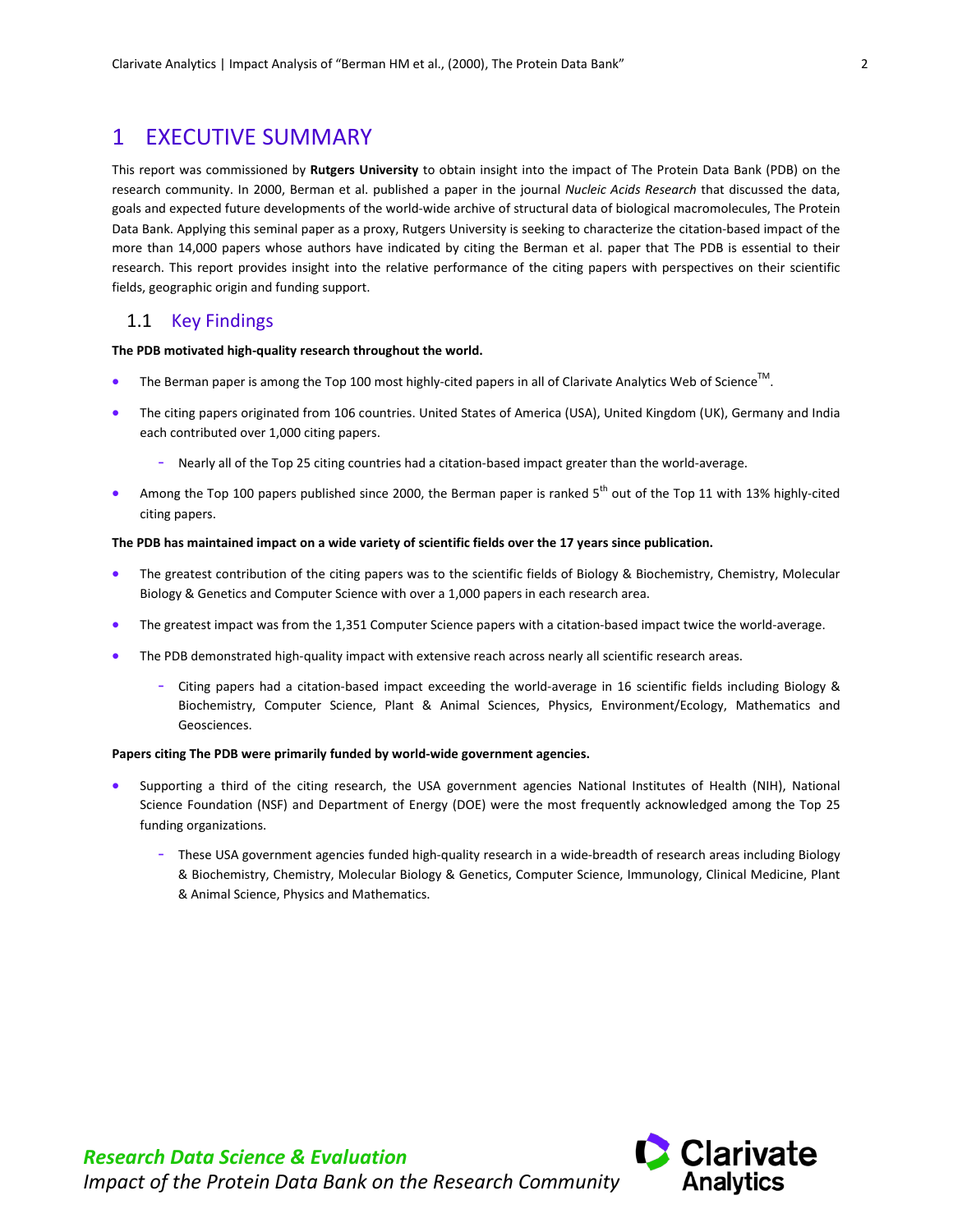## <span id="page-6-0"></span>2 INTRODUCTION

#### <span id="page-6-1"></span>2.1 Background

In 2000, Berman et al. published a paper in the journal *Nucleic Acids Research* that discussed the data, goals and expected future developments of the world-wide archive of structural data of biological macromolecules, The Protein Data Bank. Rutgers University is seeking to characterize the citation-based impact of the more than 14,000 papers whose authors have indicated by citing the Berman et al. paper that The Protein Data Bank (PDB) is essential to their research. This report provides insight into the relative performance of the citing papers with perspectives on their scientific fields, geographic origin and funding support.

## <span id="page-6-2"></span>2.2 About the client<sup>[1](#page-6-4)</sup>

The PDB archive is the single worldwide repository of information about the 3D structures of large biological molecules, including proteins and nucleic acids. These are the molecules of life that are found in all organisms including bacteria, yeast, plants, flies, other animals, and humans. Understanding the shape of a molecule deduce a structure's role in human health and disease, and in drug development. The structures in the archive range from tiny proteins and bits of DNA to complex molecular machines like the ribosome.

The PDB archive is updated weekly and available at no cost to users.

The PDB was established in 1971 at Brookhaven National Laboratory under the leadership of Walter Hamilton and originally contained 7 structures. After Hamilton's untimely death, Tom Koetzle began to lead the PDB in 1973, and then Joel Sussman in 1994. In 1998, the Research Collaboratory for Structural Bioinformatics (RCSB) became responsible for the management of the PDB. In 2003, the [wwPDB](http://wwpdb.org/) was formed to maintain a single PDB archive of macromolecular structural data that is freely and publicly available to the global community. It consists of organizations that act as deposition, data processing and distribution centers for PDB data.

In addition, the RCSB PDB supports a website where visitors can perform simple and complex queries on the data, analyze, and visualize the results. Details about the history, function, progress, and future goals of the RCSB PDB can be found in the [Annual](http://www.rcsb.org/pdb/static.do?p=general_information/news_publications/index.jsp)  [Reports](http://www.rcsb.org/pdb/static.do?p=general_information/news_publications/index.jsp) and [Newsletters.](http://www.rcsb.org/pdb/static.do?p=general_information/news_publications/newsletters/newsletter.html)

## <span id="page-6-3"></span>2.3 About Clarivate Analytics – Formerly the IP & Science Business of Thomson Reuters

Clarivate Analytics, formerly the IP & Science business of Thomson Reuters, provides reporting and consultancy services within research analytics using customized analyses to bring together several indicators of research performance to enable customers to rapidly make sense of and interpret a wide-range of data points, facilitating research strategy decision-making. We have extensive experience with databases on research inputs, activity and outputs and have developed innovative analytical approaches for benchmarking, interpreting and visualization of international, national and institutional research impact.

For over half a century we have pioneered the world of citation indexing and analysis, helping to connect scientific and scholarly thought around the world. Today, academic and research institutions, governments, not-for-profits, funding agencies, and all others with a stake in research, need reliable, objective methods for managing and measuring performance.

Our consultants have up to 20 years of experience in research performance analysis and interpretation. In addition, the Clarivate regional sales team provides effective project management and on-site support to maximize values of our projects and meet the expectations of Rutgers University.

<span id="page-6-4"></span> $1$  From 'About the PDB Archive and the RCSB PDB':

1



http://www.rcsb.org/pdb/static.do?p=general\_information/about\_pdb/index.html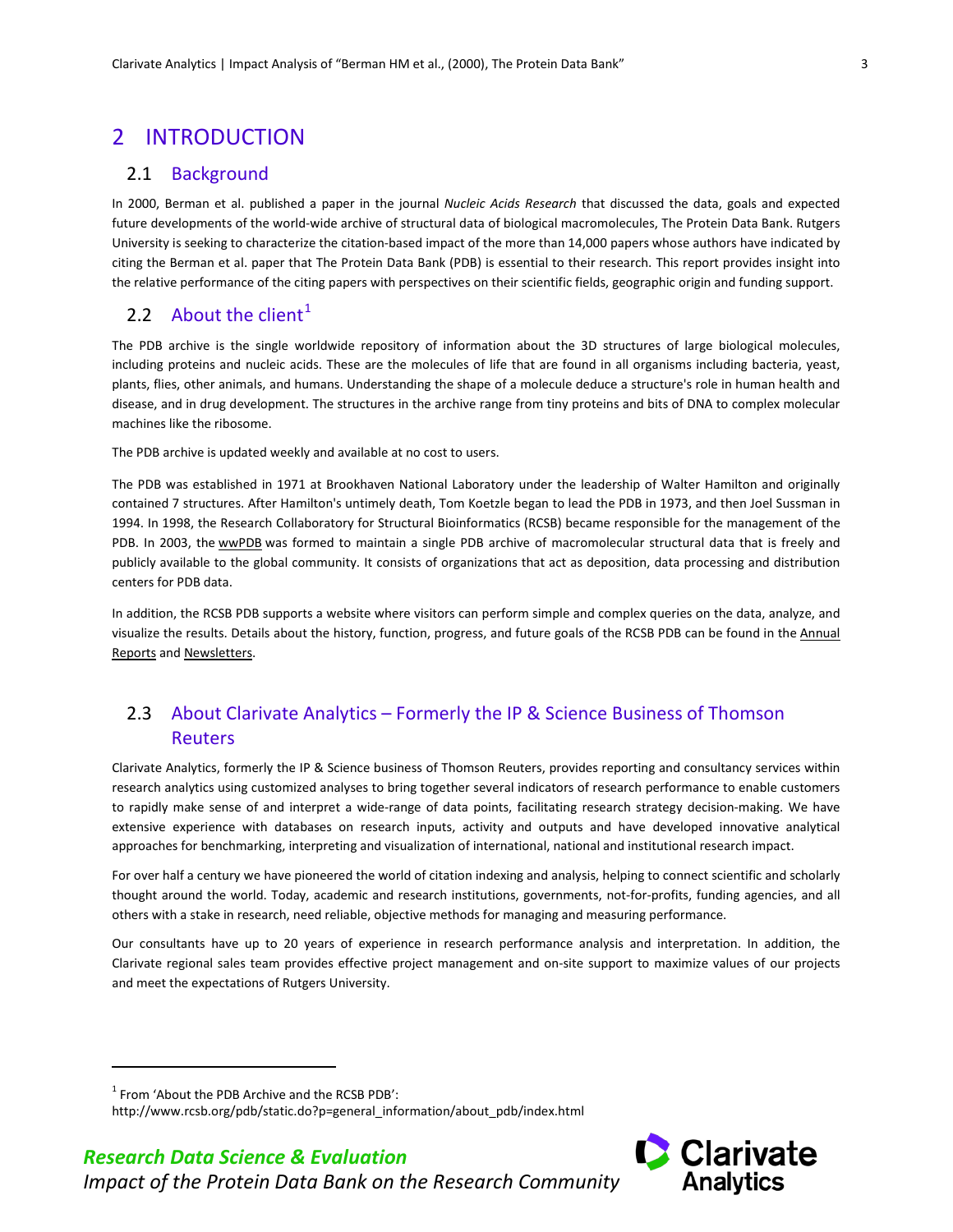## <span id="page-7-0"></span>2.4 Scope of this report

Clarivate Analytics conducted a set of bibliometric analyses for all citing publications to Dr Berman's 2000 seminal paper. The citing papers to the Berman paper are proxy for understanding the citation-based impact of the PDB on the research community. The analysis consists of:

- 1. Overview landscape analysis
- 2. Research fields analysis
- 3. Funding organizations analysis

Together, these analyses provide a rich picture of the impact that was made by the PDB as indicated by Dr Berman's foundational work.

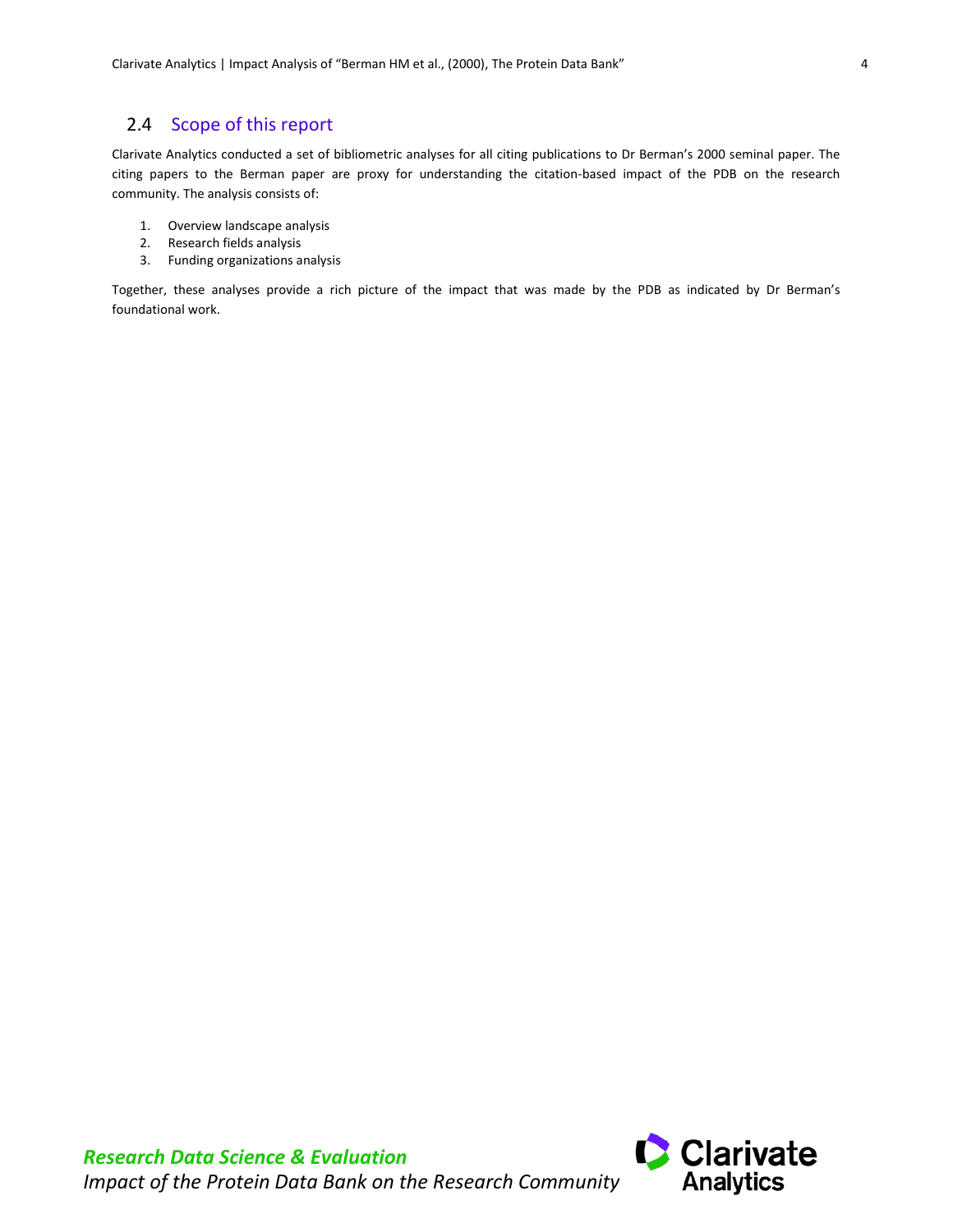# <span id="page-8-0"></span>3 METHODOLOGY AND DATA SOURCES

In this section definitions and descriptions of the data sources, data, and metrics used throughout the report are provided.

#### <span id="page-8-1"></span>3.1 Definitions and Metrics

**Papers/publications:** Clarivate Analytics abstracts publications including research journal articles, editorials, meeting abstracts and book reviews. The terms "paper" and "publication" are often used interchangeably to refer to printed and electronic outputs of many types. In the analyses presented here, the term "paper" is used exclusively to refer to substantive journal articles, reviews and some proceedings papers and excludes editorials, meeting abstracts or other types of publication. **Papers** are the subset of publications for which citation data are most informative and which are used in calculations of citation impact.

<span id="page-8-4"></span>**Research field:** Standard bibliometric methodologies use Web of Science journal categories or **Clarivate Analytics InCites**TM**: Essential Science IndicatorsSM** fields as a proxy for research fields.[2](#page-8-3) Essential Science Indicators aggregate data at a higher level than the journal categories – there are only 22 Essential Science Indicators research fields compared to 252 journal categories. Journals are assigned to one or more categories, and every article within that journal is subsequently assigned to that category. Papers from prestigious, "multidisciplinary" and general medical journals such as *Nature*, *Science*, *The Lancet*, *The BMJ*, *The New England Journal of Medicine and the Proceedings of the National Academy of Sciences* (PNAS) are assigned to specific categories based on the journal categories of the references cited in the article. The selection procedures for the journals included in the citation databases are documented at the Clarivate Analytics master journal list website.

**Highly-cited papers:** Highly cited work is recognized as having a greater impact and Clarivate Analytics has shown that high citation rates are correlated with other qualitative evaluations of research performance, such as peer review. In the analysis presented here, publications that are in the top 10% in terms of citation frequency, taking into account year of publication and field, are considered to be highly cited. This threshold was selected after the review of a number of previous analyses showed this to be a useful value for general management purposes.

**Category-normalized citation impact**: Citation rates vary between research fields and with time. Consequently, analyses must take both field and year into account. In addition, the type of publication will influence the citation count. The standard normalization factor is the world average citations per publication for the year and journal category in which the publication was published, as well as document type to which the publication was assigned. This normalization is also referred to as 'rebasing' the citation count. The world-average is set to a value of one. Therefore, a paper with a Category-normalized citation impact of one is equal to the world-average.

#### <span id="page-8-2"></span>3.2 Descriptions of Data Source

1

For the work described in this document, bibliometric data will be sourced from databases underlying the **Web of Science**, which gives access to conference proceedings, patents, websites, and chemical structures, compounds and reactions in addition to journals. It has a unified structure that integrates all data and search terms together and therefore provides a level of comparability not found in other databases. It is widely acknowledged to be the world's leading source of citation and bibliometric data. The **Web of Science** Core Collection is part of the Web of Science and focuses on research published in journals and conferences in science, medicine, arts, humanities and social sciences. The authoritative, multidisciplinary content covers over 12,500 of the highest impact journals worldwide, including Open Access journals and over 170,000 conference proceedings. Coverage is both current and retrospective in the sciences, social sciences, arts and humanities, in some cases back to 1900. Within the research community these data are often still referred to by the acronym 'ISI'. Clarivate Analytics has extensive experience with databases on research inputs, activity and outputs and has developed innovative analytical approaches for benchmarking and interpreting international, national and institutional research impact.

<span id="page-8-3"></span> $2$  Essential Science Indicators are defined by a unique grouping of journals with no journal being assigned to more than one field. These fields are focused on the science, technology, engineering and medicine subjects. Arts & humanities subjects are excluded. Customized analyses, however, can be designed to include these as an additional category.

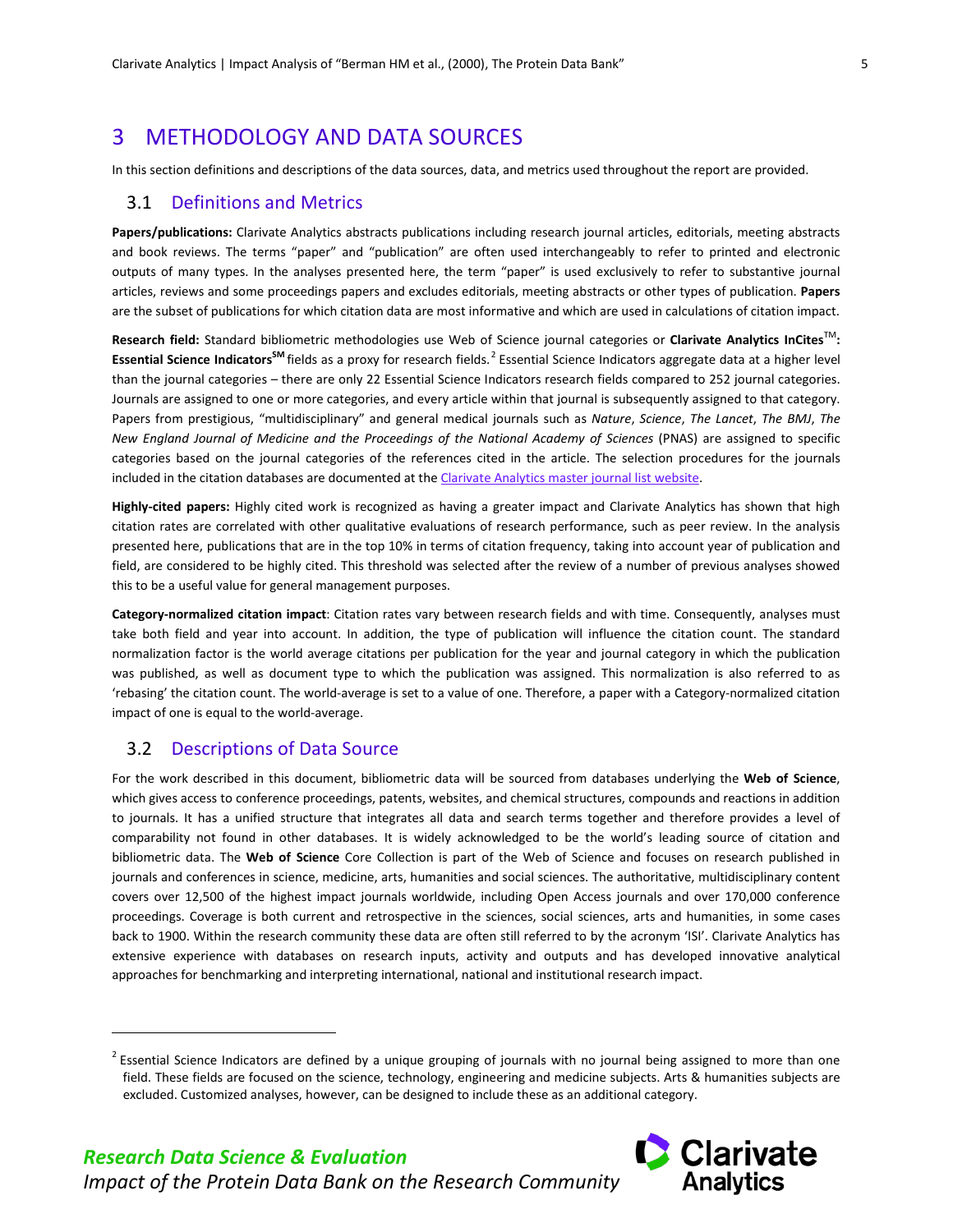Additionally, **InCites** will be also used in this project to generate relevant metrics and indicators across research activities and proposed analyses. **InCites** is a customized, citation-based research evaluation tool enabling analysis of productivity and benchmarking of output against peers worldwide, with underlying data drawn from Web of Science Core Collection.

The analysis will cover all publications that cited "Berman HM et al., (2000), The Protein Data Bank" from its publication to the end of December 2016. This will cover 15,647 research publications, and will include citations counts for those records to the end of December as updated in **InCites**.

#### <span id="page-9-0"></span>3.3 Bibliometrics and citation analysis

Research evaluation is increasingly making wider use of bibliometric data and analyses. Bibliometrics is the analysis of data derived from publications and their citations. Publication of research outcomes is an integral part of the research process and is a universal activity. Consequently, bibliometric data have a currency across subjects, time and location that are found in few other sources of research-relevant data. The use of bibliometric analysis, allied to informed review by experts, increases the objectivity of, and confidence in, evaluation.

Research publications accumulate citation counts when they are referred to by more recent publications. Citations to prior work are a normal part of publication and reflect the value placed on a work by later researchers. Some papers get cited frequently and many remain uncited. Highly cited work is recognized as having a greater impact and Clarivate Analytics has shown that high citation rates are correlated with other qualitative evaluations of research performance, such as peer review. This relationship holds across most science and technology areas and, to a limited extent, in social sciences and even in some humanities subjects.

Indicators derived from publication and citation data should always be used with caution. Some fields publish at faster rates than others and citation rates also vary. Citation counts must be carefully normalized to account for such variations by field. Because citation counts naturally grow over time, it is essential to account for growth by year. Normalization is usually done by reference to the relevant global average for the field and for the year of publication.

Bibliometric indicators have been found to be more informative for core natural sciences, especially for basic science, than they are for applied and professional areas and for social sciences. In professional areas the range of publication modes used by leading researchers is likely to be diverse as they target a diverse, non-academic audience. In social sciences there is also a diversity of publication modes and citation rates are typically much lower than in natural sciences.

Bibliometrics work best with large data samples. As the data are disaggregated, so the relationship weakens. Average indicator values (e.g., of citation impact) for small numbers of publications can be skewed by single outlier values. At a finer scale, when analyzing the specific outcome for individual departments, the statistical relationship is rarely a sufficient guide by itself. For this reason, bibliometrics are best used in support of, but not as a substitute for, expert decision processes. Well-founded analyses can enable conclusions to be reached more rapidly and with greater certainty, and are therefore an aid to management and to increased confidence among stakeholders, but they cannot substitute for review by well-informed and experienced peers.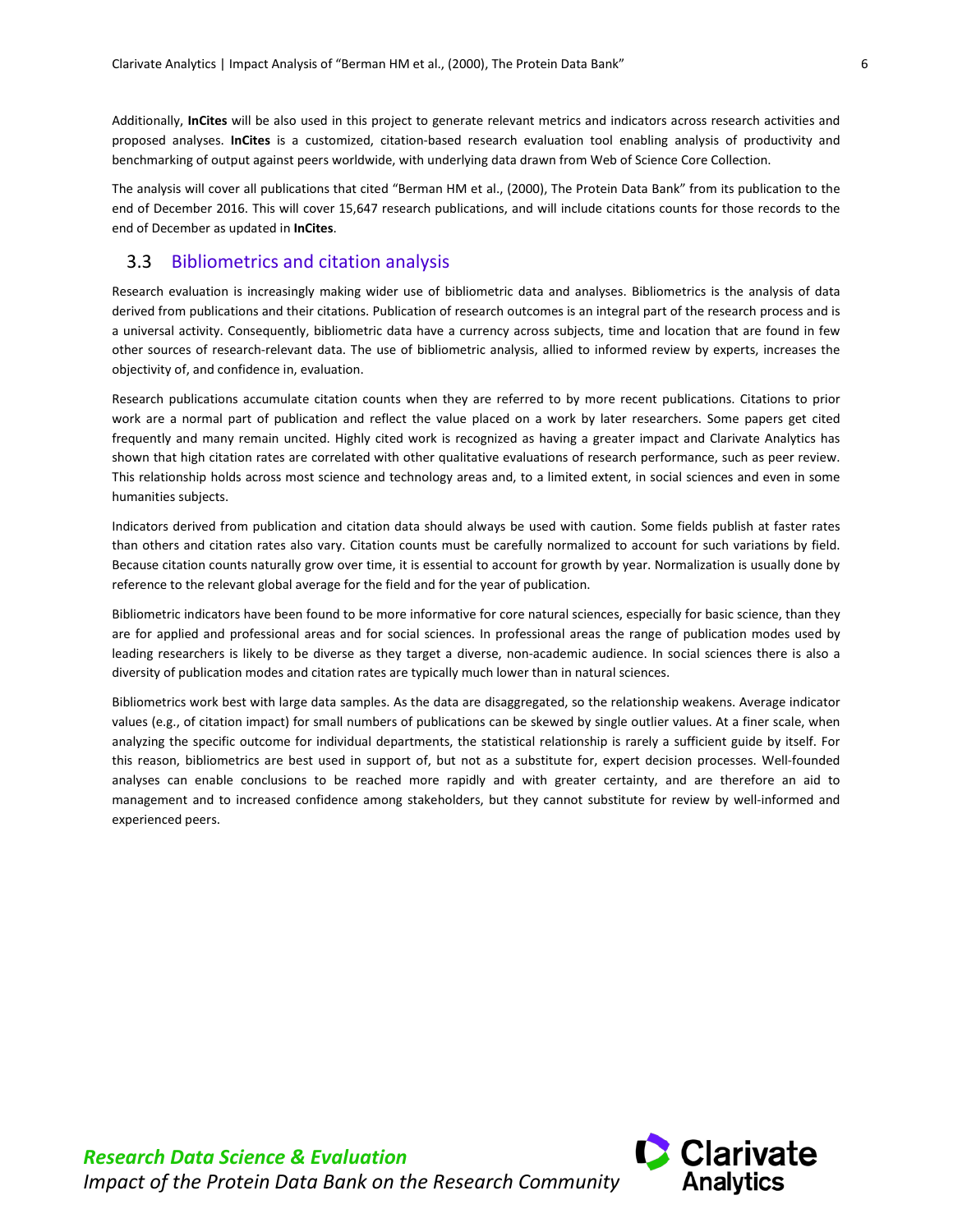## <span id="page-10-0"></span>4 GLOBAL LANDSCAPE ANALYSIS

The Berman paper is among the Top 100 most Highly-cited papers in all of Web of Science. Since 2000, when the paper titled 'The Protein Data Bank' authored by Berman et al (Berman paper) was published, researchers on more than 15,000 publications have included the Berman paper among their bibliographic references. The term *publication* refers to many types of documents including conference proceedings and abstracts. Not all types of documents are characterized by the Clarivate Analytics bibliometrics therefore from this point forward the analysis presented in the report will be based on *papers*, a subset of publications that includes only Journal Articles and Reviews. The Berman paper has had extensive influence on the research community with 14,860 citing papers from 2000-2016 compared to an average of 16.4 citing papers per paper across the Web of Science.

In this section the overall citation-based impact on the world-wide research community of the more than 14,000 papers citing the Berman et al. paper is presented. Analysis results demonstrate that the PDB is an essential foundation of world-wide, highquality research.

#### <span id="page-10-1"></span>4.1 Performance of Citing Papers by Country

Papers citing the Berman paper originate from 106 countries with 31 countries each having contributed greater than 100 citing papers. [Figure 1](#page-10-2) presents a geographic map color coded by the count of citing papers from the Top 25 countries. With 5,528 papers, the USA had the greatest number of papers citing the Berman paper. The Top 10 countries, presented in [Figure 2,](#page-11-1) had greater than 500 citing papers each. Nine of the top ten countries had a Category-normalized citation impact on par or greater than the world average, with India as the exception (0.71).



<span id="page-10-2"></span>Figure 1 Geographical origin of citing papers by country (2000-2016). Top 25 countries based on the count of papers.

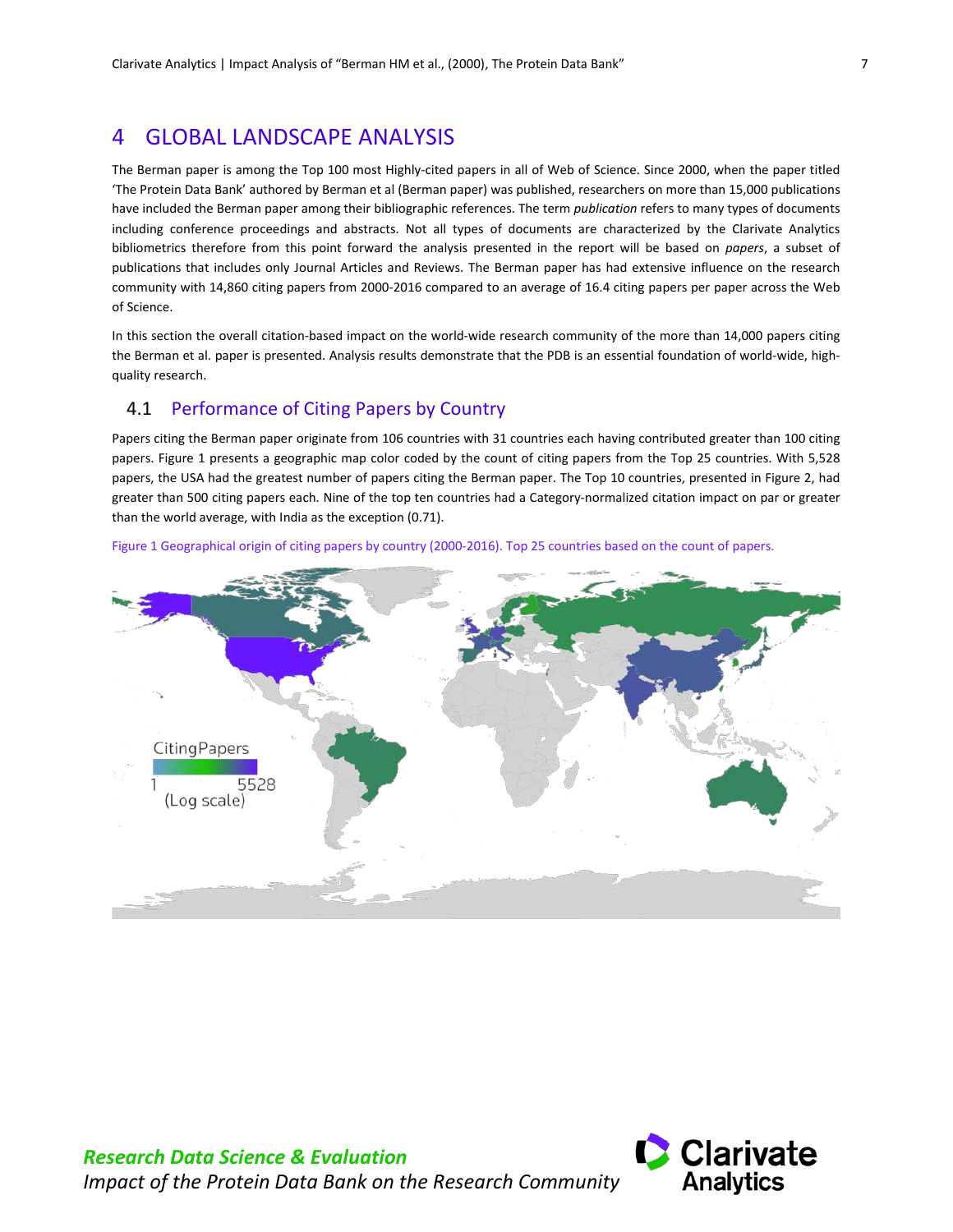<span id="page-11-1"></span>Figure 2 Performance of citing publications by country (2000-2016). Top 10 countries based on the count of papers.

- Number of Highly-cited Papers
- **Number of Citing Papers**

#### **Global Landscape : Citing Papers by Country 2000-2016**



[Table 1](#page-11-0) presents the performance results for the Top 25 countries based on the count of papers. Among the Top 25, 21 countries had at least 10% of Highly-cited papers with Netherlands, UK, Denmark and the USA having at least 20% Highly-cited papers. Eighteen out of the Top 25 countries achieved a Category-normalized citation impact greater than the world-average (Category-normalized citation impact=1). The PDB has motivated high-quality research throughout the world.

<span id="page-11-0"></span>Table 1 Performance of citing papers by country (2000-2016). Top 25 countries based on count of papers.

| <b>Country</b>               | <b>Number of Citing Papers</b> | <b>Category-normalized</b><br>citation impact | % Highly-cited Papers |
|------------------------------|--------------------------------|-----------------------------------------------|-----------------------|
| <b>USA</b>                   | 5,528                          | 1.79                                          | 20                    |
| UK                           | 1,510                          | 2.91                                          | 22                    |
| <b>GERMANY (FED REP GER)</b> | 1,417                          | 1.3                                           | 16                    |
| <b>INDIA</b>                 | 1,151                          | 0.71                                          | 7                     |
| <b>CHINA MAINLAND</b>        | 959                            | 0.96                                          | 10                    |
| <b>ITALY</b>                 | 956                            | 1.11                                          | 14                    |
| <b>FRANCE</b>                | 934                            | 1.43                                          | 16                    |

## *Research Data Science & Evaluation*

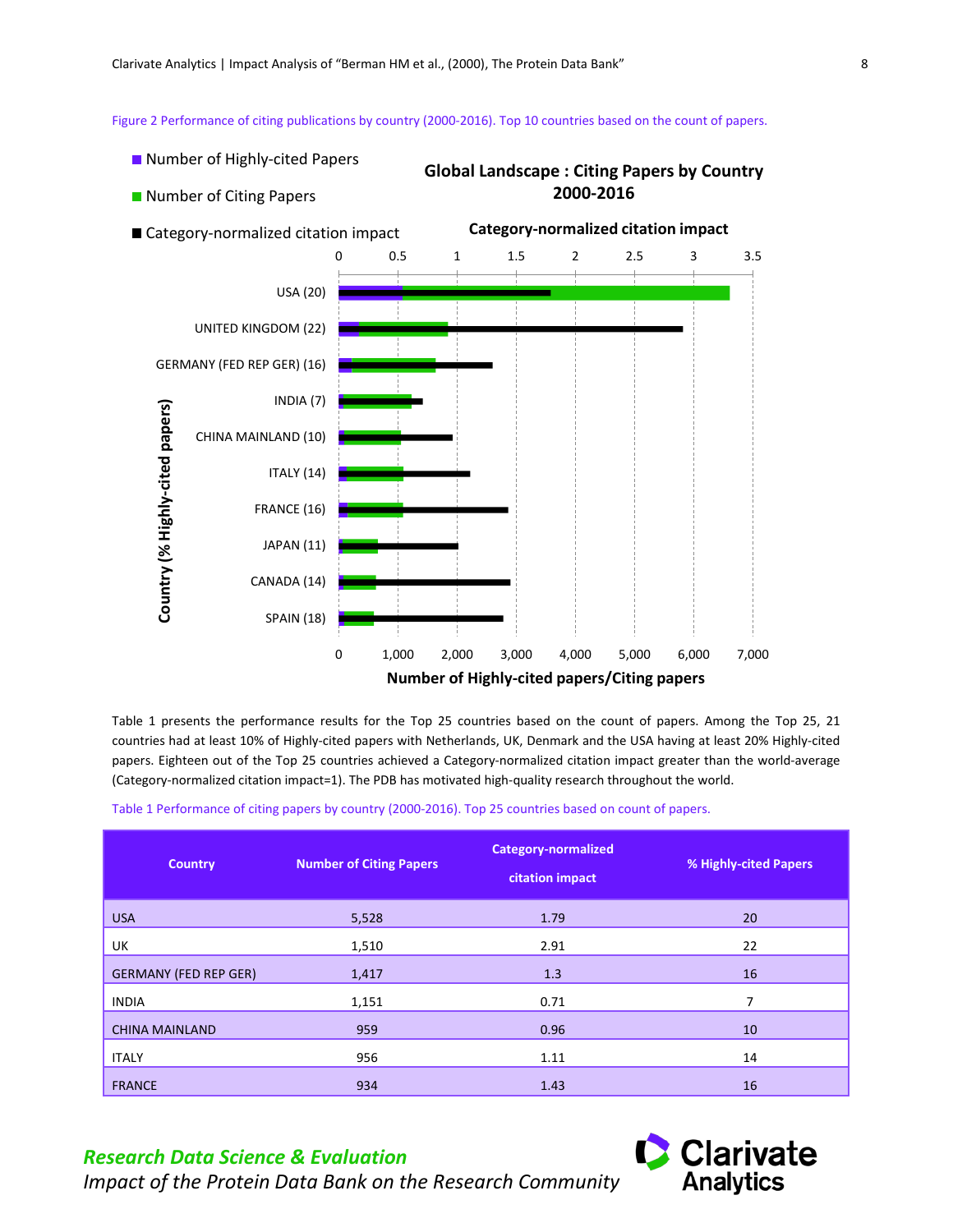| <b>Country</b>     | <b>Number of Citing Papers</b> | <b>Category-normalized</b><br>citation impact | % Highly-cited Papers |
|--------------------|--------------------------------|-----------------------------------------------|-----------------------|
| <b>JAPAN</b>       | 594                            | 1.01                                          | 11                    |
| <b>CANADA</b>      | 549                            | 1.45                                          | 14                    |
| SPAIN              | 502                            | 1.39                                          | 18                    |
| <b>AUSTRALIA</b>   | 362                            | $1.1\,$                                       | 15                    |
| <b>BRAZIL</b>      | 351                            | 0.8                                           | 6                     |
| SWITZERLAND        | 347                            | 1.76                                          | 18                    |
| <b>POLAND</b>      | 328                            | 0.95                                          | 11                    |
| <b>SWEDEN</b>      | 326                            | 1.33                                          | 15                    |
| <b>RUSSIA</b>      | 295                            | 1.06                                          | 10                    |
| <b>AUSTRIA</b>     | 262                            | 1.42                                          | 17                    |
| <b>ISRAEL</b>      | 258                            | 1.49                                          | 19                    |
| <b>NETHERLANDS</b> | 255                            | 1.82                                          | 25                    |
| <b>DENMARK</b>     | 209                            | 1.74                                          | 21                    |
| <b>SOUTH KOREA</b> | 209                            | 0.79                                          | $\overline{5}$        |
| <b>BELGIUM</b>     | 201                            | 1.18                                          | 12                    |
| <b>FINLAND</b>     | 164                            | $1.01$                                        | 13                    |
| <b>TAIWAN</b>      | 162                            | 0.82                                          | $\overline{7}$        |
| <b>SINGAPORE</b>   | 158                            | 0.92                                          | 11                    |

#### <span id="page-12-0"></span>4.1 Performance of Citing Papers by Journal

The journal where a paper is published can influence its impact on the research community due to the journal's level of accessibility, visibility, respectability and interdisciplinarity. Overall, the citing papers were published in 1,726 different journals in 154 out of the 252 more granular Web of Science Journal Subject Categories. The Top 20 journals based on the count of papers presented in [Table 2](#page-12-1) indicate that the primary scientific fields impacted by the Berman paper include biophysics, molecular biology, biochemistry, and bioinformatics. Two multidisciplinary journals which reached a broader scientific audience, *PLOS ONE* and *PNAS*, are among the Top 20. The Journal Impact Factor is provided but we recommend, due to the known variability of citation accumulation by field and year (see Appendices), to consider the Journal Impact Factor cautiously. When possible, it is more appropriate to use the field-normalized bibliometrics.

<span id="page-12-1"></span>Table 2 Performance of citing papers by journal (2000-2016). Top 20 journals based on the count of papers.

| <b>Journal Title</b>                           | Number of<br><b>Citing Papers</b> | Journal Impact<br><b>Factor</b> | <b>Category-normalized</b><br>citation impact |
|------------------------------------------------|-----------------------------------|---------------------------------|-----------------------------------------------|
| PROTEINS-STRUCTURE FUNCTION AND BIOINFORMATICS | 710                               | 2.499                           | 1.15                                          |
| NUCLEIC ACIDS RESEARCH                         | 570                               | 9.202                           | 2.81                                          |
| JOURNAL OF MOLECULAR BIOLOGY                   | 476                               | 4.517                           | 1.43                                          |
| PLOS ONE                                       | 433                               | 3.057                           | 0.77                                          |

#### *Research Data Science & Evaluation*

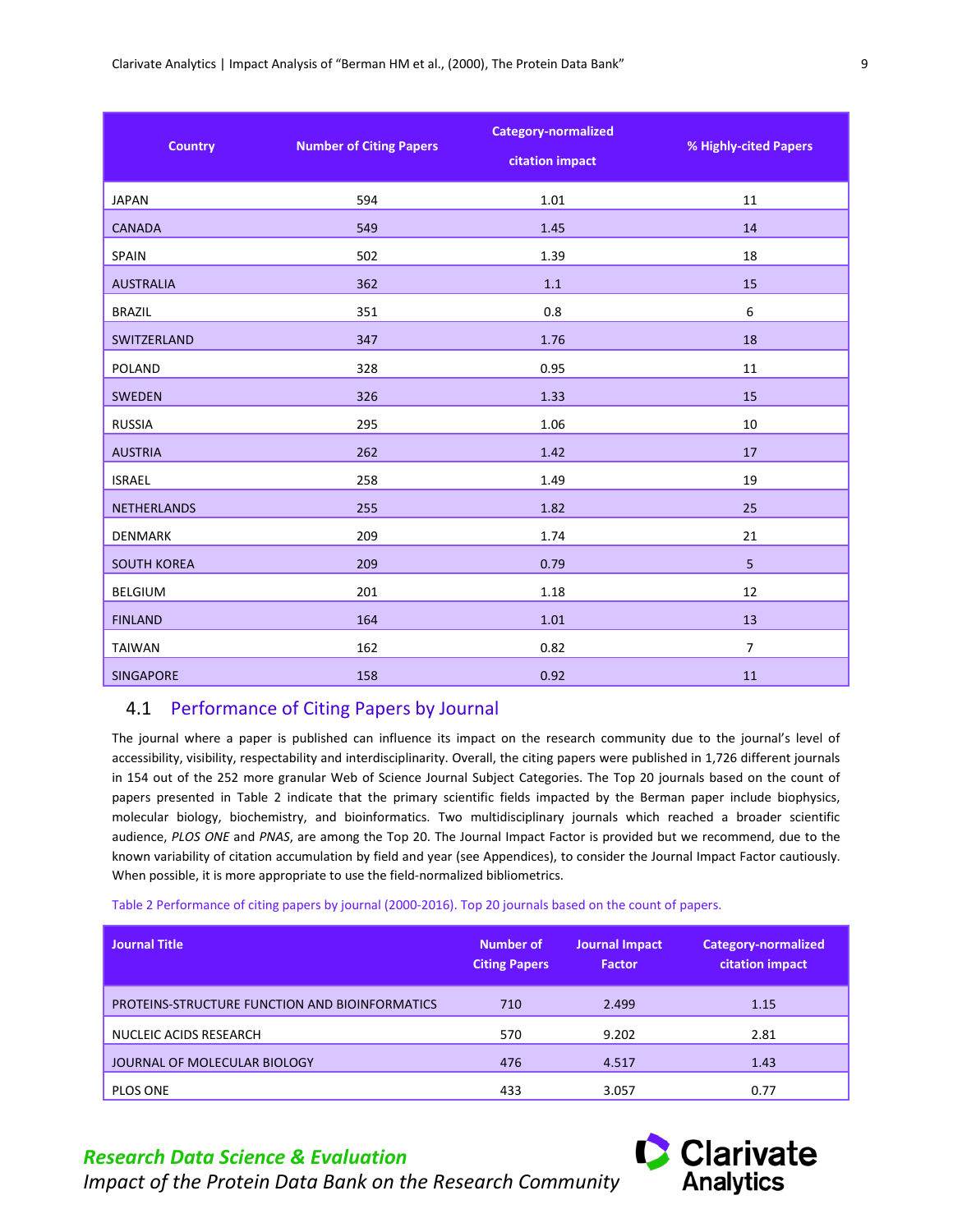| <b>Journal Title</b>                                                                      | <b>Number of</b><br><b>Citing Papers</b> | <b>Journal Impact</b><br><b>Factor</b> | <b>Category-normalized</b><br>citation impact |
|-------------------------------------------------------------------------------------------|------------------------------------------|----------------------------------------|-----------------------------------------------|
| JOURNAL OF CHEMICAL INFORMATION AND MODELING                                              | 419                                      | 3.657                                  | 1.81                                          |
| <b>BIOINFORMATICS</b>                                                                     | 416                                      | 5.766                                  | 1.97                                          |
| JOURNAL OF BIOLOGICAL CHEMISTRY                                                           | 322                                      | 4.258                                  | 0.97                                          |
| <b>BMC BIOINFORMATICS</b>                                                                 | 311                                      | 2.435                                  | 1.34                                          |
| JOURNAL OF MEDICINAL CHEMISTRY                                                            | 306                                      | 5.589                                  | 2.97                                          |
| ACTA CRYSTALLOGRAPHICA SECTION D-BIOLOGICAL<br>CRYSTALLOGRAPHY                            | 287                                      | n/a                                    | 6.80                                          |
| <b>BIOCHEMISTRY</b>                                                                       | 270                                      | 2.876                                  | 0.77                                          |
| <b>PROTEIN SCIENCE</b>                                                                    | 246                                      | 3.039                                  | 1.04                                          |
| JOURNAL OF PHYSICAL CHEMISTRY B                                                           | 207                                      | 3.187                                  | 0.89                                          |
| <b>BIOPHYSICAL JOURNAL</b>                                                                | 200                                      | 3.632                                  | 1.39                                          |
| JOURNAL OF COMPUTATIONAL CHEMISTRY                                                        | 162                                      | 3.648                                  | 2.74                                          |
| JOURNAL OF BIOMOLECULAR STRUCTURE & DYNAMICS                                              | 160                                      | 2.3                                    | 0.67                                          |
| PROCEEDINGS OF THE NATIONAL ACADEMY OF SCIENCES<br>OF THE UNITED STATES OF AMERICA (PNAS) | 159                                      | 9.423                                  | 2.33                                          |
| JOURNAL OF MOLECULAR MODELING                                                             | 156                                      | 1.438                                  | 0.42                                          |
| JOURNAL OF COMPUTER-AIDED MOLECULAR DESIGN                                                | 147                                      | 3.199                                  | 1.49                                          |
| JOURNAL OF MOLECULAR GRAPHICS & MODELLING                                                 | 146                                      | 1.674                                  | 1.23                                          |

Clarivate Analytics | Impact Analysis of "Berman HM et al., (2000), The Protein Data Bank" 10

The Top 20 journals based on the Journal Impact Factor are presented in [Table 3.](#page-13-0) Among these Top 20 journals, there were 63 papers from the *Nature* journal collection with an average Category-normalized citation impact of 4.96.

The Category-normalized citation impact of the two journal sets are also presented i[n Table 2](#page-12-1) an[d Table 3.](#page-13-0) The citation-based impact of most of the journals in the set ranked by Journal Impact Factor is much greater than the world-average as well as the set of journals ranked by the Number of Citing Papers. This demonstrates the high-achieving performance of papers citing the PDB both where citing papers are most commonly published as well as those citing papers contained within some of the most highly-influential journals.

<span id="page-13-0"></span>Table 3 Performance of citing papers by journal (2000-2016). Top 20 journals ranked by Journal Impact Factor.

| <b>Journal Title</b>                  | <b>Number of Citing</b><br><b>Papers</b> | <b>Journal Impact</b><br><b>Factor</b> | <b>Category-normalized</b><br>citation impact |
|---------------------------------------|------------------------------------------|----------------------------------------|-----------------------------------------------|
| NATURE REVIEWS DRUG DISCOVERY         | 10                                       | 47.12                                  | 11.22                                         |
| NATURE BIOTECHNOLOGY                  | 8                                        | 43.113                                 | 6.64                                          |
| NATURE REVIEWS MOLECULAR CELL BIOLOGY | 3                                        | 38.602                                 | 7.68                                          |
| <b>NATURE</b>                         | 14                                       | 38.138                                 | 7.38                                          |
| <b>CHEMICAL REVIEWS</b>               | 23                                       | 37.369                                 | 1.72                                          |
| NATURE REVIEWS GENETICS               | 5                                        | 35.898                                 | 0.70                                          |

#### *Research Data Science & Evaluation*

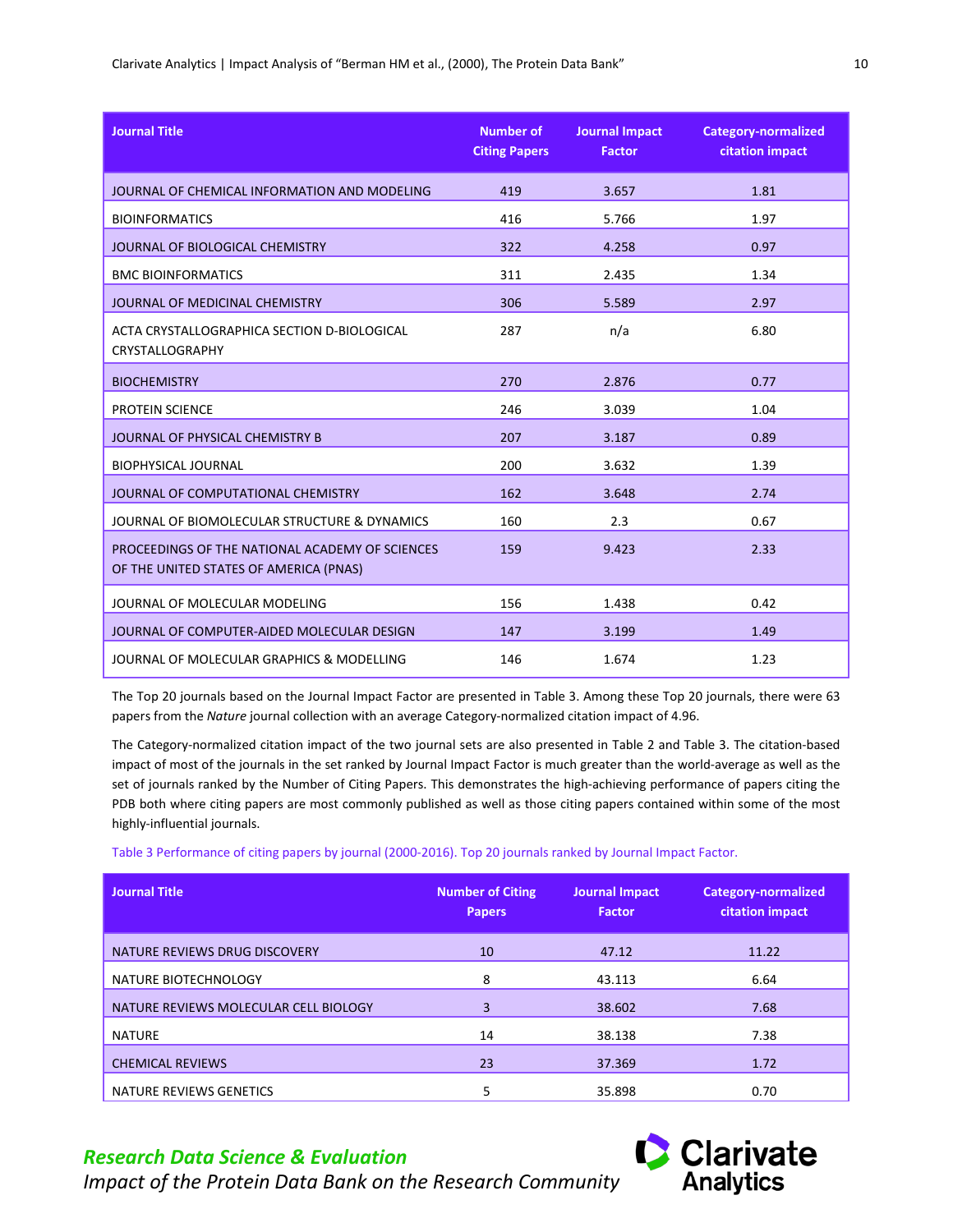| <b>Journal Title</b>                 | <b>Number of Citing</b><br><b>Papers</b> | <b>Journal Impact</b><br><b>Factor</b> | <b>Category-normalized</b><br>citation impact |
|--------------------------------------|------------------------------------------|----------------------------------------|-----------------------------------------------|
| NATURE NANOTECHNOLOGY                | $\mathbf{1}$                             | 35.267                                 | 9.28                                          |
| <b>SCIENCE</b>                       | 13                                       | 34.661                                 | 4.86                                          |
| <b>CHEMICAL SOCIETY REVIEWS</b>      | 5                                        | 34.09                                  | 0.44                                          |
| <b>NATURE GENETICS</b>               | 3                                        | 31.616                                 | 3.47                                          |
| <b>NATURE MEDICINE</b>               | $\mathbf{1}$                             | 30.357                                 | 4.00                                          |
| NATURE REVIEWS NEUROSCIENCE          | $\mathbf{1}$                             | 29.298                                 | 0.34                                          |
| <b>CELL</b>                          | 3                                        | 28.71                                  | 8.44                                          |
| <b>NATURE CHEMISTRY</b>              | 2                                        | 27.893                                 | 5.34                                          |
| <b>NATURE METHODS</b>                | 9                                        | 25.328                                 | 5.28                                          |
| NATURE REVIEWS MICROBIOLOGY          | $\overline{2}$                           | 24.727                                 | 0.29                                          |
| <b>IMMUNITY</b>                      | $\mathbf{1}$                             | 24.082                                 | 1.65                                          |
| <b>CANCER CELL</b>                   | 1                                        | 23.214                                 | 4.38                                          |
| <b>ACCOUNTS OF CHEMICAL RESEARCH</b> | $\overline{7}$                           | 22.003                                 | 0.61                                          |
| NATURE IMMUNOLOGY                    | 4                                        | 19.381                                 | 2.84                                          |

#### <span id="page-14-0"></span>4.2 Overall Performance of Citing Papers

With a Category-normalized citation impact of 1.39 and 13% highly-cited citing papers the Berman paper has performed above the world-average. To provide some additional context on the relative achievement of the Berman paper compared to other papers with a strong citation-based impact we examined the 11 other papers among the Top 100 most cited papers of Web of Science published since 2000. With a range between 6 to 31% highly-cited citing papers, the Berman paper ranked fifth among these 11 high impact papers demonstrating a strong performance among the top performers<sup>[3](#page-14-2)</sup>.

## <span id="page-14-1"></span>4.3 Global Landscape Review

1

The Berman paper has been cited by more than 14,000 original research papers from 106 countries across 1,726 journals. Eighteen of the Top 25 countries contributed high-quality research inspired by the Berman paper indicated by a citation-based impact greater than the world-average. The global landscape of the Berman paper demonstrates that the PDB has been a fundamental resource influencing research in the world-wide community.



<span id="page-14-2"></span><sup>&</sup>lt;sup>3</sup> While the highly-cited metric is normalized, a comparison of the papers among the Top 100 most cited papers in Web of Science published across many different years and categories is likely also influenced by exogenous factors.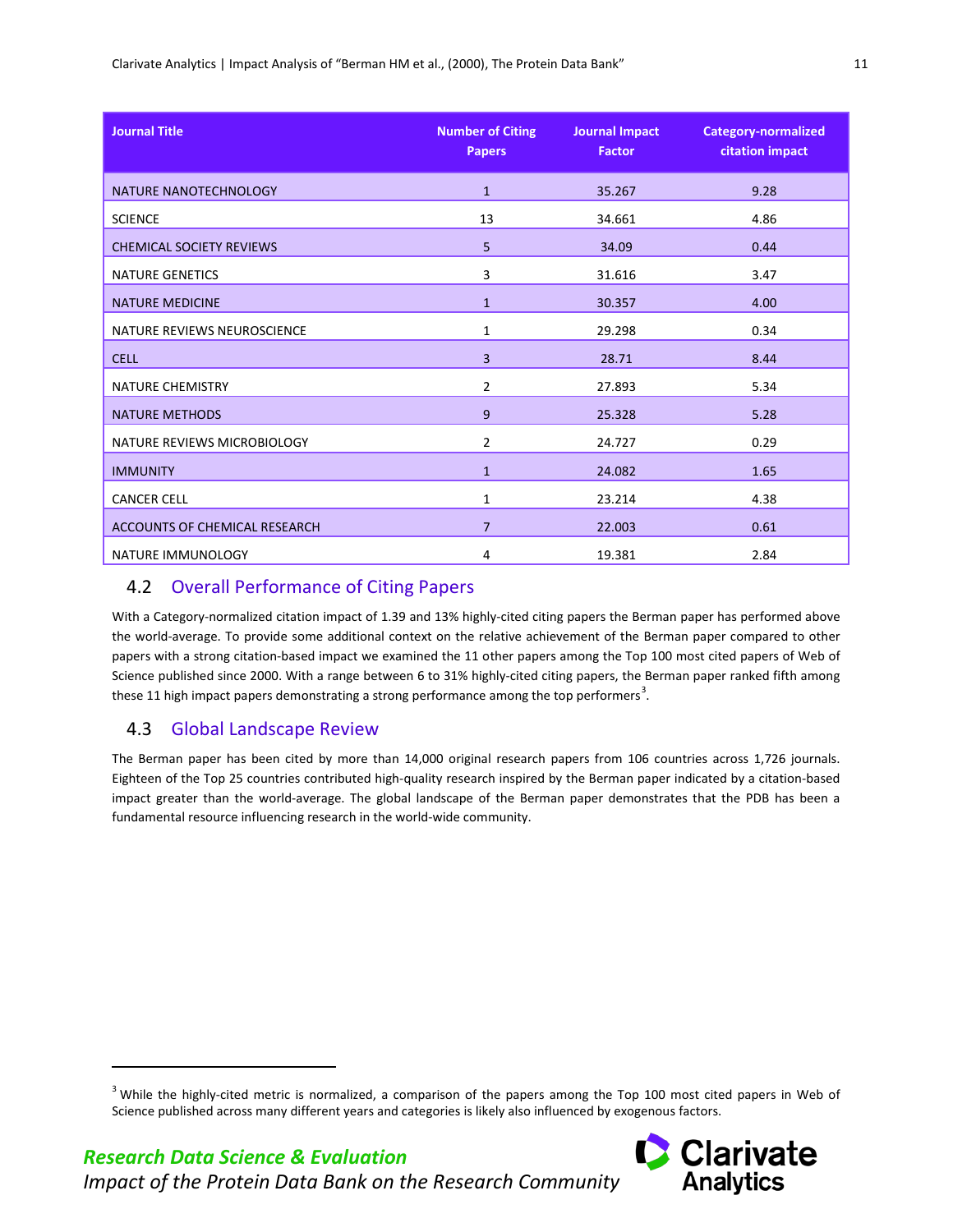# <span id="page-15-0"></span>5 RESEARCH FIELDS ANALYSIS

In this section, the citation-based impact on the research community of the more than 14,000 papers citing the Berman et al paper is characterized by **[Research field](#page-8-4)** using the broad Essential Science Indicator (ESI) subject categories. As presented in [Figure 3,](#page-15-2) there are 22 (Multidisciplinary category is not shown) broad subject categories by which each paper indexed in the Web of Science is categorized. Analysis results demonstrate that the PDB maintained impact on the research community over the 17 years since publication on a wide variety of these scientific disciplines.

#### <span id="page-15-2"></span>Figure 3 ESI broad subject categories.

| <b>Clinical Medicine</b>                | <b>Materials Science</b>             | Psychiatry/Psychology           |
|-----------------------------------------|--------------------------------------|---------------------------------|
| <b>Chemistry</b>                        | <b>Engineering</b>                   | <b>Microbiology</b>             |
| <b>Physics</b>                          | <b>Immunology</b>                    | <b>Agricultural Sciences</b>    |
| <b>Biology &amp; Biochemistry</b>       | <b>Social Sciences, General</b>      | <b>Space Science</b>            |
| <b>Molecular Biology &amp; Genetics</b> | <b>Environment/Ecology</b>           | <b>Computer Science</b>         |
| <b>Neuroscience &amp; Behavior</b>      | <b>Pharmacology &amp; Toxicology</b> | <b>Economics &amp; Business</b> |
| <b>Plant &amp; Animal Science</b>       | <b>Geosciences</b>                   | <b>Mathematics</b>              |

#### <span id="page-15-1"></span>5.1 Performance of Citing Papers by ESI Subject Category

An investigation of the subject categories of the citing papers provides perspectives on the reach and impact of the PDB across scientific research areas. [Figure 4](#page-15-3) presents the Category-normalized citation impact for the Top 10 ESI Subject Categories based on a count of papers. For seven of the Top 10 categories the citation impact was greater than the world-average, demonstrating that the PDB has had high-quality impact with extensive reach across scientific disciplines.

<span id="page-15-3"></span>Figure 4 Performance of citing papers by ESI subject category (2000-2016). Category-normalized citation impact for the Top 10 ESI based on a count of papers.



#### **Citing Papers by Essential Science Indicator (ESI) subject category 2000-2016**

**Category-normalized citation impact**

![](_page_15_Picture_12.jpeg)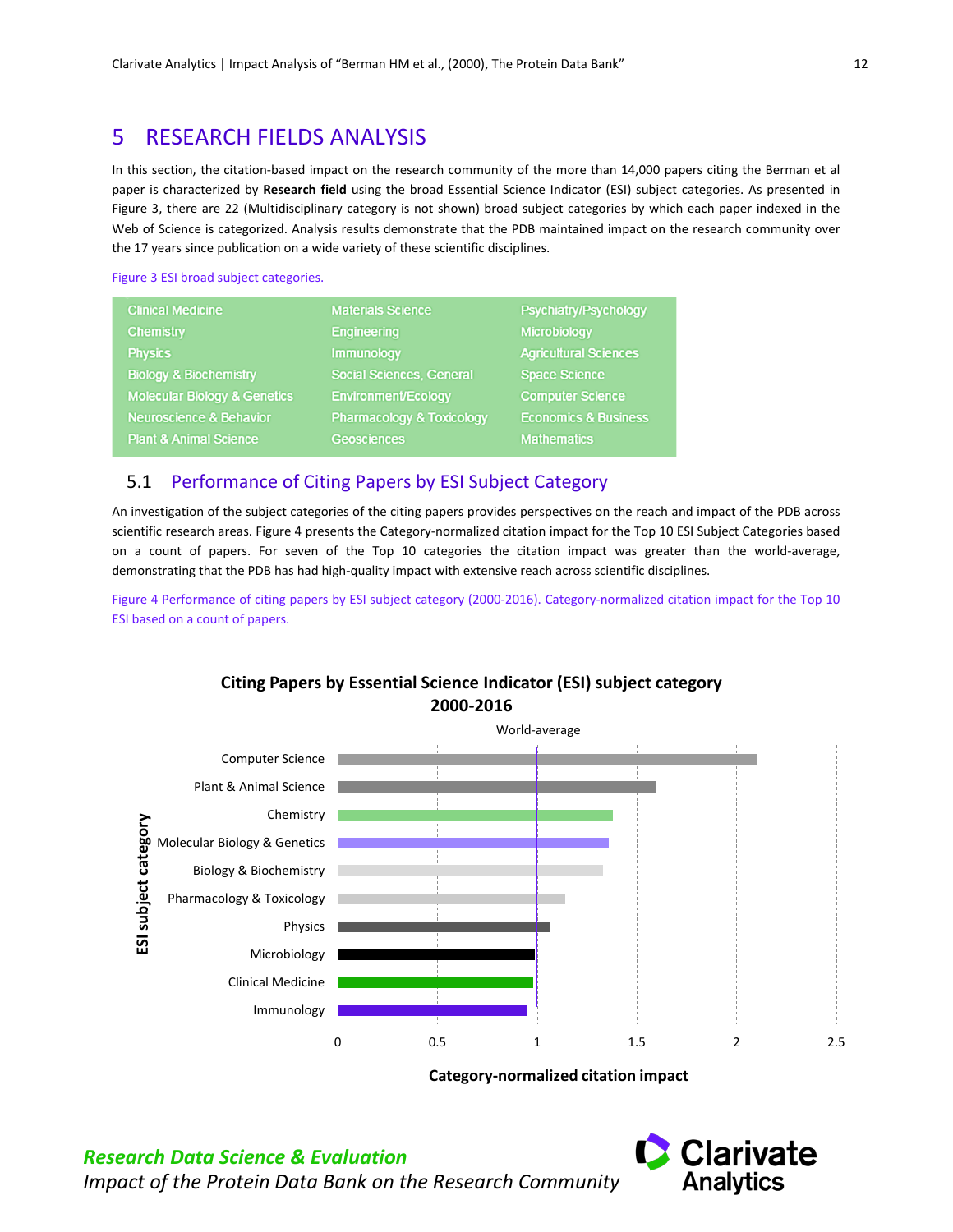[Figure 5](#page-16-0) presents the Category-normalized citation impact and Number of Citing Papers along with the %Highly-cited papers for the Top 10 ESI based on a count of papers. The greatest counts of citing papers were from Biology & Biochemistry (5,790 papers) and Chemistry (3,518). The greatest impact was from the greater than 1,000 Computer Science papers indicated both by the Category-normalized citation impact (2.1) and %Highly-cited papers (21%). With a Category-normalized citation impact of 1.6 and 18% %Highly-cited papers, Plant & Animal Sciences ranked second in citation-based impact among the Top 10 ESI.

<span id="page-16-0"></span>Figure 5 Performance of citing papers by ESI subject category (2000-2016). Top 10 ESI based on count of papers.

![](_page_16_Figure_3.jpeg)

As presented in [Table 4,](#page-17-1) the PDB reached nearly all ESI categories with high-quality, a remarkable accomplishment. Of the 22 ESI categories, the PDB is represented in all but one – Space Science. For most of the ESI categories, except Psychiatry/Psychology, the citation-based impact indicated by the Category-normalized citation impact was at least the worldaverage. The distribution of the number of citing papers across the broad ESI categories, as was indicated in [Table 2](#page-12-1) [Performance of citing papers by journal \(2000-2016\). Top 20 journals based on the count of papers.,](#page-12-1) supports the perspective that the major contribution of the citing papers was to the scientific fields of Biology & Biochemistry, Chemistry, Molecular Biology & Genetics and Computer Science. However, the Berman paper had extensive reach in that it received many citations from research fields not only related to Biology including, as already noted, Computer Science as well as Physics, Plant & Animal Sciences, Agricultural Sciences, and Mathematics.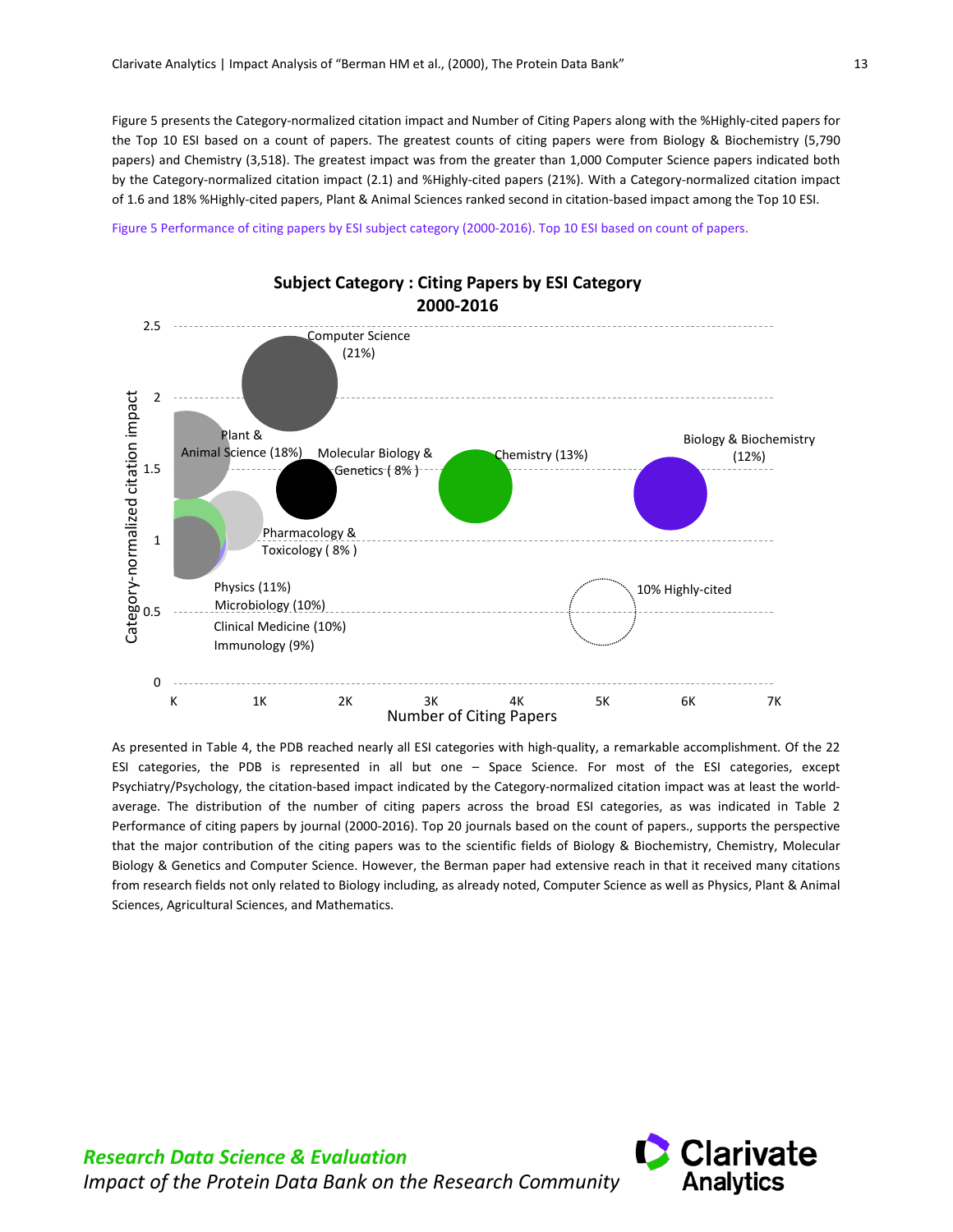<span id="page-17-1"></span>

| Table 4 Performance of citing papers by ESI subject category (2000-2016). All categories except Space Science are represented. |  |  |  |
|--------------------------------------------------------------------------------------------------------------------------------|--|--|--|
|--------------------------------------------------------------------------------------------------------------------------------|--|--|--|

| <b>ESI Category</b>                     | <b>Number of Citing Papers</b> | Category-normalized citation<br>impact | % Highly-cited Papers |
|-----------------------------------------|--------------------------------|----------------------------------------|-----------------------|
| <b>Biology &amp; Biochemistry</b>       | 5,790                          | 1.33                                   | 12                    |
| Chemistry                               | 3,518                          | 1.38                                   | 13                    |
| <b>Molecular Biology &amp; Genetics</b> | 1,547                          | 1.36                                   | 8                     |
| <b>Computer Science</b>                 | 1,351                          | 2.1                                    | 21                    |
| Pharmacology & Toxicology               | 694                            | 1.14                                   | 8                     |
| <b>Clinical Medicine</b>                | 246                            | 0.98                                   | 10                    |
| Microbiology                            | 226                            | 0.99                                   | 10                    |
| Physics                                 | 196                            | 1.06                                   | 11                    |
| Immunology                              | 174                            | 0.95                                   | $\overline{9}$        |
| Plant & Animal Science                  | 145                            | 1.6                                    | 18                    |
| Engineering                             | 122                            | 0.99                                   | $\overline{7}$        |
| <b>Materials Science</b>                | 71                             | 1.01                                   | $\overline{7}$        |
| <b>Agricultural Sciences</b>            | 48                             | 1.64                                   | 21                    |
| Neuroscience & Behavior                 | 44                             | 1.09                                   | 16                    |
| <b>Mathematics</b>                      | 39                             | 2.05                                   | 28                    |
| Environment/Ecology                     | 26                             | 1.22                                   | 12                    |
| Multidisciplinary                       | 25                             | 1.08                                   | 12                    |
| Social Sciences, general                | 19                             | 2.65                                   | 11                    |
| <b>Economics &amp; Business</b>         | 2 <sup>1</sup>                 | 1.01                                   | $\mathbf{0}$          |
| Psychiatry/Psychology                   | $\overline{2}$                 | 0.49                                   | $\mathbf 0$           |
| Geosciences                             | $\mathbf{1}$                   | 4.17                                   | 100                   |

## <span id="page-17-0"></span>5.2 Trends in Performance of Citing Papers by ESI Subject Category

*Research Data Science & Evaluation*

An investigation of trends in citation-based impact reveals if performance has been consistent over time. In each of the Top 5 ESI categories, presented in [Figure 6,](#page-18-0) the Berman paper demonstrated a strong performance with a steady increase in the number of citing papers in the first five years of publication and then sustaining citation accumulation to 2016, rather than the more typical pattern of tapering off after the sharp initial rise. For eight of the Top 10 categories (data not shown for categories ranked 5-10) the Category-normalized citation impact was at or exceeded world-average for more than half of the 17 years since publication; Biology & Biochemistry (17 years), Chemistry, Computer Science, Plant & Animal Science (15 years), Pharmacology & Toxicology (10 years), Molecular Biology & Genetics, Physics, and Immunology (nine years).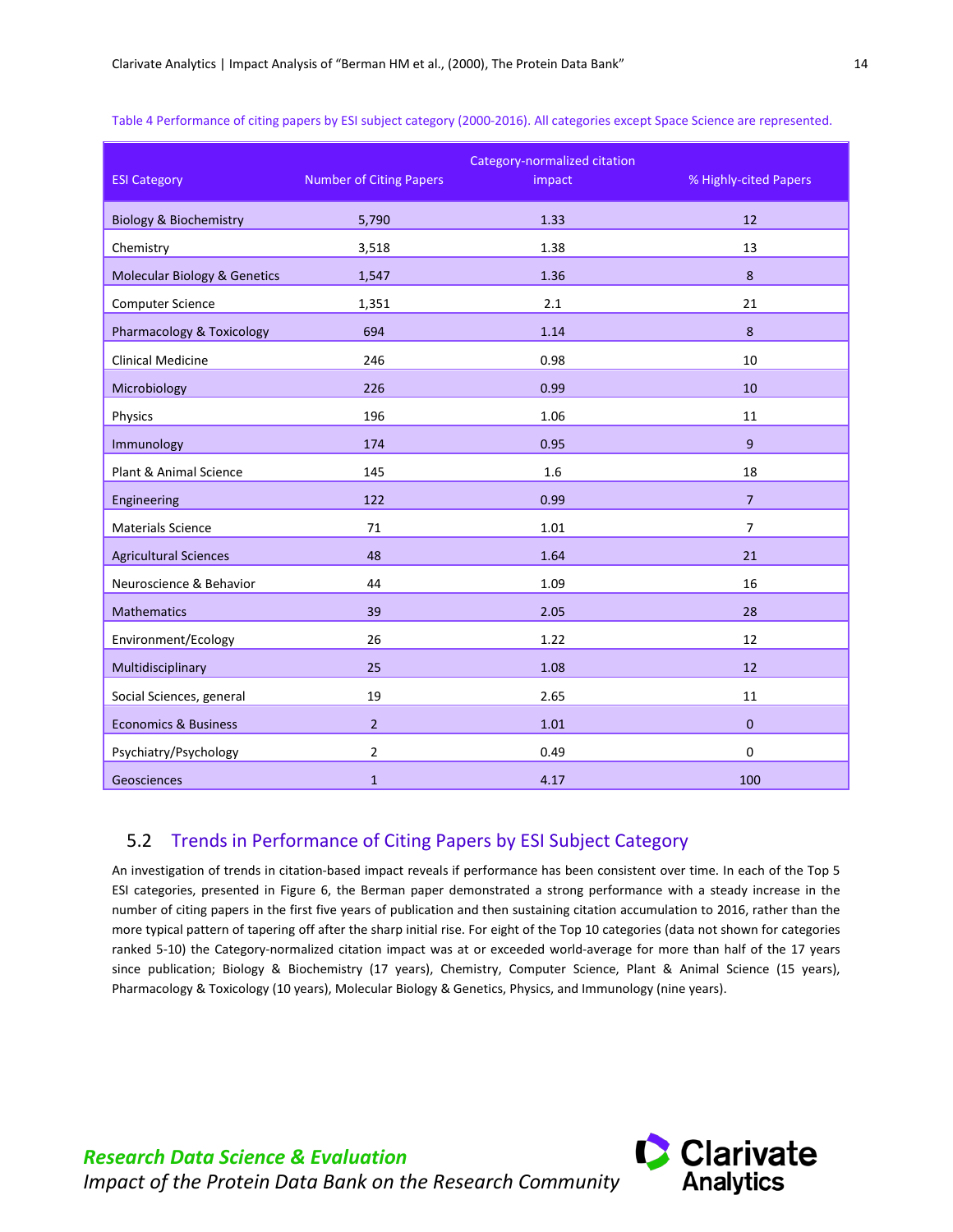<span id="page-18-0"></span>Figure 6 a) Number of citing papers by ESI Category and year (2000-2016). b) Category-normalized citation impact trend of citing papers by ESI Category and year (2000-2016). Top 5 categories based on count of papers.

![](_page_18_Figure_2.jpeg)

The ESI categories are broad definitions of scientific fields. The Web of Science Journal Subject Category groups are more granular. To further highlight the wide-breadth of the impact of the Protein Data Bank, [Table 5-](#page-19-0)7 present the Journal Subject Categories of the Top 10 journals of the ESI categories Computer Science, Physics and Plant & Animal Sciences. These tables provide some insight into the sub-topics among the broader ESI categories of the citing papers. Within Computer Science, subtopics included mathematical biology, mathematics, and method development. Within Physics sub-topics included multidisciplinary physics, condensed matter, and optics. Within Plant & Animal Sciences sub-topics included plant sciences, cell biology, multidisciplinary, and evolutionary biology.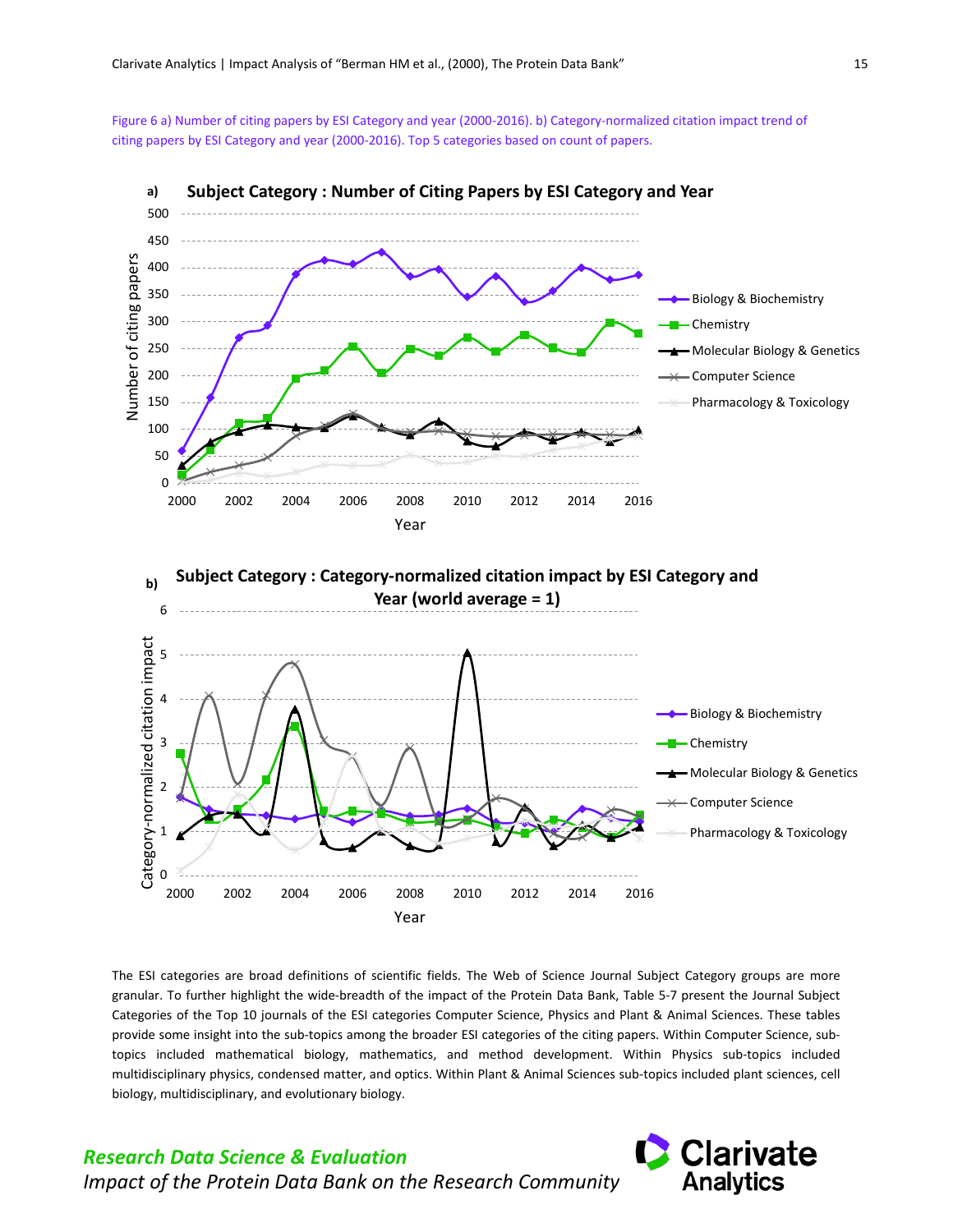#### <span id="page-19-0"></span>Table 5 Journal Subject Categories of the Top 10 journals of ESI category Computer Science.

| <b>Computer Science</b>                                                   |                |  |  |  |  |
|---------------------------------------------------------------------------|----------------|--|--|--|--|
| <b>Subject Categories of Top 10 Journals</b><br><b>Number of Journals</b> |                |  |  |  |  |
| <b>Mathematical &amp; Computational Biology</b>                           | 7              |  |  |  |  |
| <b>Biochemical Research Methods</b>                                       | 6              |  |  |  |  |
| <b>Computer Science, Interdisciplinary Applications</b>                   | 5              |  |  |  |  |
| <b>Biology</b>                                                            |                |  |  |  |  |
| Biotechnology & Applied Microbiology                                      | $\overline{2}$ |  |  |  |  |
| Biochemistry & Molecular Biology                                          | 1              |  |  |  |  |
| Chemistry, Multidisciplinary                                              |                |  |  |  |  |
| <b>Computer Science, Information Systems</b>                              | 1              |  |  |  |  |
| Crystallography                                                           | $\mathbf{1}$   |  |  |  |  |
| Engineering, Biomedical                                                   | 1              |  |  |  |  |
| Mathematics, Interdisciplinary Applications                               | 1              |  |  |  |  |
| <b>Statistics &amp; Probability</b>                                       | 1              |  |  |  |  |

#### <span id="page-19-1"></span>Table 6 Journal Subject Categories of the Top 10 journals of ESI category Physics.

| <b>Physics</b>                                          |                           |  |  |
|---------------------------------------------------------|---------------------------|--|--|
| <b>Subject Categories of Top 10 Journals</b>            | <b>Number of Journals</b> |  |  |
| Physics, Multidisciplinary                              | 3                         |  |  |
| Physics, Condensed Matter                               |                           |  |  |
| Optics                                                  | $\mathfrak{p}$            |  |  |
| Physics, Mathematical                                   | $\mathcal{P}$             |  |  |
| Physics, Fluids & Plasmas                               |                           |  |  |
| Instruments & Instrumentation                           |                           |  |  |
| Physics, Atomic, Molecular & Chemical                   |                           |  |  |
| <b>Computer Science, Interdisciplinary Applications</b> |                           |  |  |
| Physics, Applied                                        |                           |  |  |

#### <span id="page-19-2"></span>Table 7 Journal Subject Categories of the Top 10 journals of ESI category Plant & Animal Sciences.

| <b>Plant &amp; Animal Sciences</b>                                        |   |  |  |  |
|---------------------------------------------------------------------------|---|--|--|--|
| <b>Subject Categories of Top 10 Journals</b><br><b>Number of Journals</b> |   |  |  |  |
| <b>Plant Sciences</b>                                                     |   |  |  |  |
| Biochemistry & Molecular Biology                                          | 3 |  |  |  |
| <b>Cell Biology</b>                                                       | 3 |  |  |  |
| <b>Multidisciplinary Sciences</b>                                         | っ |  |  |  |
| <b>Evolutionary Biology</b>                                               |   |  |  |  |
| <b>Genetics &amp; Heredity</b>                                            |   |  |  |  |

# **Clarivate**<br>Analytics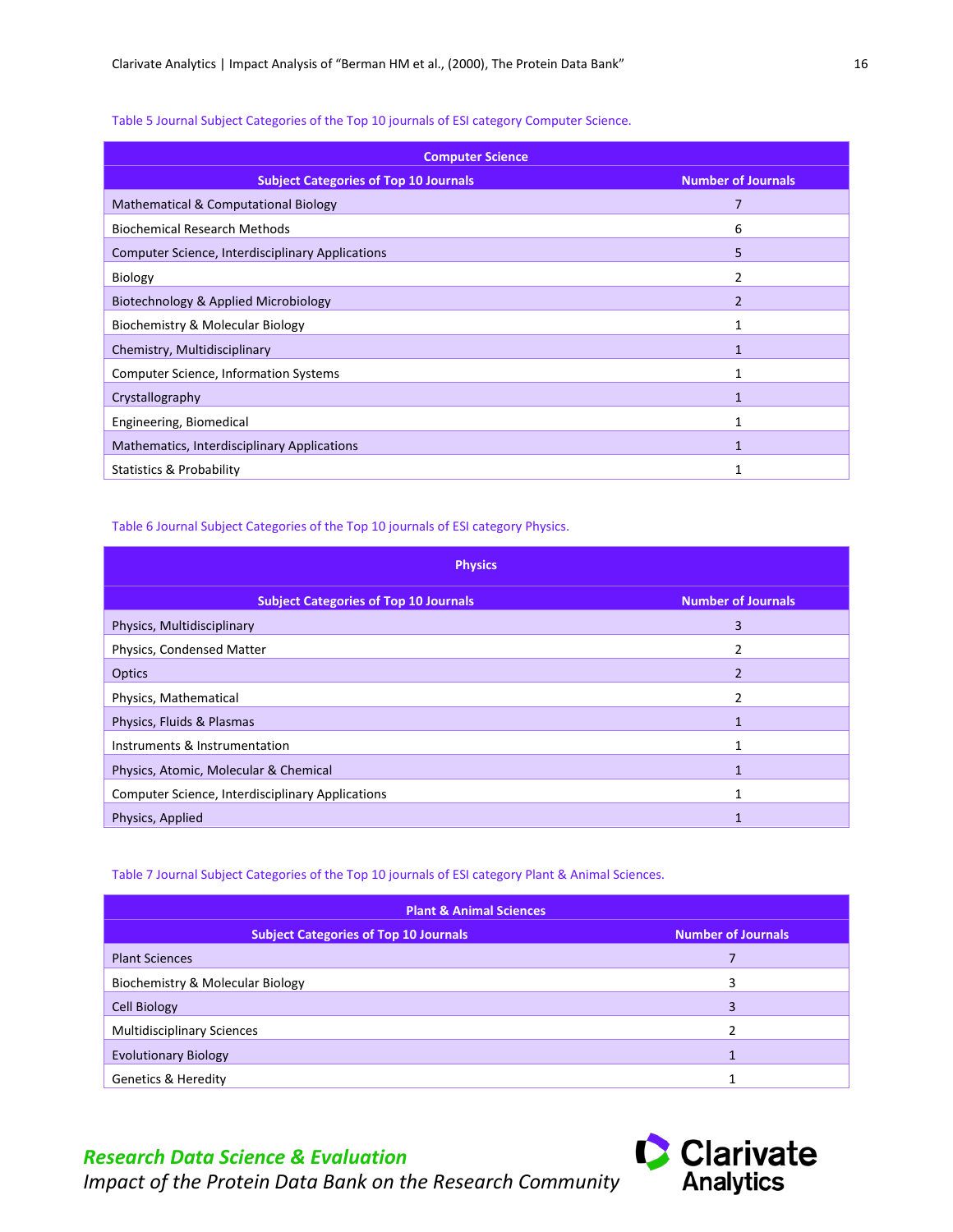To further illustrate the topics explored by high-impact research citing the Protein Data Bank, [Table 8](#page-20-0) presents the Top 5 citing papers based on the Category-normalized citation impact for ESI categories Computer Science, Physics and Plant & Animal Sciences. This presents perspectives on sub-topics at the paper-level. From Computer Science the top citing papers were building new algorithms and software based on the Protein Data Bank. From Physics the PDB supported continued research on understanding protein folding, improved algorithms and software for structure determination, and understanding radiation damage. From Plant & Animal Sciences the top citing papers reported on basic research in genomics and proteomics of plants and animals.

<span id="page-20-0"></span>Table 8 Top 5 citing papers based on the Category-normalized citation impact for ESI categories Computer Science, Physics, and Plant & Animal Sciences.

| <b>ESI Category</b>        | <b>Title of Paper</b>                                                                                                           | Publication<br>Year | Category-<br>normalized citation<br>impact |
|----------------------------|---------------------------------------------------------------------------------------------------------------------------------|---------------------|--------------------------------------------|
| Computer<br><b>Science</b> | MUSCLE: a multiple sequence alignment method with reduced time<br>and space complexity                                          | 2004                | 194.64                                     |
| Computer<br>Science        | I-TASSER server for protein 3D structure prediction                                                                             | 2008                | 96.14                                      |
| Computer<br><b>Science</b> | Intrinsically disordered protein                                                                                                | 2001                | 57.77                                      |
| Computer<br>Science        | PISCES: a protein sequence culling server                                                                                       | 2003                | 48.59                                      |
| Computer<br>Science        | Q-SiteFinder: an energy-based method for the prediction of protein-<br>ligand binding sites                                     | 2005                | 42.03                                      |
| Physics                    | Using DelPhi Capabilities to Mimic Protein's Conformational<br>Reorganization with Amino Acid Specific Dielectric Constants     | 2013                | 16.21                                      |
| <b>Physics</b>             | DNA sensing by silicon nanowire: Charge layer distance dependence                                                               | 2008                | 10.06                                      |
| Physics                    | Recent developments in the PHENIX software for automated<br>crystallographic structure determination                            | 2004                | 9.2                                        |
| <b>Physics</b>             | Small-world view of the amino acids that play a key role in protein<br>folding                                                  | 2002                | 8.7                                        |
| Physics                    | A beginner's guide to radiation damage                                                                                          | 2009                | 5.93                                       |
| Plant & Animal<br>Science  | The structural basis for the difference in absorbance spectra for the<br>FMO antenna protein from various green sulfur bacteria | 2009                | 11.62                                      |
| Plant & Animal<br>Science  | A RhoGDP dissociation inhibitor spatially regulates growth in root hair<br>cells                                                | 2005                | 8.78                                       |
| Plant & Animal<br>Science  | Genome-Wide Analysis of the bZIP Transcription Factors in Cucumber                                                              | 2014                | 8.17                                       |

**Clarivate Analytics**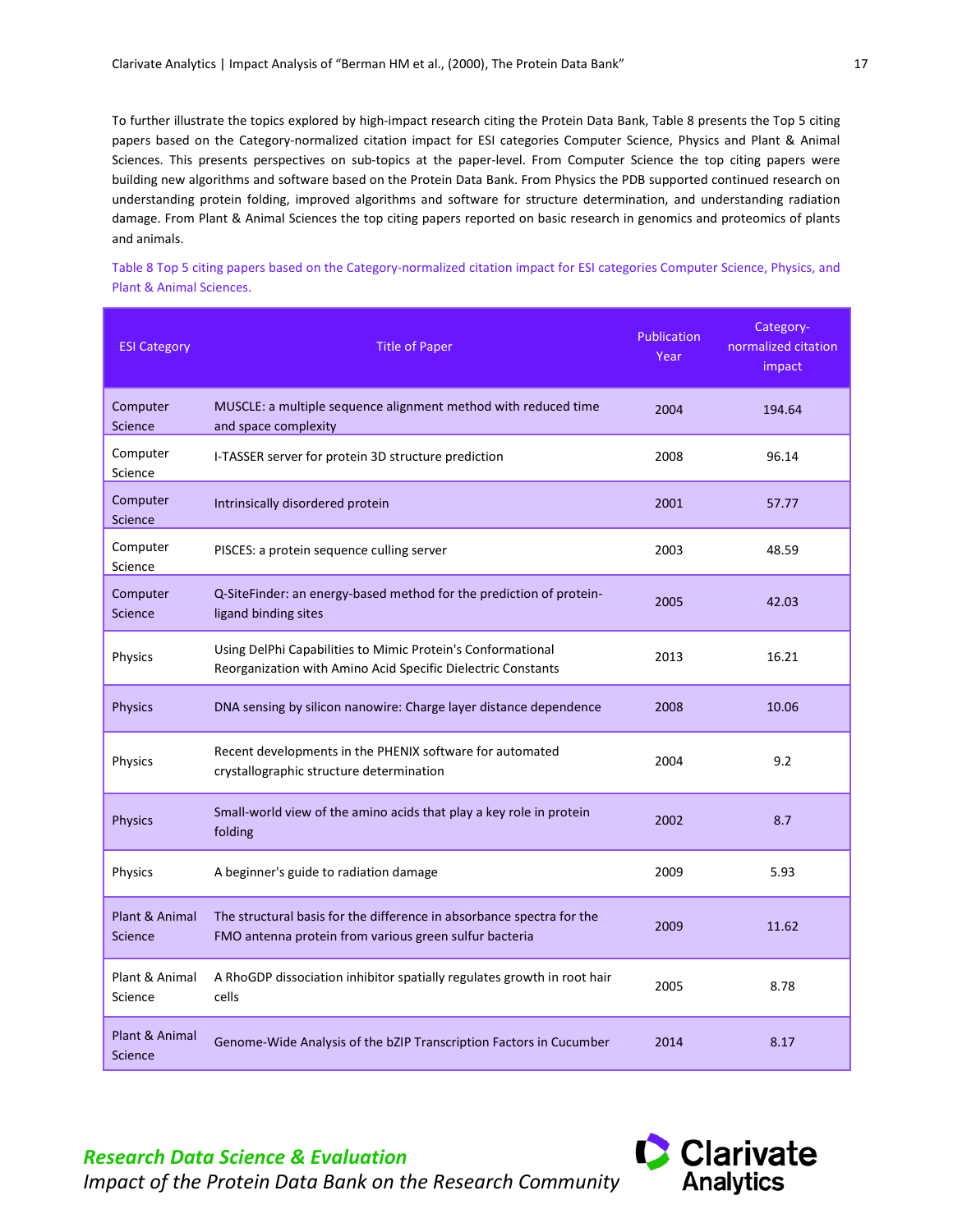| <b>ESI Category</b>       | <b>Title of Paper</b>                                                                                                                                               | Publication<br>Year | Category-<br>normalized citation<br>impact |
|---------------------------|---------------------------------------------------------------------------------------------------------------------------------------------------------------------|---------------------|--------------------------------------------|
| Plant & Animal<br>Science | Comprehensive Genome-Wide Survey, Genomic Constitution and<br>Expression Profiling of the NAC Transcription Factor Family in Foxtail<br>Millet (Setaria italica L.) | 2013                | 8.15                                       |
| Plant & Animal<br>Science | Plant membrane assays with cytokinin receptors underpin the unique<br>role of free cytokinin bases as biologically active ligands                                   | 2015                | 7.51                                       |

## <span id="page-21-0"></span>5.3 Research Fields Review

The PDB has influenced high-quality work across the scientific research spectrum. The more than 14,000 papers citing the Berman paper generated research in nearly all scientific areas as indicated by the papers being classified into 21 of the 22 ESI subject categories. Over 1,000 citing papers were contributed to each of the fields of Biology & Biochemistry, Chemistry, Molecular Biology & Genetics and Computer Science. Top cited papers in Computer Science, Physics, and Plant & Animal Sciences reported on research, with the PDB as the foundation that developed algorithms to progress our understanding of protein folding, function and integrity. For eight out of the Top 10 scientific fields the citation-based impact was at least the world-average for greater than 50% of the 17 years since publication demonstrating consistent impact on a wide variety of research areas.

![](_page_21_Picture_5.jpeg)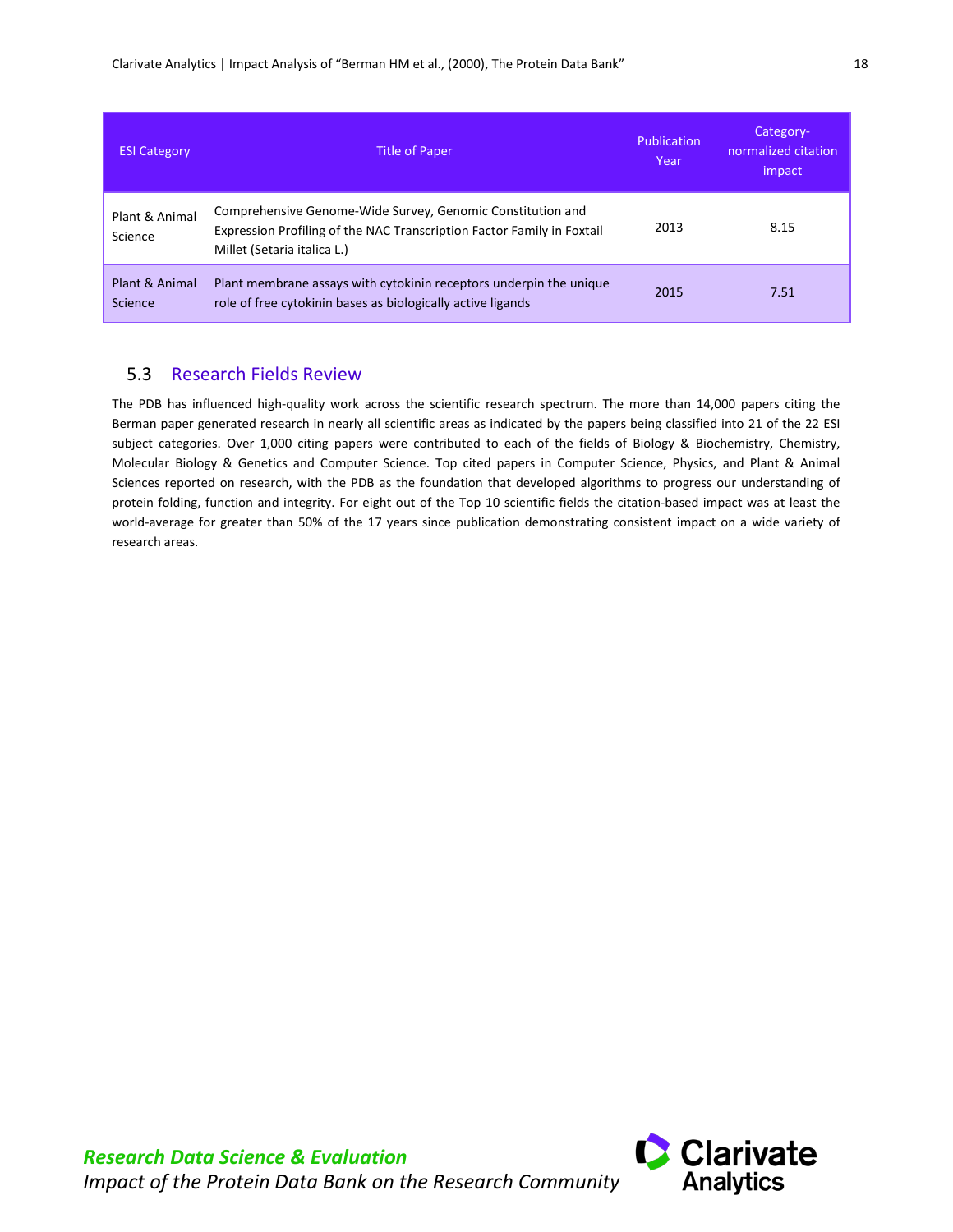## <span id="page-22-0"></span>6 Funding Organization Analysis

In this section the citation-based impact on the research community of the papers citing the Berman et al paper is characterized by Funding Organization. Funding organization data are available in Web of Science starting in mid-2008 and primarily based on the funding agencies noted within the acknowledgements of a publication. The total count of distinct citing papers for the analysis in this section is 5,227.<sup>[4](#page-22-3)</sup> The PDB has been positively influencing research supported by government funding agencies throughout the world.

#### <span id="page-22-1"></span>6.1 Performance of citing papers by funding organization

The Top 25 funding organizations were identified based on a count of the citing papers. [Table 9](#page-22-2) presents the count of papers, field-normalized bibliometrics and the percent of international collaborations of the citing papers for the Top 25 funding organizations acknowledged on the citing papers. Thirty-four percent (1,796 distinct papers) of the research published citing the Berman paper acknowledged funding by the USA Federal Agencies National Institutes of Health (NIH), National Science Foundation (NSF) and Department of Energy (DOE). The NIH, NSF, and DOE were among the top 10 highest impact funding organizations with Category-normalized citation impacts of 2.22, 1.55, and 3.66 respectively. This suggests that research supported by these agencies and including use of the PDB achieves an impact greater than the world average.

Papers funded by 14 of the Top 25 funding organizations have accumulated as many or more citations than other world-wide papers relative to their field and publication year as indicated by the Category-normalized citation impact. Papers acknowledging funding from the Wellcome Trust had the greatest citation-based impact with a Category-normalized citation impact of 8.22 and 38% Highly-cited papers. Additionally, at 62%, papers supported by Wellcome Trust had the second greatest percentage of international collaborations. Wellcome Trust, a research charity, is the only non-governmental organization among the Top 25 funding organizations acknowledged on the citing papers.

<span id="page-22-2"></span>Table 9 Number of funded papers and field-normalized bibliometrics by funding organization (2008-2016). Top 25 funding organizations based on count of papers that had acknowledged the funding organization.

| <b>Funding Organization</b>                                             | <b>Number of</b><br><b>Papers</b> | <b>Category-normalized</b><br>citation impact | % Highly-<br>cited Papers | % International<br><b>Collaborations</b> |
|-------------------------------------------------------------------------|-----------------------------------|-----------------------------------------------|---------------------------|------------------------------------------|
| NIH - USA                                                               | 1,462                             | 2.22                                          | 21                        | 32                                       |
| <b>NSF</b>                                                              | 674                               | 1.55                                          | 17                        | 25                                       |
| National Natural Science Foundation of<br>China                         | 468                               | 0.97                                          | 9                         | 28                                       |
| <b>DOE</b>                                                              | 238                               | 3.66                                          | 19                        | 35                                       |
| <b>German Research Foundation (DFG)</b>                                 | 233                               | 1.21                                          | 15                        | 40                                       |
| European Union (EU)                                                     | 226                               | 1.91                                          | 18                        | 53                                       |
| Council of Scientific & Industrial Research<br>(CSIR) - India           | 172                               | 0.74                                          | 7                         | 13                                       |
| National Council for Scientific and<br>Technological Development (CNPq) | 161                               | 0.78                                          | 6                         | 24                                       |
| Government of India                                                     | 158                               | 0.62                                          | $\overline{4}$            | 15                                       |

 $4$  Fifty-nine percent of the citing papers from 2008-2016 acknowledged a funding source.

## <span id="page-22-3"></span>*Research Data Science & Evaluation*

1

![](_page_22_Picture_11.jpeg)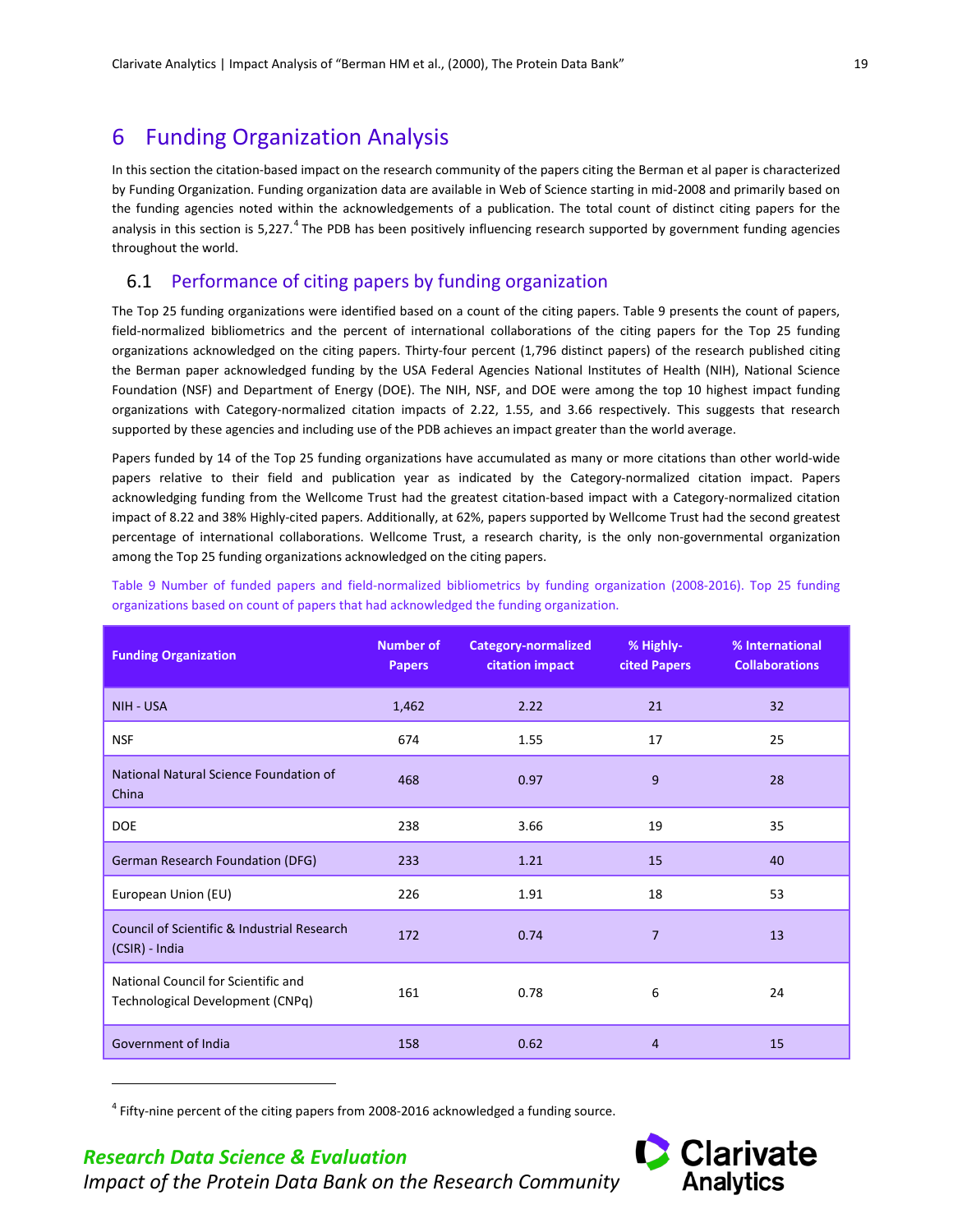#### Clarivate Analytics | Impact Analysis of "Berman HM et al., (2000), The Protein Data Bank" 20

| <b>Funding Organization</b>                                                      | <b>Number of</b><br><b>Papers</b> | <b>Category-normalized</b><br>citation impact | % Highly-<br>cited Papers | % International<br><b>Collaborations</b> |
|----------------------------------------------------------------------------------|-----------------------------------|-----------------------------------------------|---------------------------|------------------------------------------|
| Department of Science & Technology                                               | 138                               | 0.65                                          | 4                         | 15                                       |
| Department of Biotechnology (DBT)                                                | 134                               | 0.6                                           | $\overline{4}$            | 19                                       |
| <b>Biotechnology and Biological Sciences</b><br>Research Council (BBSRC)         | 127                               | 3.21                                          | 28                        | 42                                       |
| Natural Sciences and Engineering<br><b>Research Council of Canada</b>            | 116                               | 1.7                                           | 18                        | 49                                       |
| Scientific & Technological Research<br>Council of Turkey (TUBITAK)               | 115                               | 0.93                                          | 12                        | 41                                       |
| <b>Wellcome Trust</b>                                                            | 100                               | 8.22                                          | 38                        | 62                                       |
| Ministry of Education, Culture, Sports,<br>Science and Technology, Japan         | 99                                | 0.64                                          | 4                         | 27                                       |
| Ministry of Science and Innovation, Spain<br>(MICINN)                            | 96                                | 1.46                                          | 22                        | 46                                       |
| National Basic Research Program of China                                         | 96                                | 0.85                                          | 8                         | 24                                       |
| Coordination for the Improvement of<br><b>Higher Education Personnel (CAPES)</b> | 95                                | 0.97                                          | $\overline{7}$            | 29                                       |
| <b>Swiss National Science Foundation</b>                                         | 87                                | 1.81                                          | 23                        | 64                                       |
| University Grants Commission, India                                              | 85                                | 0.86                                          | $\boldsymbol{9}$          | 8                                        |
| The Ministry of Education, University and<br>Research (MIUR)                     | 84                                | 1.17                                          | 18                        | 52                                       |
| Canadian Institutes of Health Research                                           | 83                                | 2.13                                          | 22                        | 39                                       |
| Swedish Research Council                                                         | 79                                | 1.35                                          | 18                        | 58                                       |
| Portuguese Foundation for Science and<br>Technology                              | 70                                | 1.29                                          | 21                        | 59                                       |

#### <span id="page-23-0"></span>6.2 Performance by funding organizations and ESI category

The Top 3 ESI categories, based on a count of citing papers, were determined for each of the Top 25 acknowledged funding organizations. Identifying the top ESI categories in terms of publication counts is a proxy of the subject areas that have been prioritized by each of the funding agencies. Six ESI categories were represented among the Top 3 for the Top 25 funding organizations[. Table 10](#page-24-1) presents the number of funding organizations (among the Top 25) that had a particular ESI among their Top 3. All of the Top 25 funding organizations supported papers in Biology & Biochemistry, and all but one supported papers in Chemistry. Of the Top 25 funding organizations, only the University Grants Commission, India, had research support in the field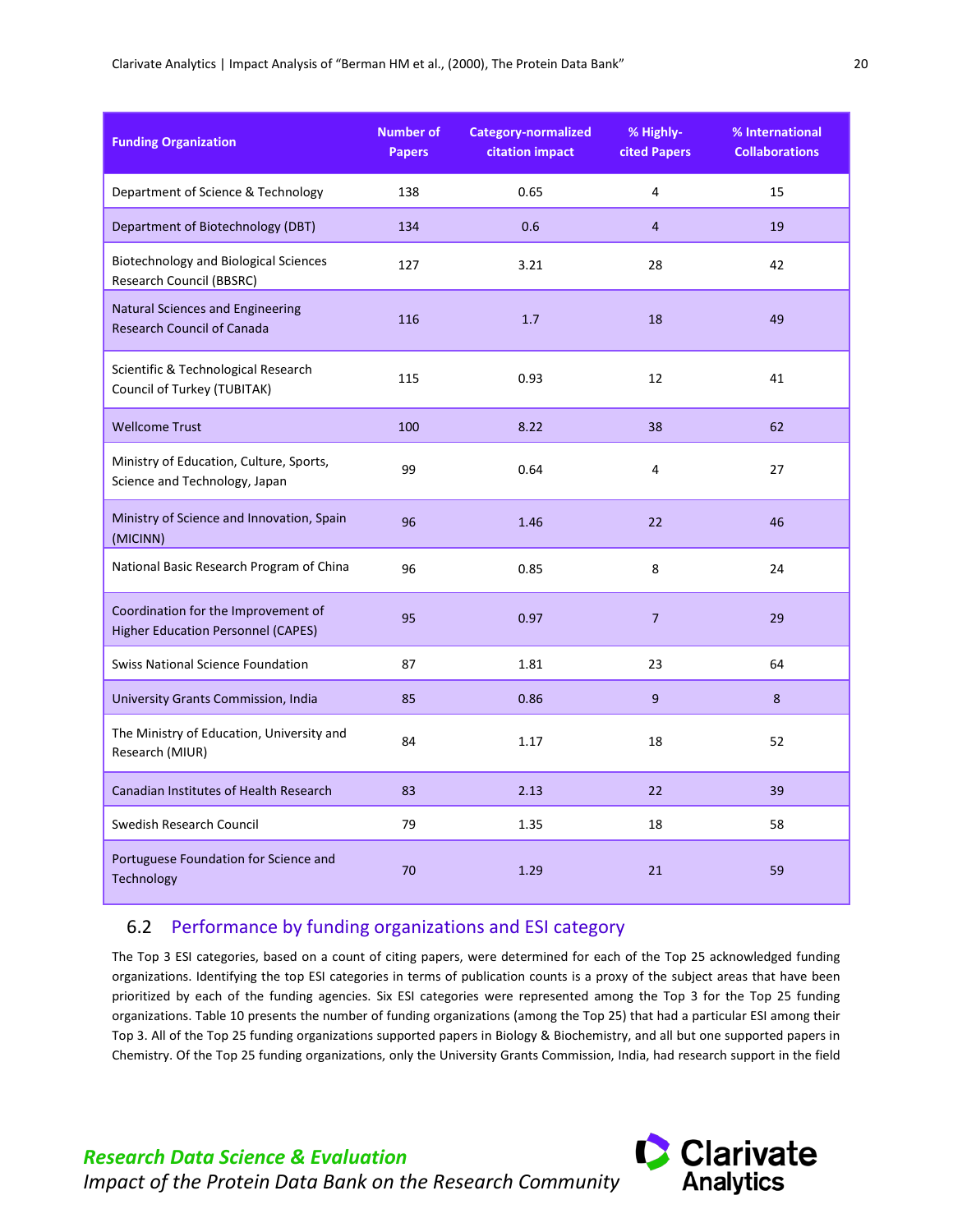<span id="page-24-3"></span>of Clinical Medicine among their Top 3 ESI categories. The analysis throughout Section 6.2 includes information focused on the Top 3 ESI of the Top 2[5](#page-24-2) organizations<sup>5</sup>.

<span id="page-24-1"></span>Table 10 Summary of the Top 3 ESI Categories of the citing papers from the Top 25 funding organizations (2008-2016).

| <b>ESI Category</b>                     | <b>Number of Organizations with ESI Category among</b><br>the Top 3 most funded |
|-----------------------------------------|---------------------------------------------------------------------------------|
| <b>Biology &amp; Biochemistry</b>       | 25                                                                              |
| Chemistry                               | 24                                                                              |
| <b>Molecular Biology &amp; Genetics</b> | 16                                                                              |
| <b>Computer Science</b>                 | 7                                                                               |
| Pharmacology & Toxicology               | $\overline{2}$                                                                  |
| <b>Clinical Medicine</b>                | 1                                                                               |

#### <span id="page-24-0"></span>6.2.1 Biology & Biochemistry

<span id="page-24-2"></span>*Research Data Science & Evaluation*

1

*Impact of the Protein Data Bank on the Research Community*

The count of citing papers and field-normalized bibliometrics for the funding organizations that supported research in Biology & Biochemistry are presented in [Figure](#page-25-1) 7 (Top 10 funding organizations) and in [Table 11](#page-25-0) (Top 25 funding organizations). Highimpact research in Biology & Biochemistry was strongly supported by NIH, NSF, DOE, EU, DFG, National Natural Science Foundation of China and the Scientific & Technological Research Council of Turkey. These funding organizations ranked among the Top 10 organizations based on the count of citing papers and had a Category-normalized citation impact greater than the world average. The Top 25 funding organizations supported 77% of the citing papers in Biology & Biochemistry (1,620 out of the 2,116 distinct papers in Biology & Biochemistry with funding organization information).

<sup>&</sup>lt;sup>5</sup> Therefore, if one of the Top 25 funding organizations supported research in an ESI subject category that was ranked greater than third, based on a count of citing papers, this information is not included in Section 6.2.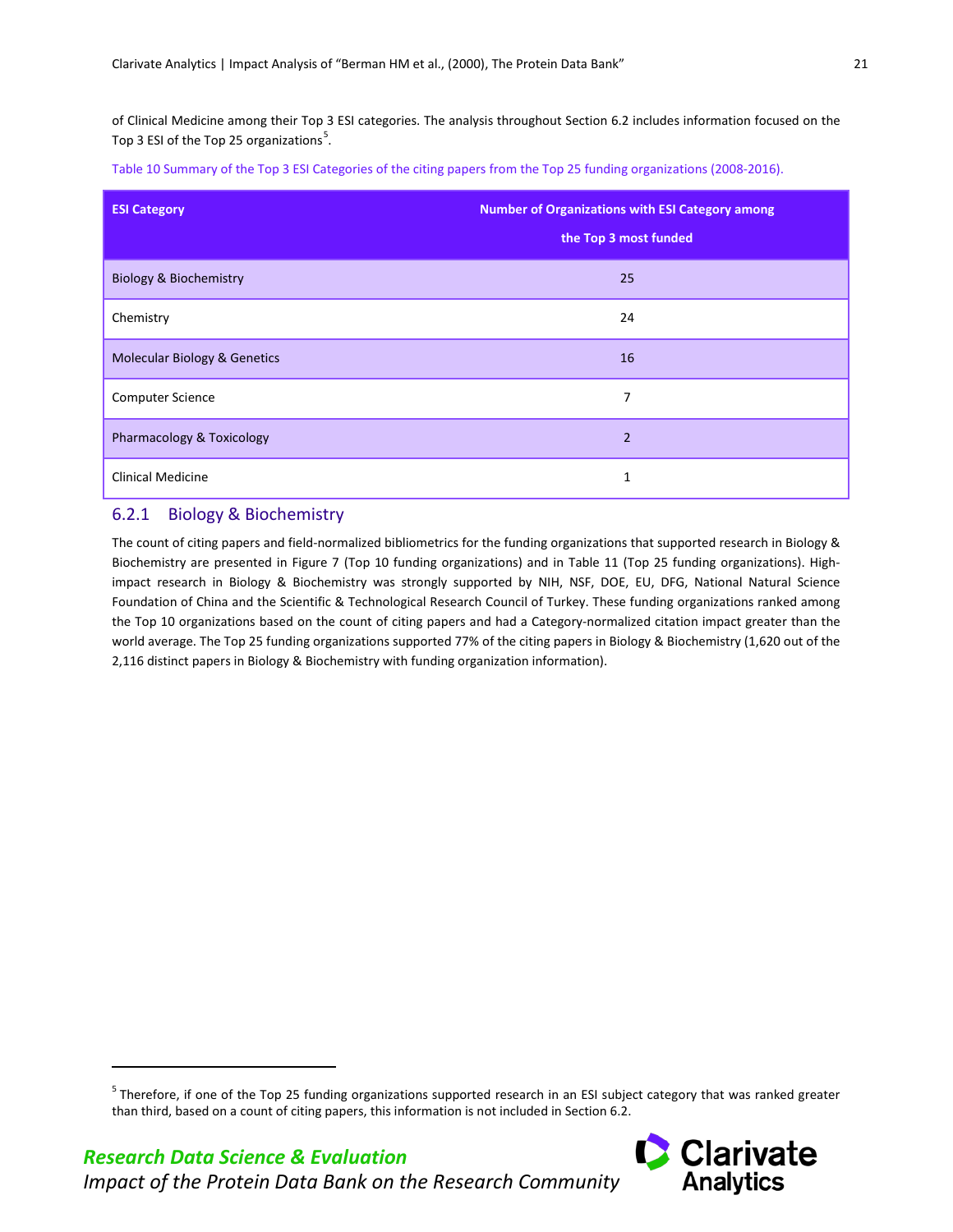<span id="page-25-1"></span>Figure 7 Performance of citing papers in ESI category Biology & Biochemistry by funding organization (2008-2016). Top 10 funding organizations based on the count of citing papers. The label provides the Funding Organization (% Highly-cited papers). This analysis focused on the Top 3 ESI of the Top 25 funding organizations $^6$  $^6$ .

![](_page_25_Figure_2.jpeg)

**Funding Organization Analysis : Citing Papers in ESI Category Biology & Biochemistry**

<span id="page-25-2"></span>*Research Data Science & Evaluation*

<span id="page-25-0"></span>1

![](_page_25_Picture_5.jpeg)

 $^6$  Organizations with 0% highly-cited papers will not appear on the bubble graphs.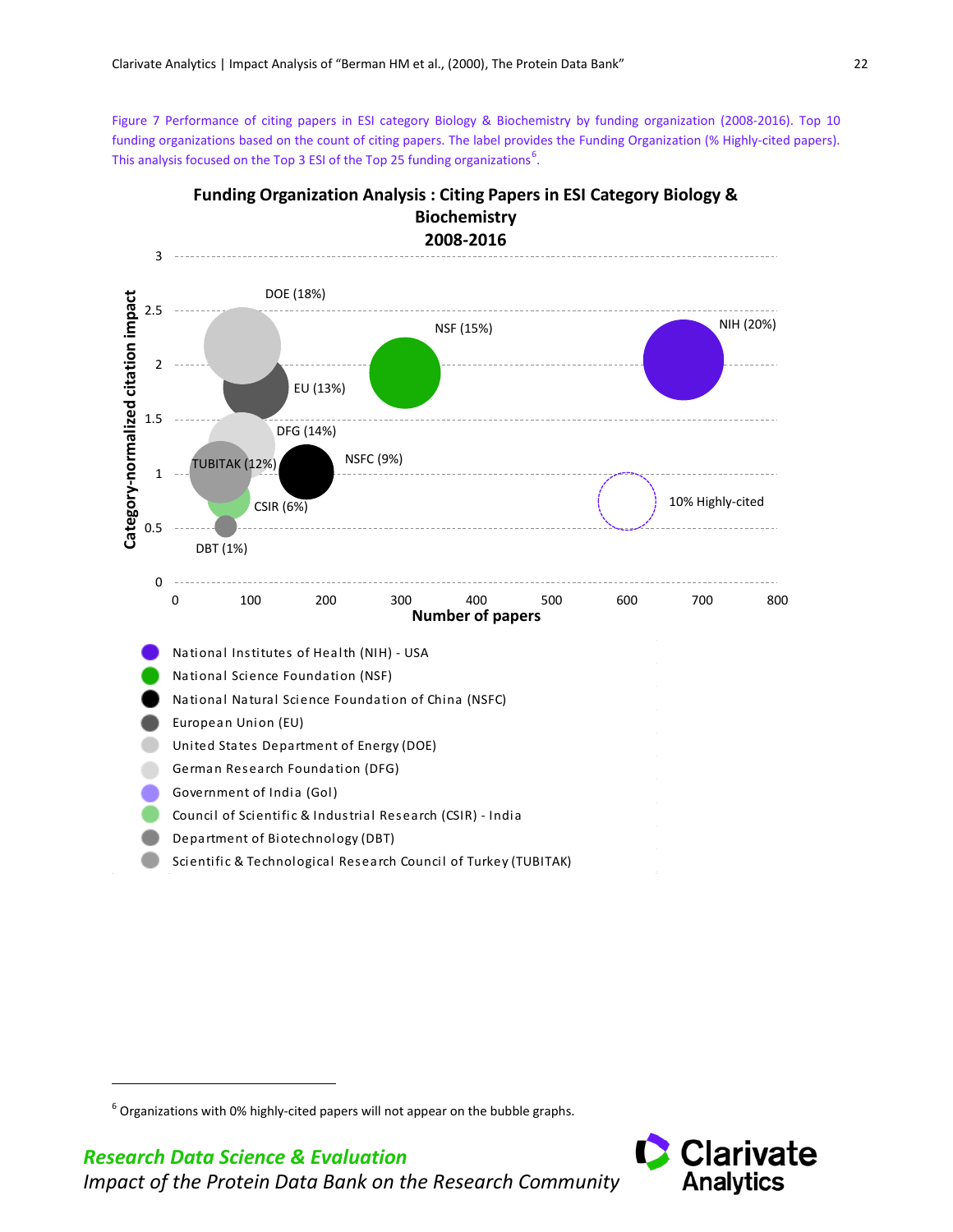Table 11 Performance of citing papers in ESI category Biology & Biochemistry by funding organization (2008-2016). The 25 organizations among the Top 25 funding organizations that supported research in Biology & Biochemistry. This analysis focused on the Top 3 ESI of the Top 25 funding organizations.

| <b>Funding Organization</b>                                              | <b>Number of</b><br><b>Papers</b> | <b>Category-normalized citation</b><br>impact | % Highly-cited<br><b>Papers</b> |
|--------------------------------------------------------------------------|-----------------------------------|-----------------------------------------------|---------------------------------|
| NIH - USA                                                                | 675                               | 2.05                                          | 20                              |
| <b>NSF</b>                                                               | 305                               | 1.93                                          | 15                              |
| National Natural Science Foundation of China                             | 174                               | 1.02                                          | 9                               |
| EU                                                                       | 107                               | $1.8\,$                                       | 13                              |
| <b>DOE</b>                                                               | 89                                | 2.18                                          | 18                              |
| <b>DFG</b>                                                               | 88                                | 1.26                                          | 14                              |
| Government of India                                                      | 75                                | 0.48                                          | $\mathbf{0}$                    |
| CSIR-India                                                               | 71                                | 0.78                                          | $\boldsymbol{6}$                |
| <b>DBT</b>                                                               | 67                                | 0.52                                          | $\mathbf 1$                     |
| <b>TUBITAK</b>                                                           | 60                                | 1.02                                          | 12                              |
| Department of Science & Technology (India)                               | 57                                | 0.49                                          | $2^{\circ}$                     |
| <b>BBSRC</b>                                                             | 55                                | 3.42                                          | 16                              |
| Natural Sciences and Engineering Research Council of<br>Canada           | 53                                | 2.07                                          | 11                              |
| <b>Wellcome Trust</b>                                                    | 46                                | 5.61                                          | 35                              |
| Canadian Institutes of Health Research                                   | 40                                | 2.77                                          | 15                              |
| Ministry of Education, Culture, Sports, Science and<br>Technology, Japan | 40                                | 0.78                                          | 5                               |
| <b>MICINN</b>                                                            | 39                                | 1.37                                          | 15                              |
| National Basic Research Program of China                                 | 39                                | 1.09                                          | $10\,$                          |
| <b>CNPq</b>                                                              | 36                                | 0.52                                          | $\overline{3}$                  |
| University Grants Commission, India                                      | 32                                | 1.13                                          | 9                               |
| <b>Swiss National Science Foundation</b>                                 | 31                                | 2.28                                          | 23                              |

# *Research Data Science & Evaluation*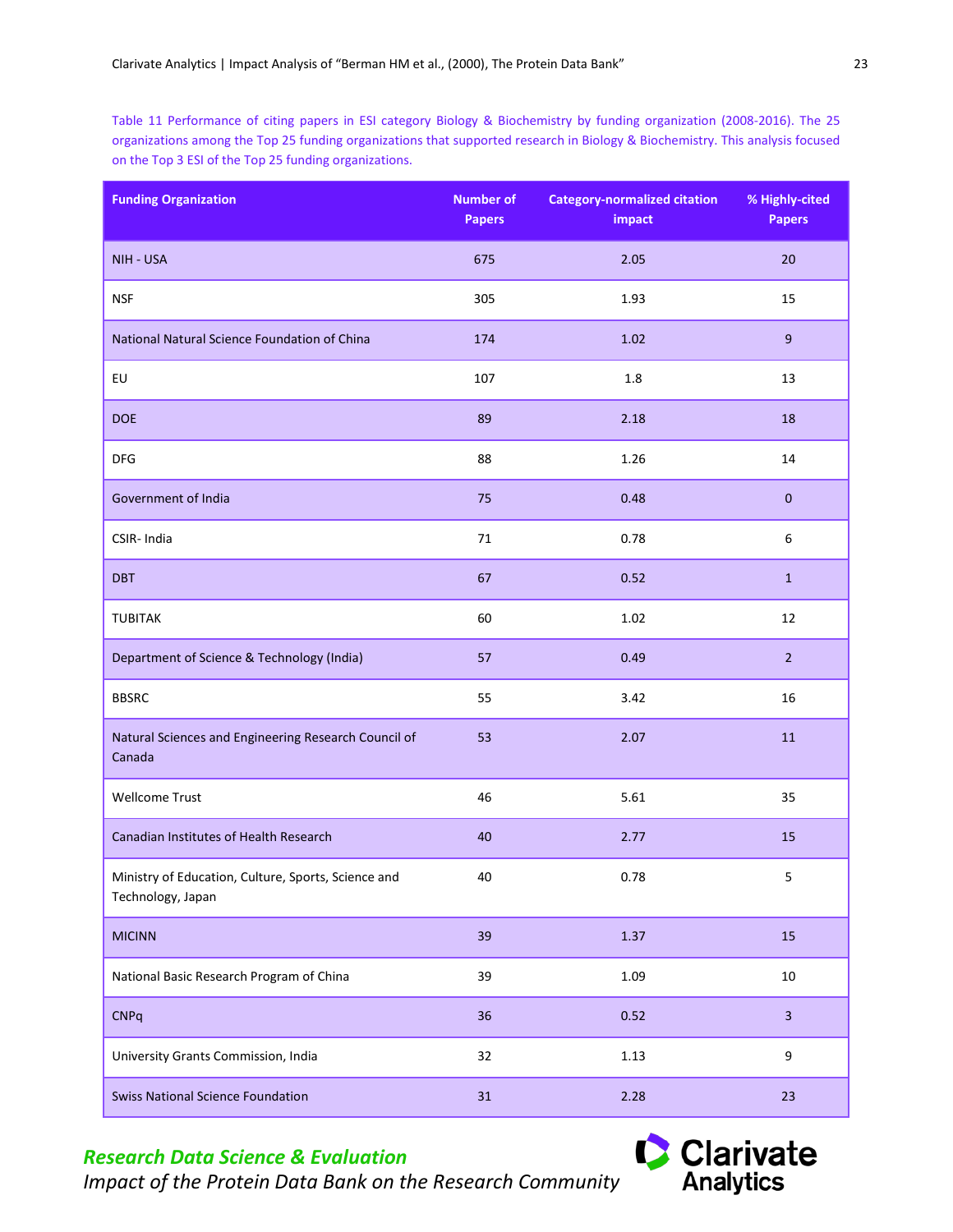#### <span id="page-27-0"></span>6.2.2 Chemistry

The count of papers and field-normalized bibliometrics for the funding organizations that supported research in Chemistry are presented in [Figure 8](#page-27-1) and [Table 12.](#page-27-2) The Top 24 funding organizations with high activity in Chemistry supported 75% of the citing papers in Chemistry (1,001 papers out of the 1,332 papers in Chemistry with funding organization information). Highimpact research in Chemistry was strongly supported by NIH, NSF, DOE and the DFG. These funding organizations ranked among the Top 10 funding organizations based on the count of citing papers and had a Category-normalized citation impact greater than the world average. The Top 24 funding organizations with high activity in Chemistry supported 75% of the citing papers in Chemistry (1,001 papers out of the 1,332 papers in Chemistry with funding organization information).

<span id="page-27-1"></span>Figure 8 Performance of citing papers in ESI category Chemistry by funding organization (2008-2016). Top 10 funding organizations based on the count of citing papers. The label provides the Funding Organization (% Highly-cited papers). This analysis focused on the Top 3 ESI of the Top 25 funding organizations.

![](_page_27_Figure_4.jpeg)

#### **Funding Organization Analysis : Citing Papers in ESI Category Chemistry 2008-2016**

- <span id="page-27-2"></span>National Institutes of Health (NIH) - USA
- National Science Foundation (NSF)
- National Natural Science Foundation of China (NSFC)
- German Research Foundation (DFG)
- Council of Scientific & Industrial Research (CSIR) India
- United States Department of Energy (DOE)
- National Council for Scientific and Technological Development (CNPq)
- Department of Science & Technology (DSTIndia)
- Government of India (Gol)
- University Grants Commission, India (UGC)

![](_page_27_Picture_16.jpeg)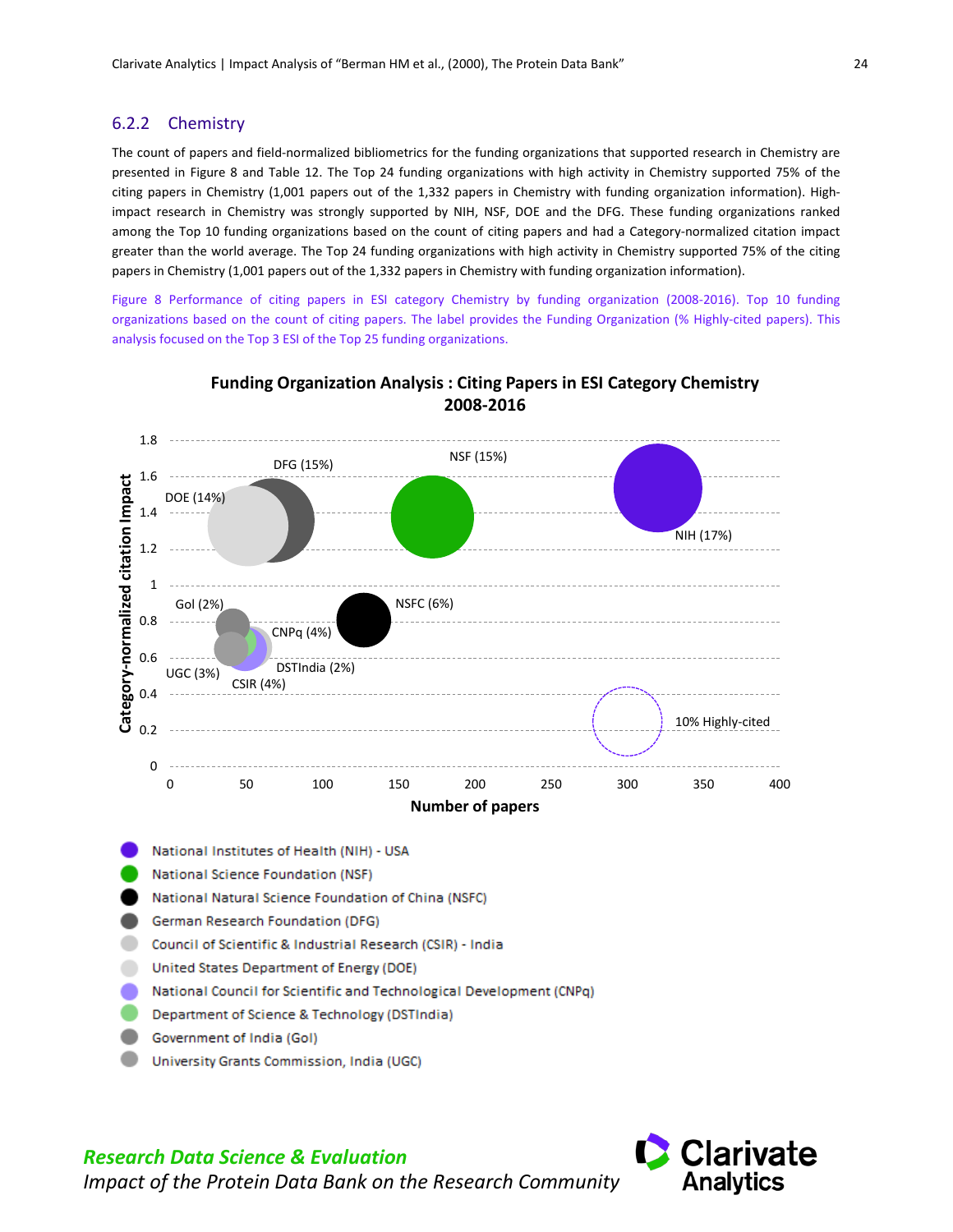<span id="page-28-0"></span>Table 12 Performance of citing papers in ESI category Chemistry by funding organization (2008-2016). The 24 organizations of the Top 25 funding organizations that supported research in Chemistry. This analysis focused on the Top 3 ESI of the Top 25 funding organizations.

| <b>Funding Organization</b>                                              | <b>Number of</b><br><b>Papers</b> | <b>Category-normalized citation</b><br>impact | % Highly-cited<br><b>Papers</b> |
|--------------------------------------------------------------------------|-----------------------------------|-----------------------------------------------|---------------------------------|
| NIH - USA                                                                | 320                               | 1.54                                          | 17                              |
| <b>NSF</b>                                                               | 172                               | 1.38                                          | 15                              |
| National Natural Science Foundation of China                             | 127                               | 0.81                                          | 6                               |
| <b>DFG</b>                                                               | 67                                | 1.36                                          | 15                              |
| CSIR - India                                                             | 53                                | 0.66                                          | $\overline{4}$                  |
| DOE                                                                      | 51                                | 1.33                                          | 14                              |
| <b>CNPq</b>                                                              | 49                                | 0.65                                          | $\overline{a}$                  |
| Department of Science & Technology (India)                               | 46                                | 0.69                                          | $\overline{2}$                  |
| Government of India                                                      | 41                                | 0.78                                          | $\overline{2}$                  |
| University Grants Commission, India                                      | 40                                | 0.65                                          | $\overline{3}$                  |
| EU                                                                       | 39                                | 1.88                                          | 21                              |
| <b>MIUR</b>                                                              | 36                                | 1.44                                          | 22                              |
| Ministry of Education, Culture, Sports, Science and<br>Technology, Japan | 35                                | 0.66                                          | $\overline{\mathbf{3}}$         |
| DBT                                                                      | 30                                | 0.72                                          | $\pmb{0}$                       |
| <b>CAPES</b>                                                             | 29                                | 0.74                                          | $\overline{7}$                  |
| <b>TUBITAK</b>                                                           | 29                                | 0.68                                          | 3                               |
| Portuguese Foundation for Science and Technology                         | 28                                | 1.19                                          | $11\,$                          |
| <b>MICINN</b>                                                            | 24                                | 1.37                                          | 17                              |
| <b>Swiss National Science Foundation</b>                                 | 24                                | 1.19                                          | $\overline{4}$                  |
| National Basic Research Program of China                                 | 24                                | 0.63                                          | 4                               |
| <b>Swedish Research Council</b>                                          | 23                                | 2.01                                          | 22                              |

# *Research Data Science & Evaluation*

![](_page_28_Picture_5.jpeg)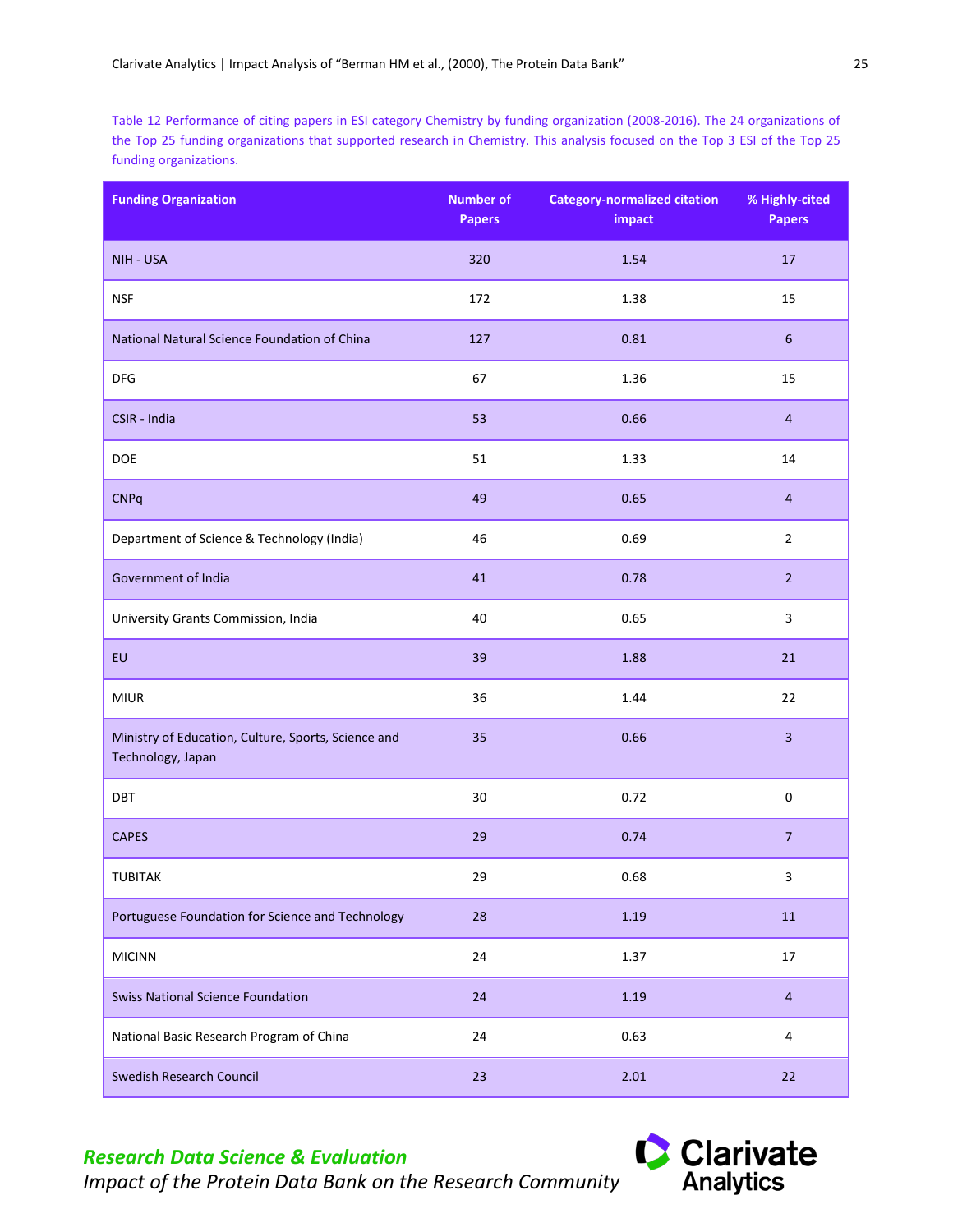| <b>Funding Organization</b>                                    | <b>Number of</b><br><b>Papers</b> | <b>Category-normalized citation</b><br>impact | % Highly-cited<br><b>Papers</b> |
|----------------------------------------------------------------|-----------------------------------|-----------------------------------------------|---------------------------------|
| Natural Sciences and Engineering Research Council<br>of Canada | 16                                | 1.31                                          | 13                              |
| Canadian Institutes of Health Research                         | 15                                | 1.99                                          | 27                              |
| <b>Wellcome Trust</b>                                          | 6                                 | 4.63                                          | 50                              |

#### <span id="page-29-0"></span>6.2.3 Molecular Biology & Genetics

*Research Data Science & Evaluation*

The count of papers and field-normalized bibliometrics for the funding organizations that supported research in Molecular Biology & Genetics are presented in [Figure](#page-29-1) 9 and [Table 13.](#page-30-1) High-impact research in Molecular Biology & Genetics was strongly supported by the Wellcome Trust, NIH, and DOE. These funding organizations ranked among the Top 10 funding organizations based on the count of citing papers and had a mean Category-normalized citation impact greater than the world average. The 16 funding organizations of the Top 25 with high activity in Molecular Biology & Genetics supported 64% of the citing papers this field (350 papers out of the 550 citing papers).

<span id="page-29-1"></span>Figure 9 Performance of citing papers in ESI category Molecular Biology & Genetics by funding organization (2008-2016). Top 10 funding organizations based on the count of citing papers. The label provides the Funding Organization (% Highly-cited papers). This analysis focused on the Top 3 ESI of the Top 25 funding organizations.

![](_page_29_Figure_5.jpeg)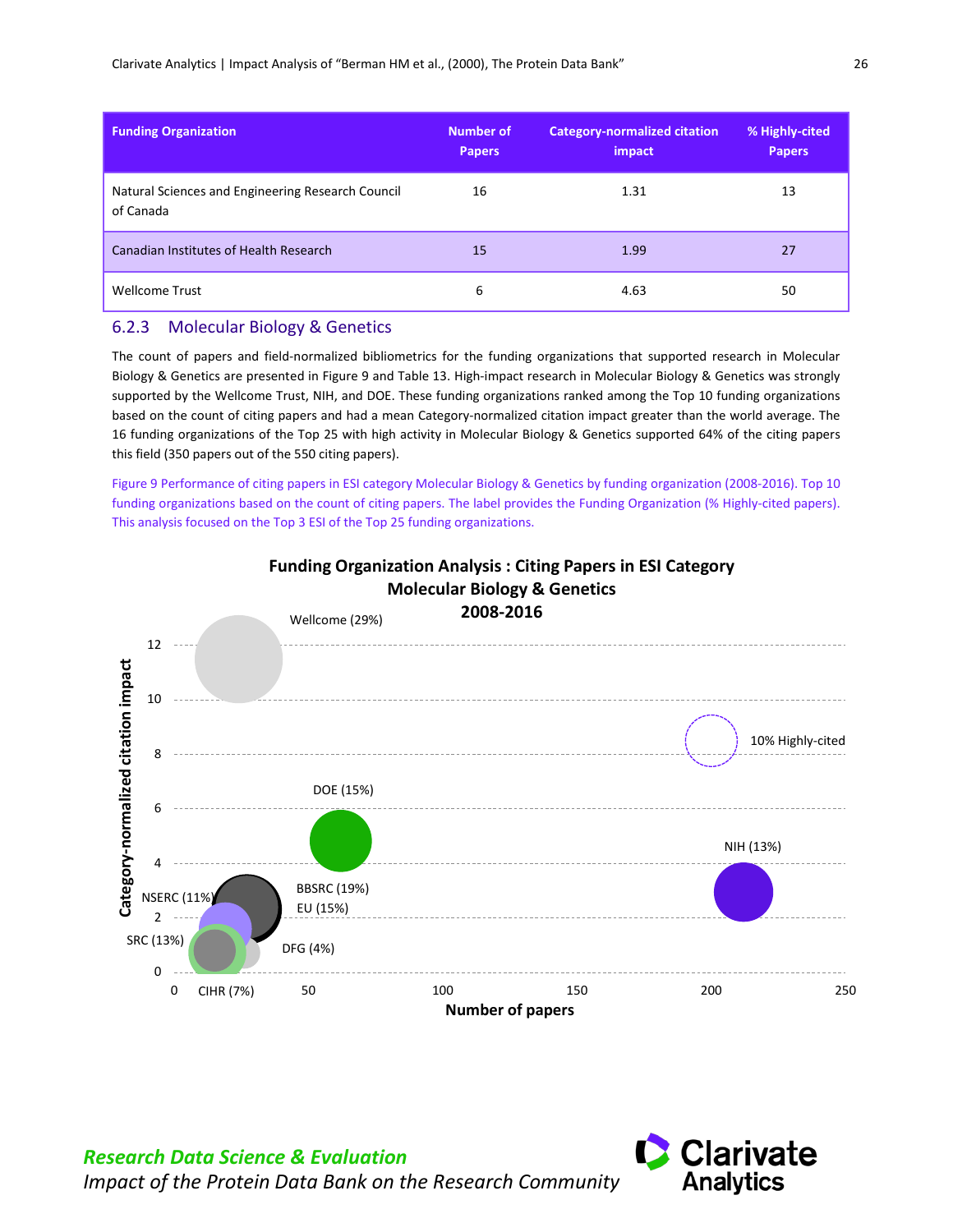- <span id="page-30-1"></span>National Institutes of Health (NIH) - USA
- United States Department of Energy (DOE)
- Biotechnology and Biological Sciences Research Council (BBSRC)
- European Union (EU)
- German Research Foundation (DFG)
- **Wellcome Trust**
- Natural Sciences and Engineering Research Council of Canada (NSERC)
- Swedish Research Council (SRC)
- Canadian Institutes of Health Research (CIHR)
- Department of Biotechnology (DBT)

<span id="page-30-0"></span>Table 13 Performance of citing papers in ESI category Molecular Biology & Genetics by funding organization (2008-2016). The 16 funding organizations among the Top 25 funding organizations that supported research in Molecular Biology & Genetics. This analysis focused on the Top 3 ESI of the Top 25 funding organizations.

| <b>Funding Organization</b>                                              | <b>Number of</b><br><b>Papers</b> | <b>Category-normalized citation</b><br>impact | % Highly-cited<br><b>Papers</b> |
|--------------------------------------------------------------------------|-----------------------------------|-----------------------------------------------|---------------------------------|
| NIH - USA                                                                | 212                               | 2.95                                          | 13                              |
| <b>DOE</b>                                                               | 62                                | 4.83                                          | 15                              |
| EU                                                                       | 27                                | 2.4                                           | 15                              |
| <b>BBSRC</b>                                                             | 27                                | 2.32                                          | 19                              |
| <b>DFG</b>                                                               | 26                                | 0.73                                          | $\overline{4}$                  |
| <b>Wellcome Trust</b>                                                    | 24                                | 11.49                                         | 29                              |
| Natural Sciences and Engineering Research Council of<br>Canada           | 19                                | 1.6                                           | 11                              |
| Swedish Research Council                                                 | 16                                | 0.73                                          | 13                              |
| Canadian Institutes of Health Research                                   | 15                                | 0.81                                          | $\overline{7}$                  |
| <b>Swiss National Science Foundation</b>                                 | 12                                | 1.4                                           | 17                              |
| Ministry of Education, Culture, Sports, Science and<br>Technology, Japan | 12                                | 0.37                                          | $\mathbf{0}$                    |
| <b>DBT</b>                                                               | 12                                | 0.31                                          | $\mathbf 0$                     |
| <b>MICINN</b>                                                            | 11                                | 2.56                                          | 9                               |
| <b>TUBITAK</b>                                                           | 11                                | 1.01                                          | 9                               |

# *Research Data Science & Evaluation*

![](_page_30_Picture_14.jpeg)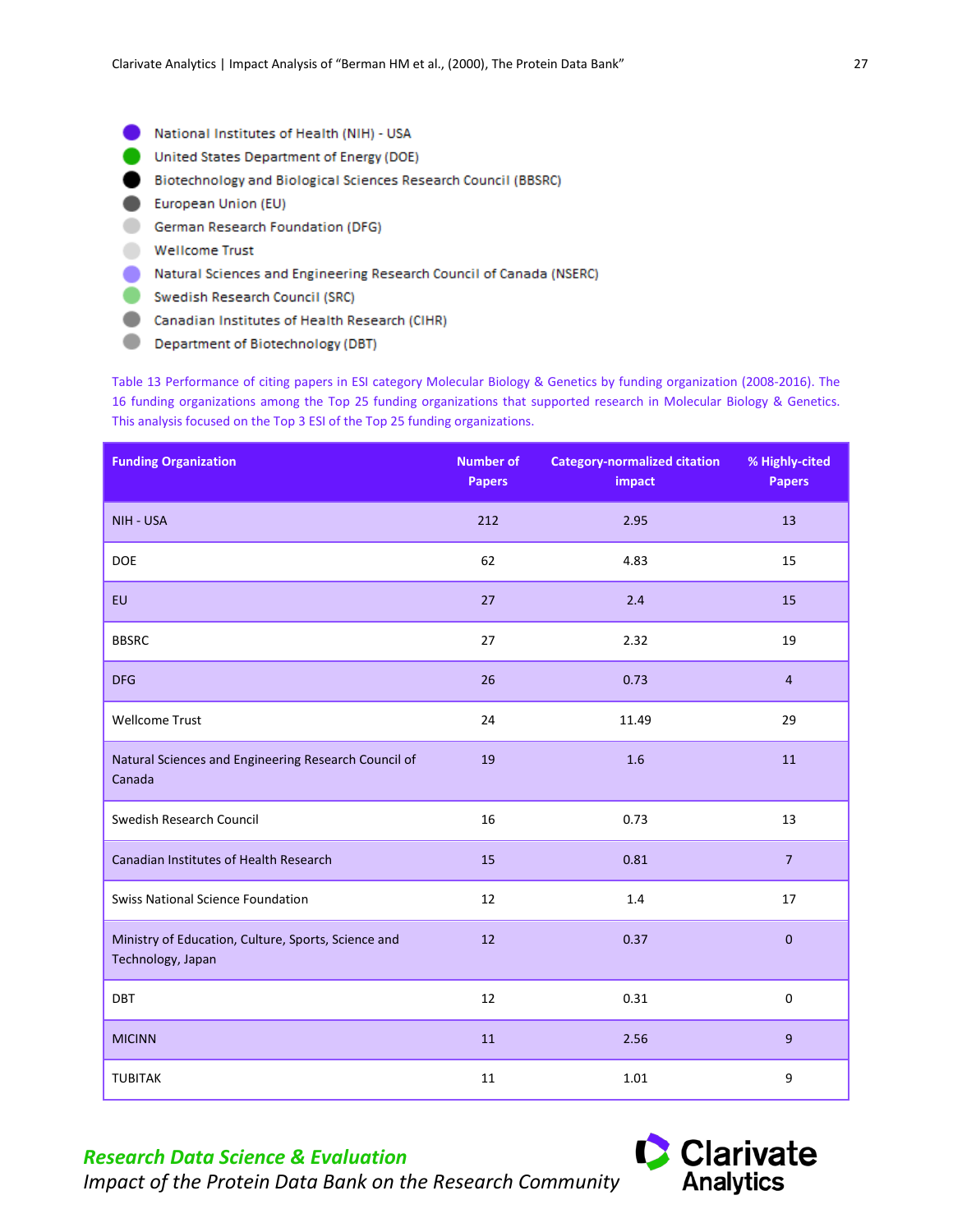| <b>Funding Organization</b>                      | Number of<br><b>Papers</b> | <b>Category-normalized citation</b><br>impact | % Highly-cited<br><b>Papers</b> |
|--------------------------------------------------|----------------------------|-----------------------------------------------|---------------------------------|
| National Basic Research Program of China         | 11                         | 0.52                                          |                                 |
| Portuguese Foundation for Science and Technology | 10                         | 1.25                                          | 20                              |

#### <span id="page-31-0"></span>6.2.4 Computer Science

The count of papers and the field-normalized bibliometrics for the funding organizations that supported research in Computer Science are presented in [Figure 10](#page-31-1) and [Table 14.](#page-32-2) High-impact research in Computer Science was strongly supported by the NSF, National Natural Science Foundation of China, BBSRC, and the Government of India. All four funding organizations had a mean Category-normalized citation impact greater than the world average. About 35% of the citing papers in Computer Science were funded by four organizations among the Top 25 funding organizations (163 citing papers out of 472 papers).

<span id="page-31-1"></span>Figure 10 Performance of citing papers in ESI category Computer Science by funding organization (2008-2016). The four organizations among the Top 25 funding organizations that supported research in Computer Science. The label provides the Funding Organization (% Highly-cited papers). This analysis focused on the Top 3 ESI of the Top 25 funding organizations.

![](_page_31_Figure_5.jpeg)

![](_page_31_Picture_8.jpeg)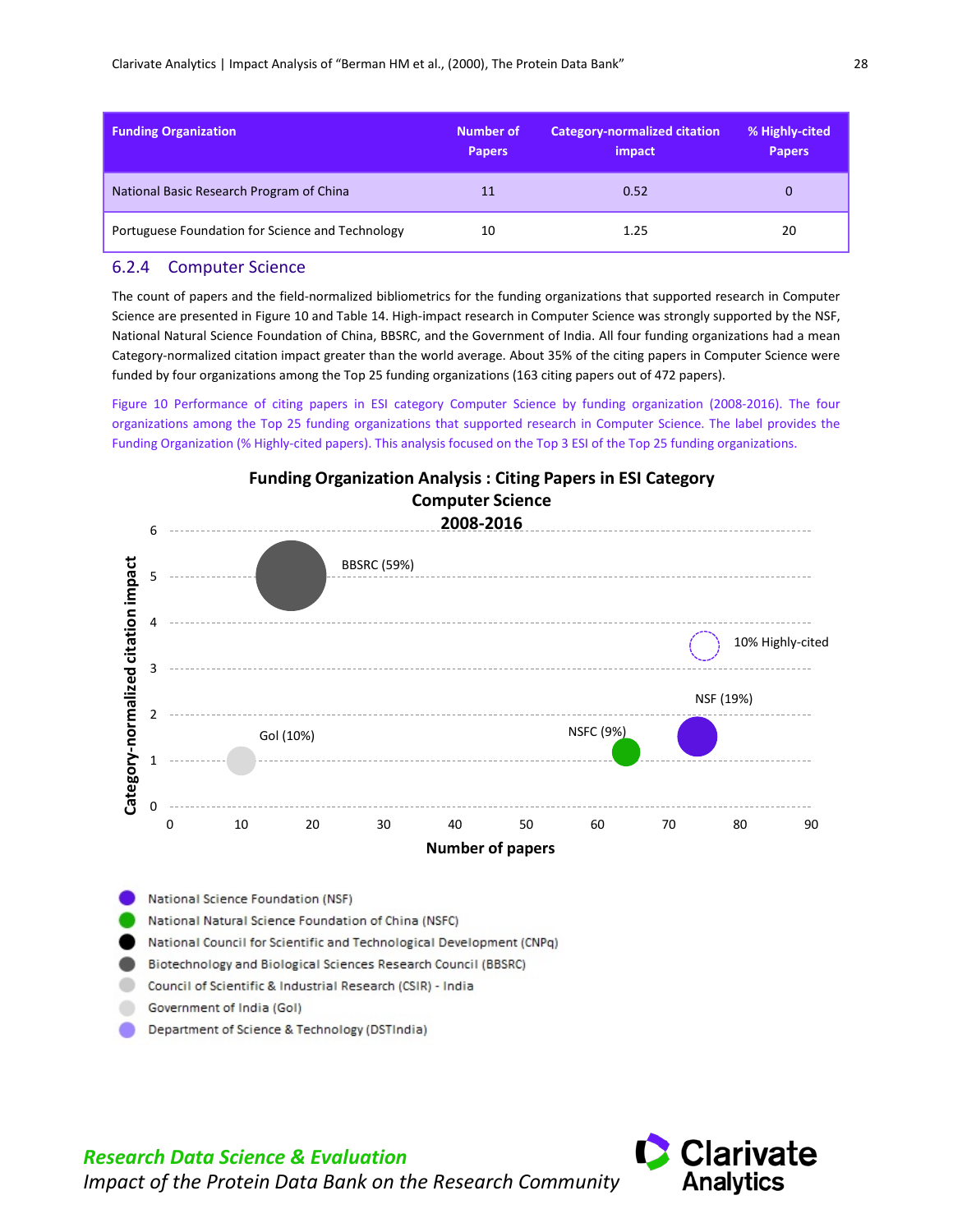<span id="page-32-2"></span>Table 14 Performance of citing papers in ESI category Computer Science by funding organization (2008-2016). The four funding organizations among the Top 25 funding organizations that supported research in Computer Science. This analysis focused on the Top 3 ESI of the Top 25 funding organizations.

| <b>Funding Organization</b>                                             | <b>Number of</b><br><b>Papers</b> | <b>Category-normalized citation</b><br>impact | % Highly-cited<br><b>Papers</b> |
|-------------------------------------------------------------------------|-----------------------------------|-----------------------------------------------|---------------------------------|
| Biotechnology and Biological Sciences Research<br>Council (BBSRC)       | 17                                | 5.03                                          | 59                              |
| National Science Foundation (NSF)                                       | 74                                | 1.53                                          | 19                              |
| Government of India (Gol)                                               | 10                                | $\mathbf{1}$                                  | 10                              |
| National Natural Science Foundation of China (NSFC)                     | 64                                | 1.19                                          | 9                               |
| National Council for Scientific and Technological<br>Development (CNPq) | 21                                | 0.56                                          | $\Omega$                        |
| Council of Scientific & Industrial Research (CSIR) - India              | 15                                | 0.77                                          | 0                               |
| Department of Science & Technology (DSTIndia)                           | 8                                 | 0.72                                          | $\Omega$                        |

#### <span id="page-32-0"></span>6.2.5 Pharmacology & Toxicology and Clinical Medicine

The count of papers and field-normalized bibliometrics for the funding organizations supporting research in Pharmacology & Toxicology and Clinical Medicine are presented in [Table 15.](#page-32-3) The citing papers in Pharmacology & Toxicology funding by MIUR performed at the world average while the other citing papers in this category and Clinical Medicine performed below the world average. About 8% of the citing papers in Pharmacology & Toxicology were supported by the two organizations among the Top 25 funding organizations and only about 4% of the citing papers in Clinical Medicine were supported by one of the Top 25 funding organizations<sup>5</sup>.

<span id="page-32-3"></span>Table 15 Performance of citing papers in ESI categories Pharmacology & Toxicology and Clinical Medicine by funding organization (2008-2016). The funding organizations among the Top 25 funding organizations that supported research in Pharmacology & Toxicology and Clinical Medicine. This analysis focused on the Top 3 ESI of the Top 25 funding organizations.

| <b>Funding Organization</b>                   | <b>ESI Category</b>       | <b>Number of</b><br><b>Papers</b> | Category-normalized<br>citation impact | % Highly-cited<br><b>Papers</b> |
|-----------------------------------------------|---------------------------|-----------------------------------|----------------------------------------|---------------------------------|
| <b>CAPES</b>                                  | Pharmacology & Toxicology | 12                                | 0.81                                   | $\mathbf{0}$                    |
| <b>MIUR</b>                                   | Pharmacology & Toxicology | 9                                 | 0.96                                   | 11                              |
| <b>University Grants</b><br>Commission, India | <b>Clinical Medicine</b>  | 3                                 | 0.28                                   | 0                               |

## <span id="page-32-1"></span>6.3 Performance of citing papers supported by NIH, NSF and DOE by ESI category

The count of distinct papers and the Category-normalized citation impact of citing papers supported by NIH, NSF and DOE for all ESI categories are presented in [Figure 11,](#page-33-0) Figure 12, and [Table 16.](#page-34-0) The relative ranking of the number of citing papers by ESI category is similar to the general set of citing papers as presented in Table 4. Although the quantity of citing papers was relatively low for many categories (Figure 12), the quality was high. For ESI categories, except Engineering and Neuroscience &

![](_page_32_Picture_11.jpeg)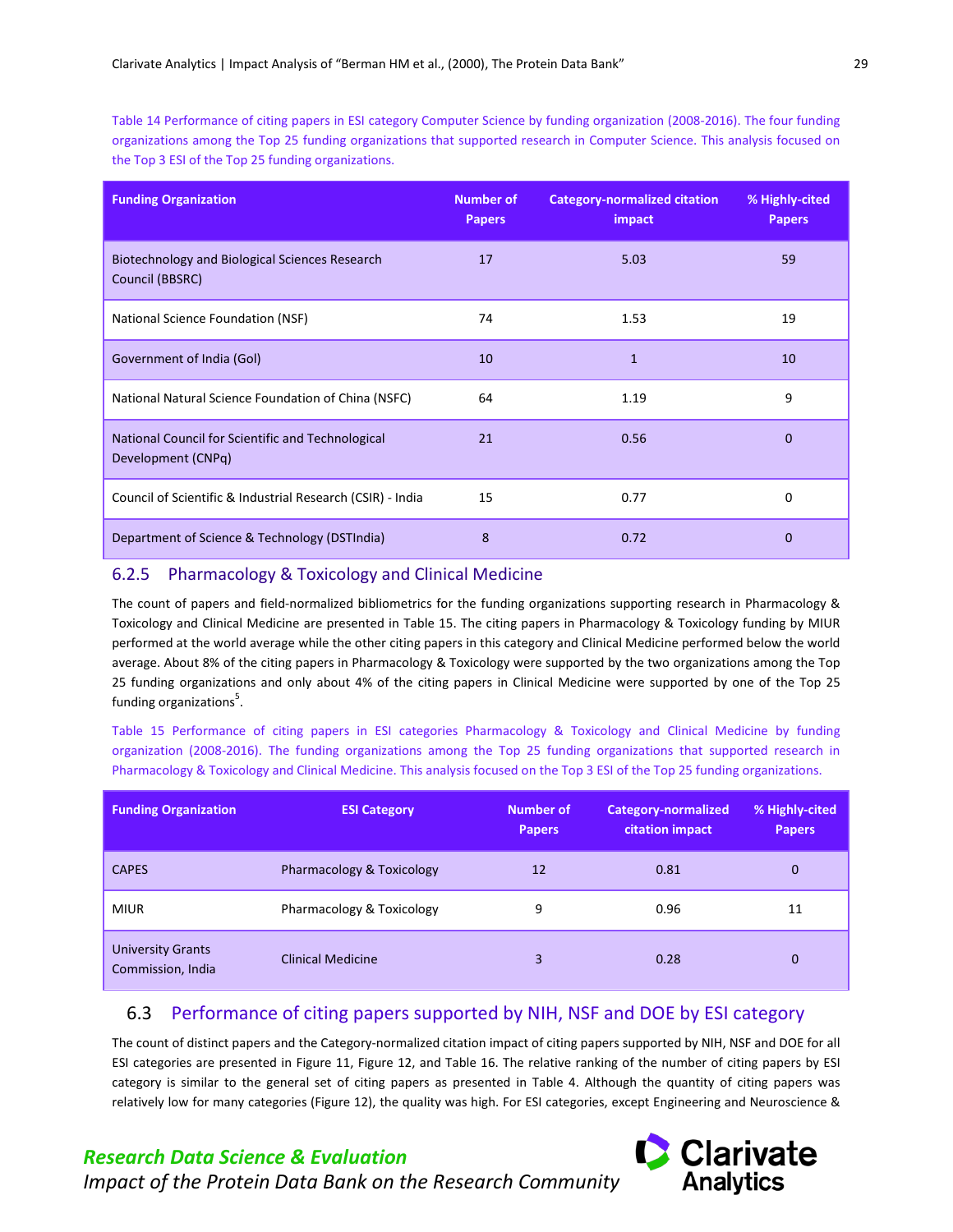Behavior, the citing papers supported by these USA federal agencies out-performed the world average (Figure 13). These results can encourage funders that future funding support to the lower volume categories (e.g., Computer Science, Physics, Plant & Animal Sciences and Clinical Medicine) could result in high-impact research.

The percentage of papers that were supported by NIH, NSF, and DOE in each ESI category is also presented [Table 16.](#page-34-0) The NIH, NSF, and DOE supported a wide-breadth of research citing the Protein Data Bank. On average, these USA federal agencies supported 33% of the research across 17 research areas.

<span id="page-33-0"></span>Figure 11 Number of citing papers supported by NIH, NSF and DOE by ESI category.

![](_page_33_Figure_4.jpeg)

## **Funding Organizations: Number of Papers by ESI Category for Citing Papers Acknowledging NIH, NSF or DOE Funding**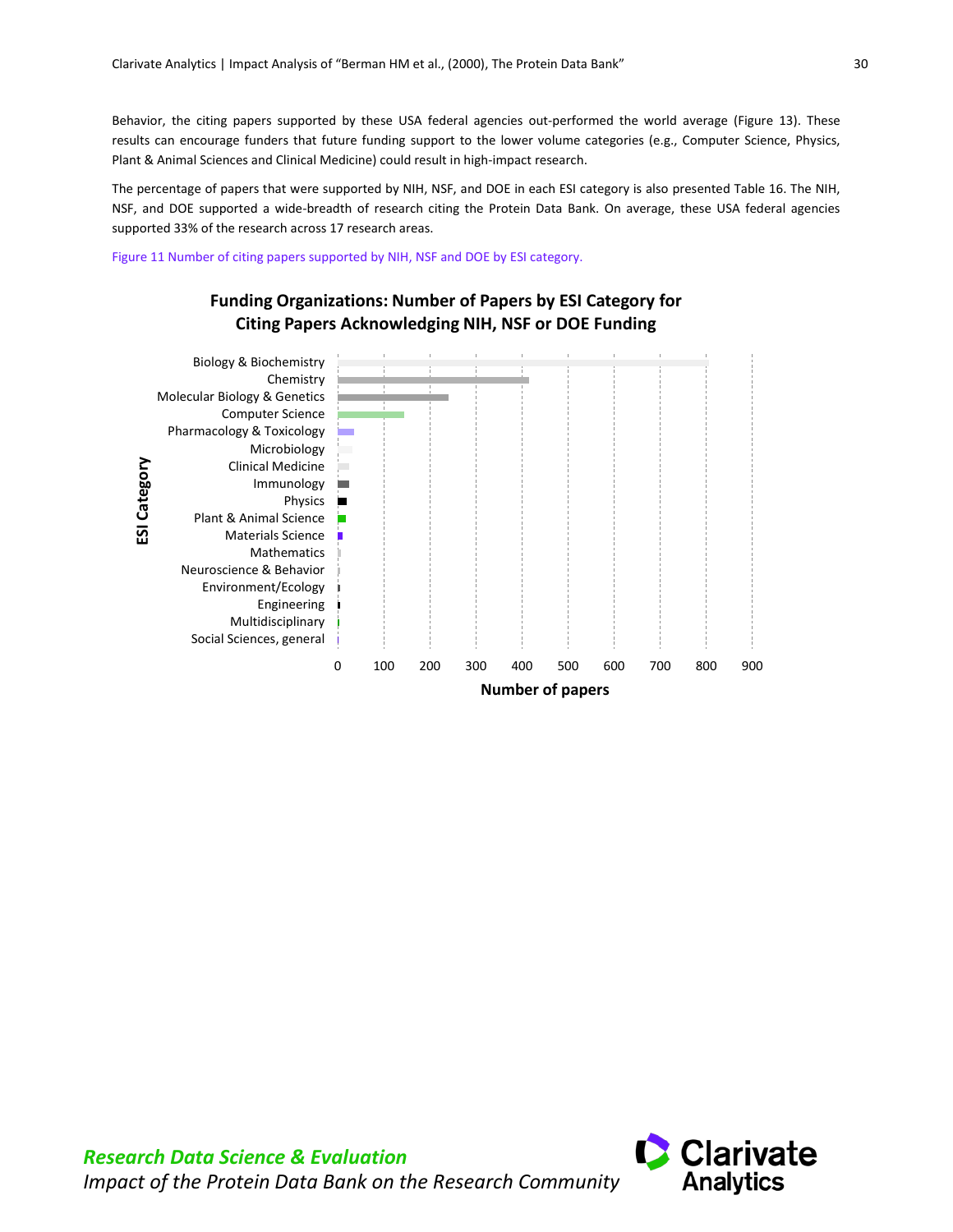<span id="page-34-1"></span>Figure 12 Category-normalized citation impact for citing papers supported by NIH, NSF and DOE by ESI category.

## **Funding Organizations: Category-normalized citation impact by ESI Category for Citing Papers Acknowledging NIH, NSF or DOE Funding**

![](_page_34_Figure_3.jpeg)

The NIH, NSF and DOE were not acknowledged by any citing papers in the ESI categories Agricultural Sciences, Economics & Business, Psychiatry/Psychology, or Geosciences.

<span id="page-34-0"></span>Table 16 Performance of citing papers supported by NIH, NSF, and DOE funding by ESI category.

| <b>ESI Category</b>                     | <b>Number of Papers</b> | <b>Category-normalized citation</b><br>impact | Percentage of All Citing Papers |
|-----------------------------------------|-------------------------|-----------------------------------------------|---------------------------------|
| <b>Biology &amp; Biochemistry</b>       | 806                     | 1.94                                          | 38%                             |
| Chemistry                               | 415                     | 1.47                                          | 31%                             |
| <b>Molecular Biology &amp; Genetics</b> | 240                     | 2.68                                          | 44%                             |
| <b>Computer Science</b>                 | 145                     | 1.56                                          | 31%                             |
| Pharmacology & Toxicology               | 36                      | 1.53                                          | 14%                             |
| Microbiology                            | 32                      | 1.14                                          | 30%                             |
| <b>Clinical Medicine</b>                | 25                      | 1.36                                          | 32%                             |
| Immunology                              | 24                      | 1.37                                          | 39%                             |
| <b>Physics</b>                          | 20                      | 1.97                                          | 36%                             |
| Plant & Animal Science                  | 17                      | 1.84                                          | 26%                             |
| <b>Materials Science</b>                | 10                      | 1.47                                          | 43%                             |
| Mathematics                             | 7                       | 1.61                                          | 39%                             |
| Neuroscience & Behavior                 | 6                       | 0.97                                          | 32%                             |
| Environment/Ecology                     | 5                       | 1.78                                          | 50%                             |
| Engineering                             | $\overline{4}$          | 0.44                                          | 16%                             |

## *Research Data Science & Evaluation*

![](_page_34_Picture_8.jpeg)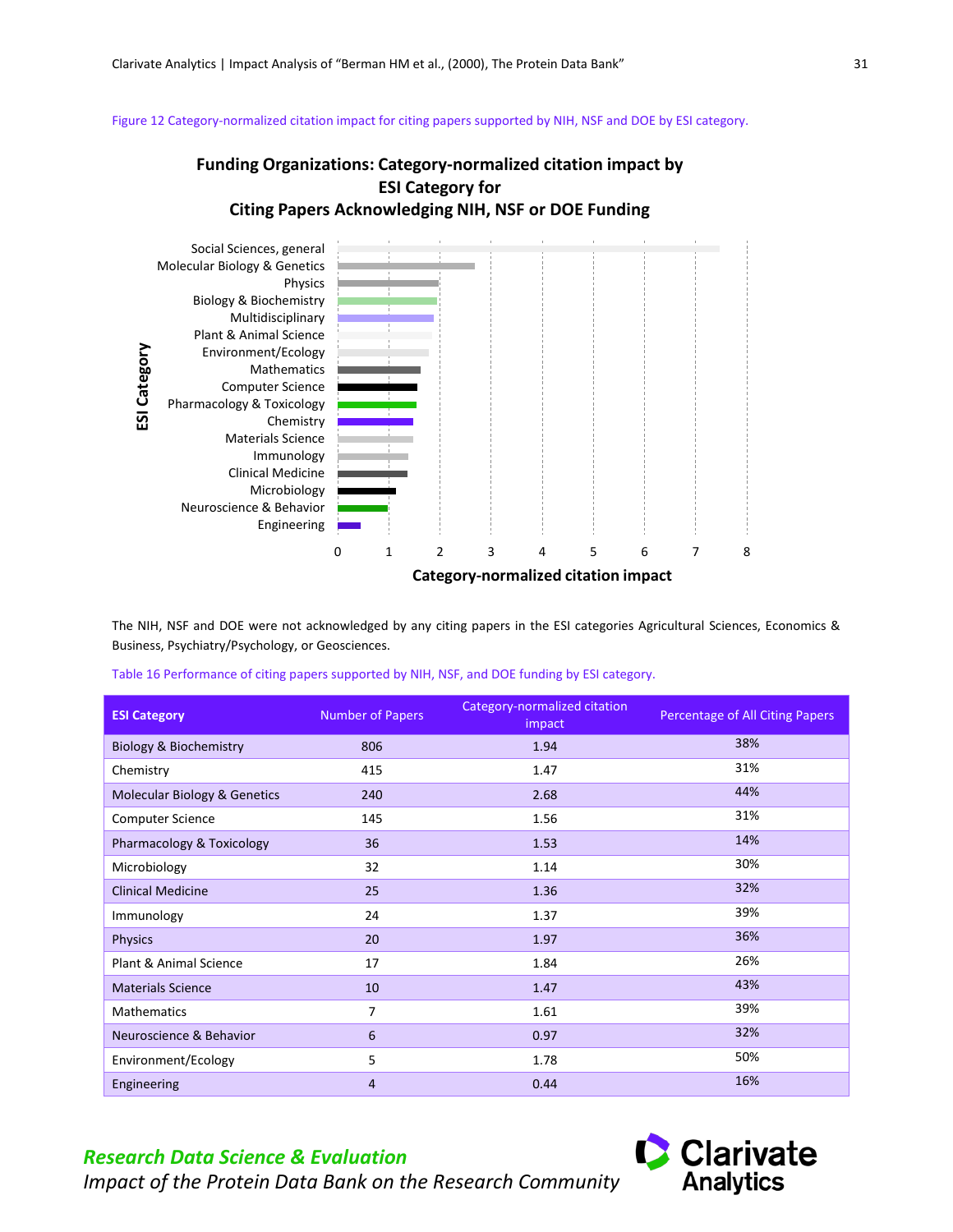| <b>ESI Category</b>      | Number of Papers | Category-normalized citation<br>impact | Percentage of All Citing Papers |
|--------------------------|------------------|----------------------------------------|---------------------------------|
| Multidisciplinary        |                  | 1.88                                   | 18%                             |
| Social Sciences, general |                  | 7.47                                   | 50%                             |

[Table](#page-35-1) 17 provides the non-distinct count as well as field-normalized bibliometrics for those citing papers that acknowledged funding support from NIH, NSF, DOE and HHMI. The performance of citing papers supported by these four organizations was well above the world-average.

<span id="page-35-1"></span>Table 17 Performance of citing papers for four US funding organizations.

| <b>Funding Organization</b>               | <b>Number of Papers</b> | Category-normalized citation<br>impact. | % Highly-cited<br>papers |
|-------------------------------------------|-------------------------|-----------------------------------------|--------------------------|
| National Institutes of Health (NIH) - USA | 1,457                   | 1.99                                    | 19                       |
| National Science Foundation (NSF)         | 673                     | 1.62                                    | 15                       |
| United States Department of Energy (DOE)  | 234                     | 2.63                                    | 17                       |
| Howard Hughes Medical Institute (HHMI)    | 48                      | 2.66                                    | 17                       |

## <span id="page-35-0"></span>6.4 Funding Organization Review

Research citing the Berman paper acknowledged funding from government agencies throughout the world. All of the Top 25 funding organizations had Biology & Biochemistry and Chemistry as one of their Top 3 supported research areas. Fourteen of the Top 15 supported research papers that performed about the world-average as indicated by the Category-normalized citation impact.

Thirty-four percent of the citing research acknowledged funding from the USA Federal Agencies NIH, NSF, and DOE. These USA federal agencies were among the top 10 highest impact organizations and supported citing research in 17 out of the 22 ESI subject categories.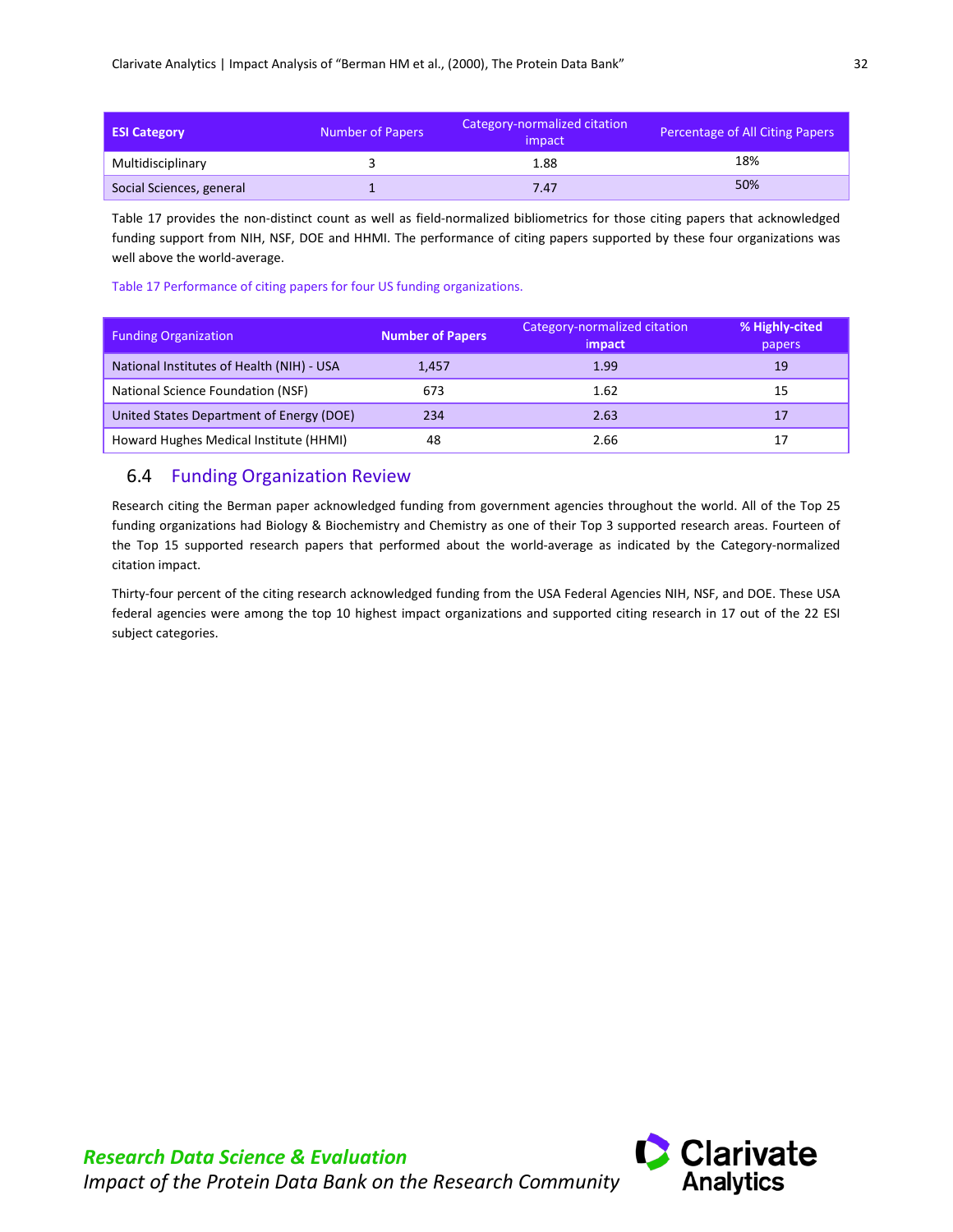# <span id="page-36-0"></span>Appendix A Bibliometrics and Citation Analysis

Bibliometrics are about publications and their citations. The academic field emerged from 'information science' and now usually refers to the methods used to study and index texts and information.

Publications cite other publications. These citation links grow into networks, and their numbers are likely to be related to the significance or impact of the publication. The meaning of the publication is determined from keywords and content. Citation analysis and content analysis have therefore become a common part of bibliometric methodology. Historically, bibliometric methods were used to trace relationships amongst academic journal citations. Now, bibliometrics are important in indexing research performance.

Bibliometric data have particular characteristics of which the user should be aware, and these are considered here.

Journal papers (publications, sources) report research work. Papers refer to or 'cite' earlier work relevant to the material being reported. New papers are cited in their turn. Papers that accumulate more citations are thought of as having greater 'impact', which is interpreted as significance or influence on their field. Citation counts are therefore recognized as a measure of impact, which can be used to index the excellence of the research from a particular group, institution or country.

The origins of citation analysis as a tool that could be applied to research performance can be traced to the mid-1950s, when Eugene Garfield proposed the concept of citation indexing and introduced the Science Citation Index, the Social Sciences Citation Index and the Arts & Humanities Citation Index, produced by the Institute of Scientific Information.

We can count citations, but they are only 'indicators' of impact or quality – not metrics. Most impact indicators use average citation counts from groups of papers, because some individual papers may have unusual or misleading citation profiles. These outliers are diluted in larger samples.

![](_page_36_Picture_8.jpeg)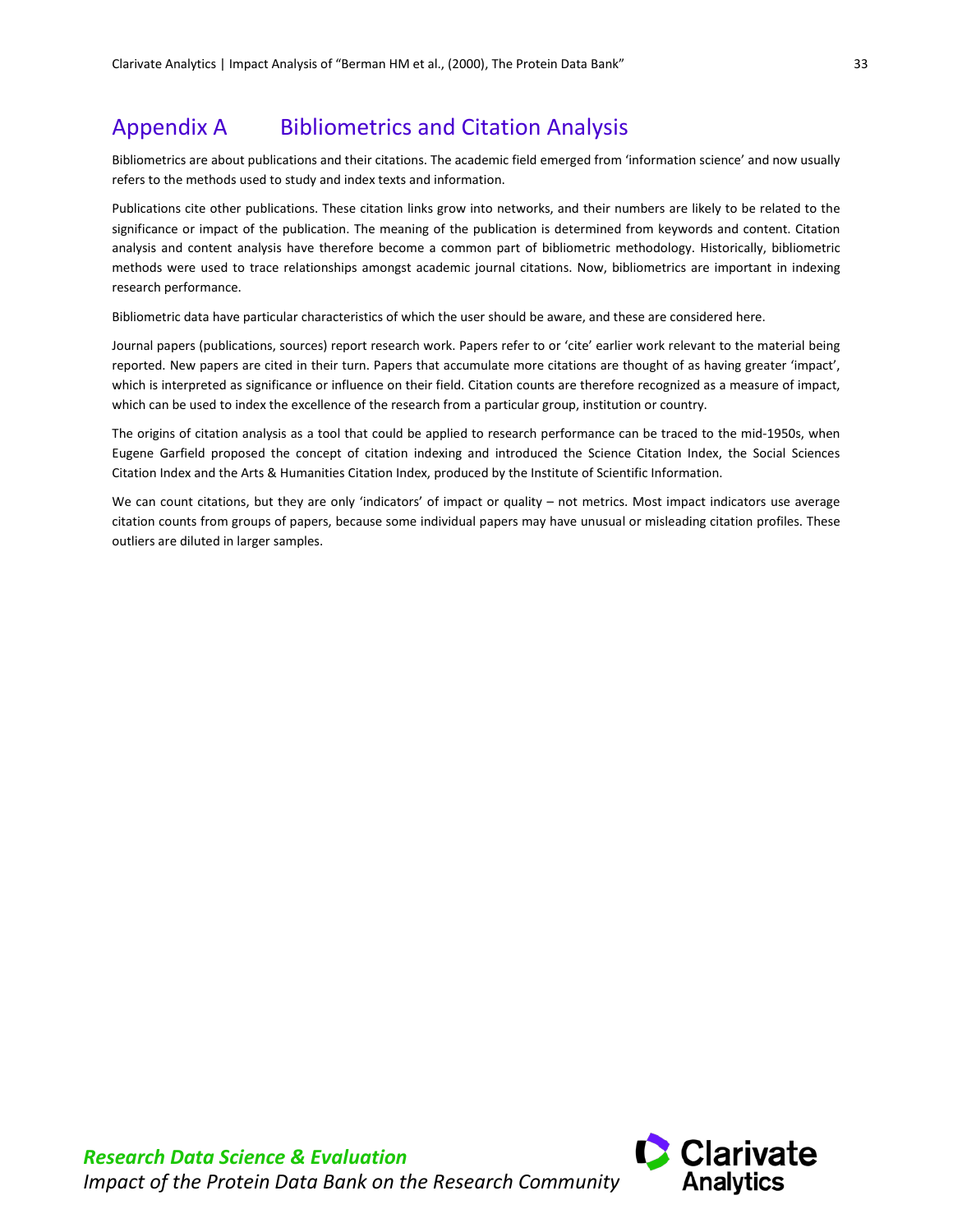## <span id="page-37-0"></span>Appendix B Data Source

The data used in this report came from the Clarivate Analytics Web of Science databases which give access not only to journals but also to conference proceedings, books, patents, websites, and chemical structures, compounds and reactions. Web of Science has a unified structure that integrates all data and search terms together and therefore provides a level of comparability not found in other databases. It is widely acknowledged to be the world's leading source of citation and bibliometric data. The Web of Science focuses on research published in journals, conferences and books in science, medicine, arts, humanities and social sciences.

The Web of Science was originally created as an awareness and information retrieval tool but it has acquired an important primary use as a tool for research evaluation, using citation analysis and bibliometrics. Data coverage is both current and retrospective in the sciences, social sciences, arts and humanities, in some cases back to 1900. Within the research community this data source was previously referred to by the acronym 'ISI'.

Unlike other databases, the Web of Science and underlying databases are selective, that is: the journals abstracted are selected using rigorous editorial and quality criteria. The authoritative, multidisciplinary content covers over 12,000 of the highest impact journals worldwide, including Open Access journals, and over 150,000 conference proceedings. The abstracted journals encompass the majority of significant, frequently cited scientific reports and, more importantly, an even greater proportion of the scientific research output which is cited. This selective process ensures that the citation counts remain relatively stable in given research fields and do not fluctuate unduly from year to year, which increases the usability of such data for performance evaluation.

Clarivate Analytics has extensive experience with databases on research inputs, activities and outputs and has developed innovative analytical approaches for benchmarking and interpreting international, national and institutional research impact.

![](_page_37_Picture_6.jpeg)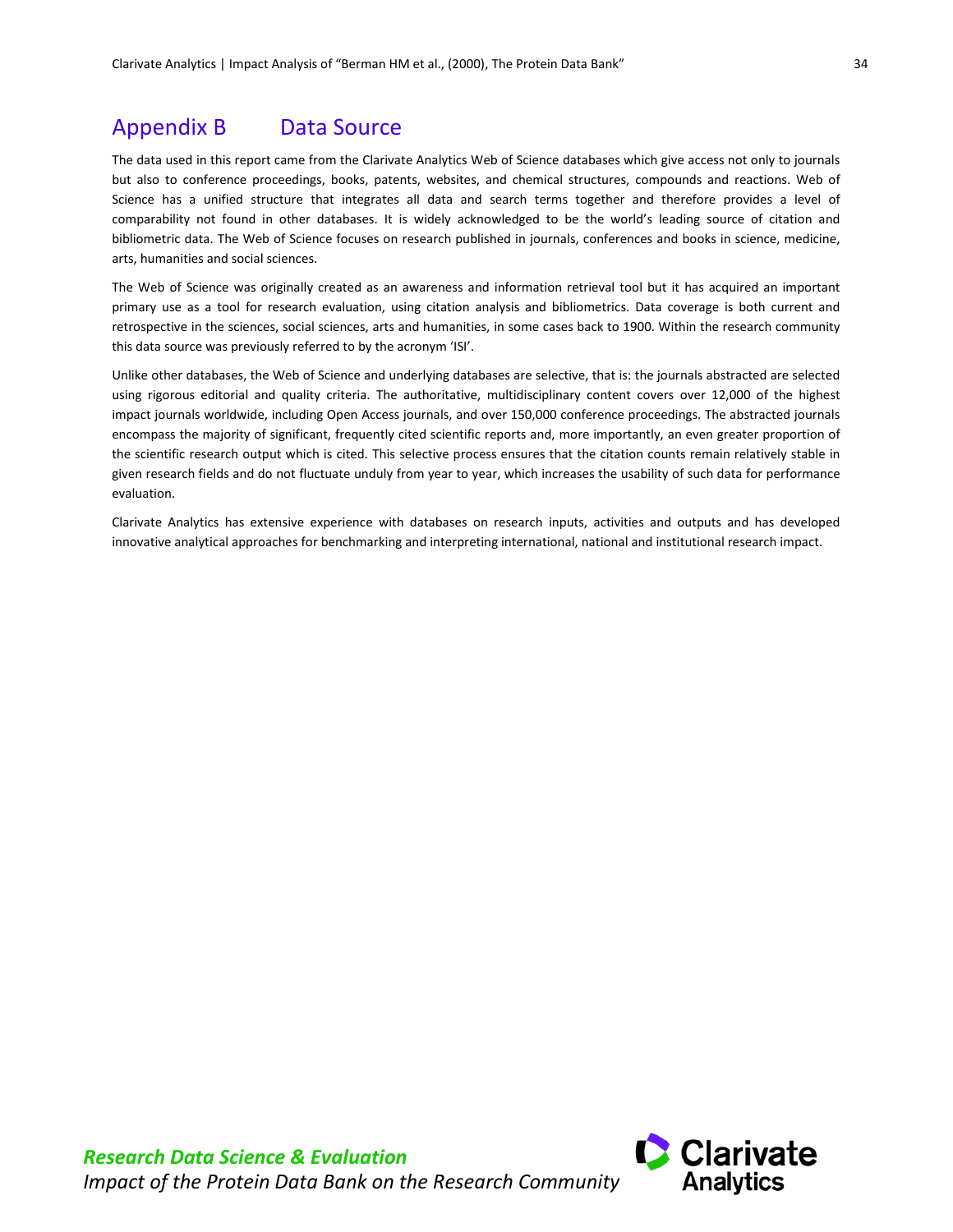# <span id="page-38-0"></span>Appendix C Database Categories

The source data can be grouped in various classification systems. Most of these are based on groups of journals that have a relatively high cross-citation linkage and naturally cluster together. Custom classifications use subject maps in third-party data such as the OECD categories set out in the Frascati manual.

Clarivate Analytics frequently uses the broader field categories in the Essential Science Indicators system and the finer journal categories in the Web of Science. There are 22 fields in Essential Science Indicators and 254 fields in Web of Science. In either case, our bibliometric analyses draw on the full range of data available in the underlying database, so analyses in our reports will differ slightly from anything created 'on the fly' from data in the web interface.

Most analyses start with an overall view across the data, then move to a view across broad categories and only then focus in at a finer level in the areas of greatest interest to policy, program or institutional purpose.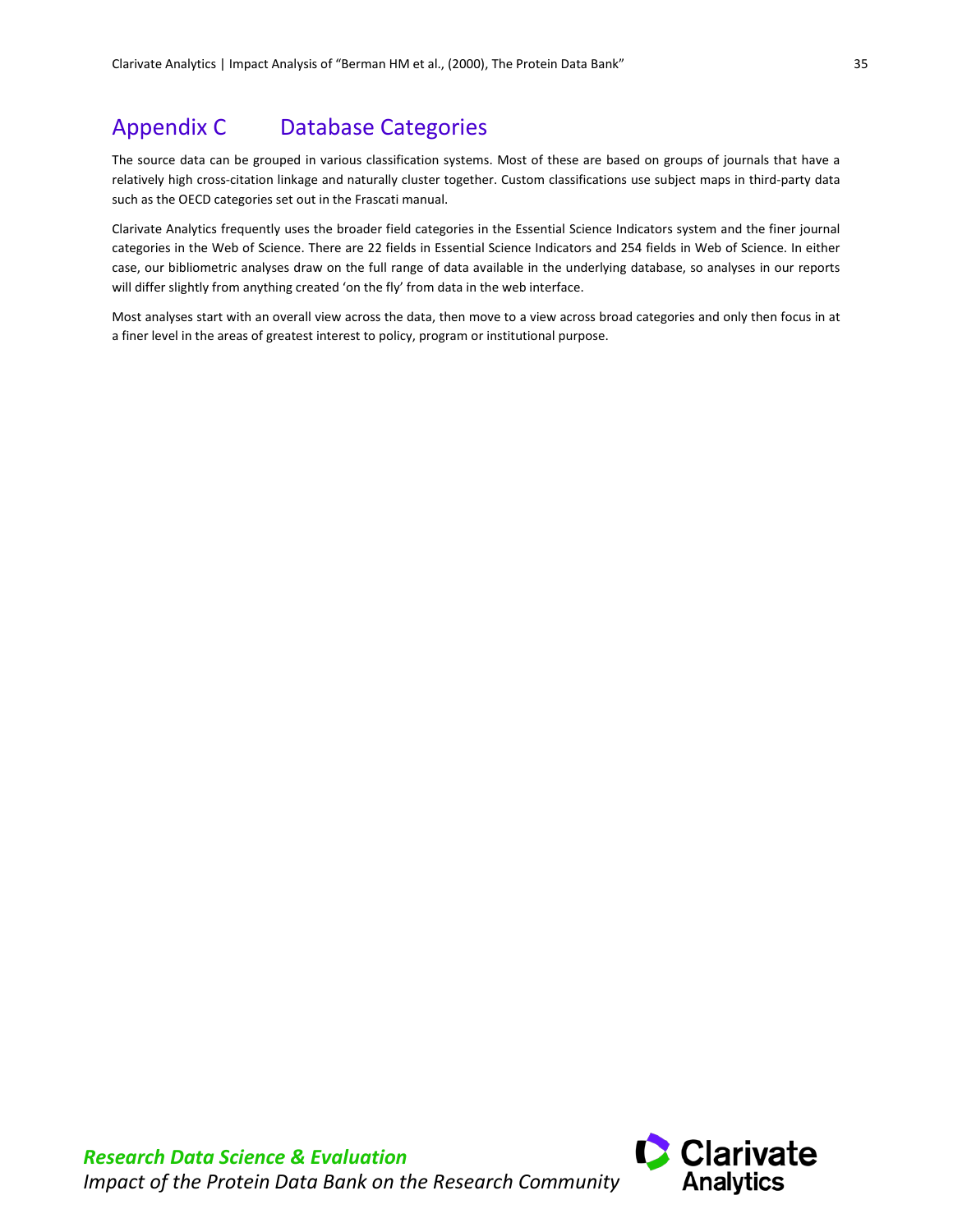# <span id="page-39-0"></span>Appendix D Citation Counts

A publication accumulates citation counts when it is referred to by more recent publications. Some papers get cited frequently and many get cited rarely or never, so the distribution of citations is highly skewed.

Why are many papers never cited? Certainly some papers remain uncited because their content is of little or no impact, but that is not the only reason. It might be because they have been published in a journal not read by researchers to whom the paper might be interesting. It might be that they represent important but 'negative' work reporting a blind alley to be avoided by others. The publication may be a commentary in an editorial, rather than a normal journal article and thus of general rather than research interest, or it might be that the work is a 'sleeping beauty' that has yet to be recognized for its significance.

Other papers can be very highly cited: hundreds, even thousands of times. Again, there are multiple reasons for this. Most frequently cited work is being recognized for its innovative significance and impact on the research field of which it speaks. Impact here is a good reflection of quality: it is an indicator of excellence. But there are other papers which are frequently cited because their significance is slightly different: they describe key methodology; they are a thoughtful and wide-ranging review of a field; or they represent contentious views which others seek to refute.

Citation analysis cannot make value judgments about why an article is uncited nor about why it is highly cited. The analysis can only report the citation impact that the publication has achieved. We normally assume, based on many other studies linking bibliometric and peer judgments, that high citation counts correlate on average with the quality of the research.

![](_page_39_Figure_6.jpeg)

The figure shows the skewed distribution of more or less frequently cited papers from a sample of UK authored publications in

cell biology. The skew in the distribution varies from field to field. It is to compensate for such factors that actual citation counts must be normalized, or rebased, against a world baseline.

We do not seek to account separately for the effect of self-citation. If the citation count is significantly affected by self-citation then the paper is likely to have been infrequently cited. This is therefore only of consequence for low impact activity. Studies show that for large samples at national and institutional level, the effect of self-citation has little or no effect on the analytical outcomes and would not alter interpretation of the results.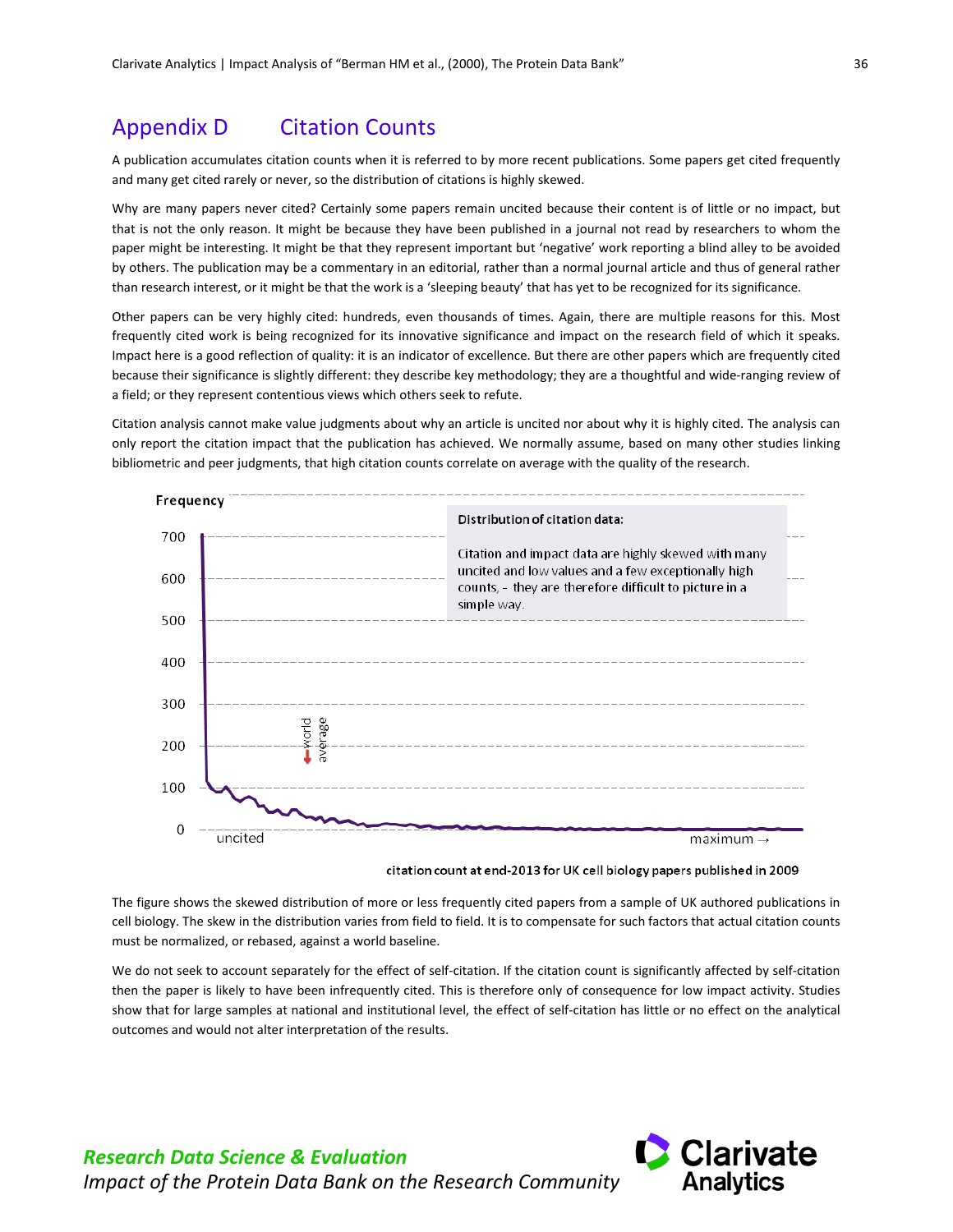# <span id="page-40-0"></span>Appendix E Time Factors

Citations accumulate over time. Older papers therefore have, on average, more citations than more recent work. The graph below shows the pattern of citation accumulation for a set of 33 journals in the journal category *Materials Science, Biomaterials*. Papers less than eight years old are, on average, still accumulating additional citations. The citation count goes on to reach a plateau for older sources.

The graph shows that the percentage of papers that have never been cited drops over about five years. Beyond five years, between 5% and 10% or more of papers remain uncited.

Account must be taken of these time factors in comparing current research with historical patterns. For these reasons, it is sometimes more appropriate to use a fixed five-year window of papers and citations to compare two periods than to look at the longer term profile of citations and of uncitedness for a recent year and an historical year.

![](_page_40_Figure_5.jpeg)

![](_page_40_Picture_6.jpeg)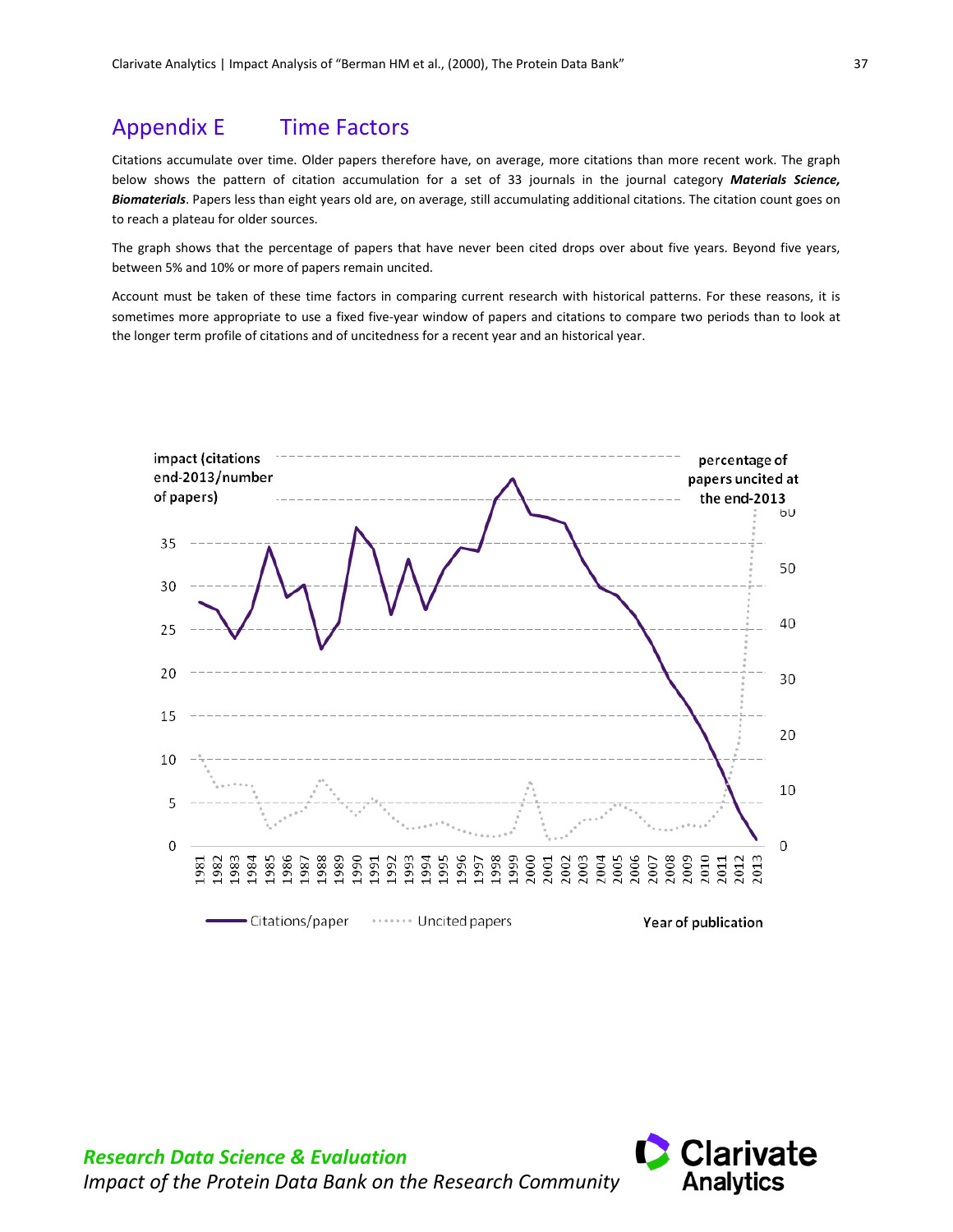# <span id="page-41-0"></span>Appendix F Discipline Factors

Citation rates vary between disciplines and fields. For the UK science base as a whole, ten years produces a general plateau beyond which few additional citations would be expected. On the whole, citations accumulate more rapidly and plateau at a higher level in biological sciences than physical sciences, and natural sciences generally cite at a higher rate than social sciences.

Papers are assigned to disciplines (journal categories or research fields) by Clarivate Analytics, bringing cognate research areas together. Before 2007, journals were assigned to the older, well established Current Contents categories which were informed by extensive work by Thomson and with the research community since the early 1960s. This scheme has been superseded by the 252 Web of Science journal categories which allow for greater disaggregation for the growing volume of research which is published and abstracted.

Papers are allocated according to the journal in which the paper is published. Some journals may be considered to be part of the publication record for more than one research field. As the example below illustrates, the journal *Acta Biomaterialia* is assigned to two journal categories: *Materials Science, Biomaterials and Engineering, Biomedical*.

Very few papers are not assigned to any research field and as such will not be included in specific analyses using normalized citation impact data. The journals included in the Clarivate Analytics databases and how they are selected are detailed here [http://scientific.thomsonreuters.com/mjl/.](http://scientific.thomsonreuters.com/mjl/)

Some journals with a very diverse content, including the prestigious journals *Nature* and *Science* were classified as *Multidisciplinary* in databases created prior to 2007. The papers from these *Multidisciplinary* journals are now re-assigned to more specific research fields using an algorithm based on the research area(s) of the references cited by the article.

![](_page_41_Picture_9.jpeg)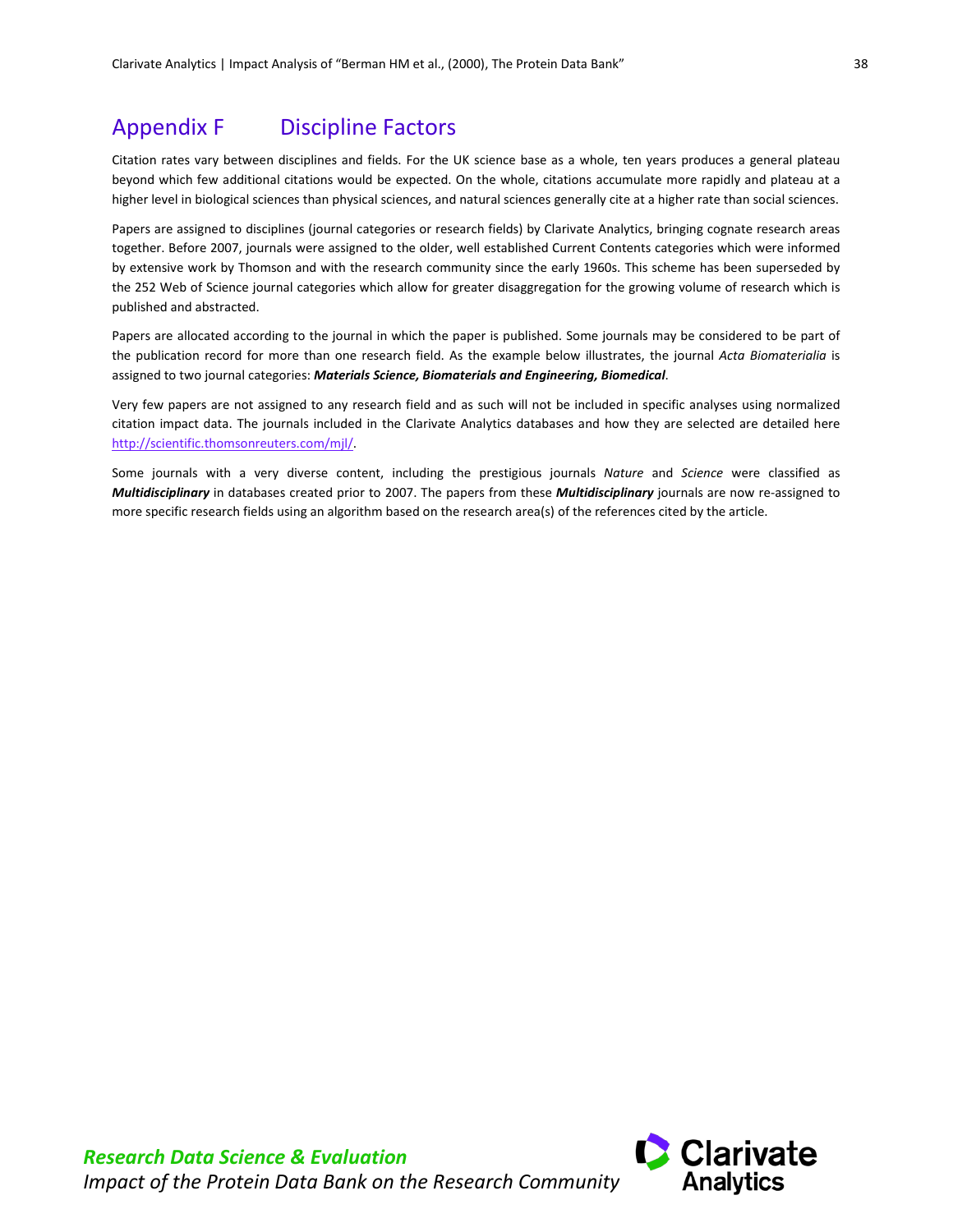# <span id="page-42-0"></span>Appendix G Normalized Citation Impact

Because citations accumulate over time at a rate that is dependent upon the field of research, all analyses must take both field and year into account. In other words, because the absolute citation count for a specific article is influenced by its field and by the year it was published, we can only make comparisons of indexed data after normalizing with reference to these two variables.

We only use citation counts for reviews and articles in calculations of impact, because document type influences the citation count. For example, a review will often be cited more frequently than an article in the same field, but editorials and meeting abstracts are rarely cited and citation rates for conference proceedings are extremely variable. The most common normalization factors are the average citations per paper for (1) the year and (2) either the field or the journal in which the paper was published. This normalization is also referred to as 'rebasing' the citation count.

Impact is therefore most commonly analyzed in terms of 'normalized citation impact', or nci. The following schematic illustrates how the nci is calculated at the paper level and journal category level.

![](_page_42_Figure_5.jpeg)

This article in the journal *Acta Biomaterialia* is assigned to two journal categories: *Materials Science, Biomaterials and Engineering, Biomedical*. The world average baselines for, as an example, *Materials science, Biomaterials* are calculated by summing the citations to all the articles and reviews published worldwide in the journal *Acta Biomaterialia* and the other 32 journals assigned to this category for each year, and dividing this by the total number of articles and reviews published in the journal category. This gives the category-specific or nci<sub>F</sub> (in the above example the category-specific nci<sub>F</sub> for *Materials Science*, Biomaterials is 5.6 and the category-specific nci<sub>F</sub> for Engineering, Biomedical is higher at 6.5). Most papers (nearly two-thirds) are assigned to a single journal category while a minority of them are assigned to more than five.

World average impact data are sourced from the Clarivate Analytics National Science Indicators baseline data for 2015.

![](_page_42_Picture_8.jpeg)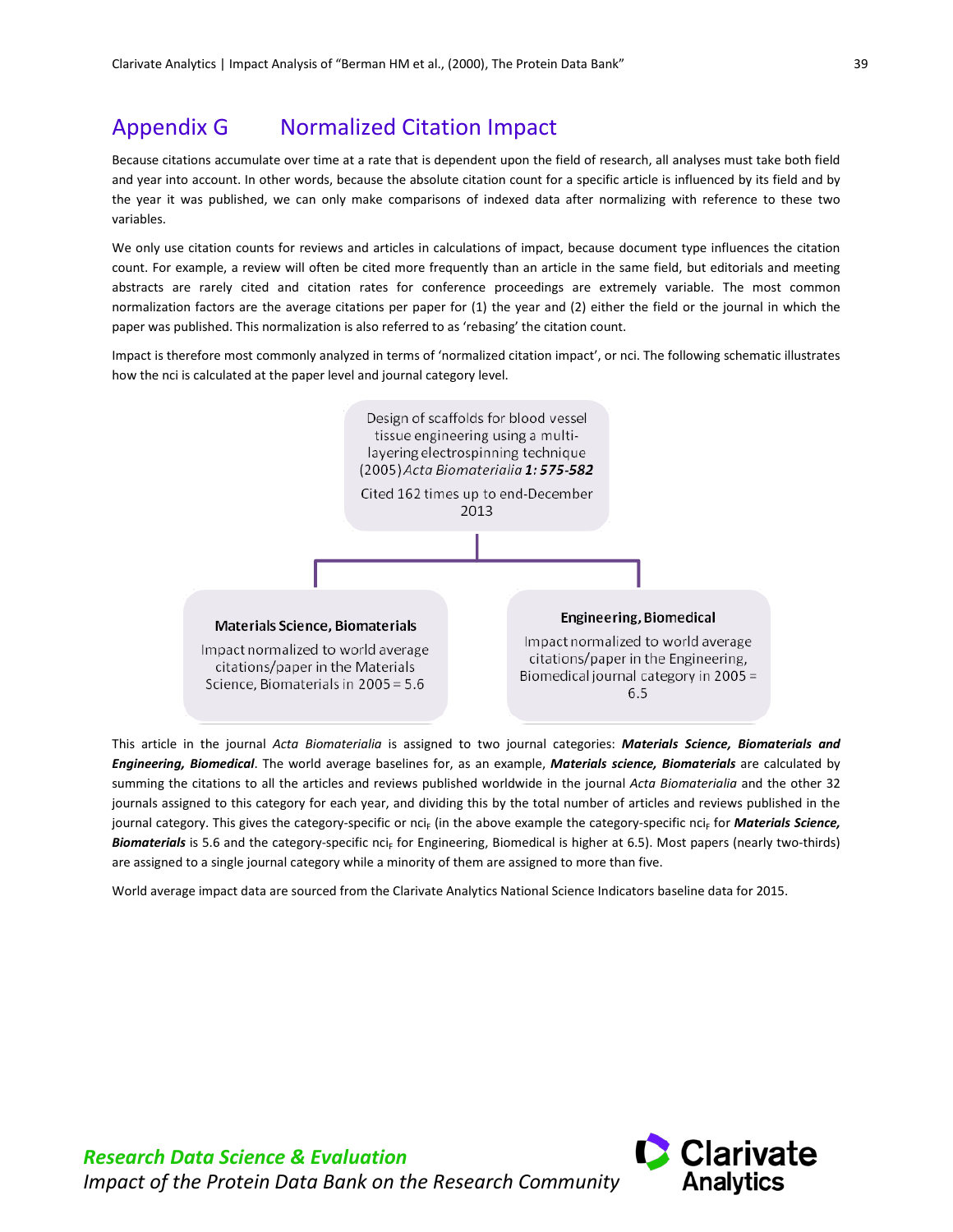# <span id="page-43-0"></span>Appendix H Mean Normalized Citation Impact

Research performance has historically been indexed by using average citation impact, usually compared to a world average that accounts for time and discipline. As noted, however, the distribution of citations amongst papers is highly skewed because many papers are never cited while a few papers accumulate very large citation counts. That means that an average may be misleading if assumptions are made about the distribution of the underlying data.

In fact, almost all research activity metrics are skewed: for research income, PhD numbers and publications there are many low activity values and a few exceptionally high values. In reality, therefore, the skewed distribution means that average impact tends to be greater than and often significantly different from either the median or mode in the distribution. This should be borne in mind when reviewing analytical outcomes.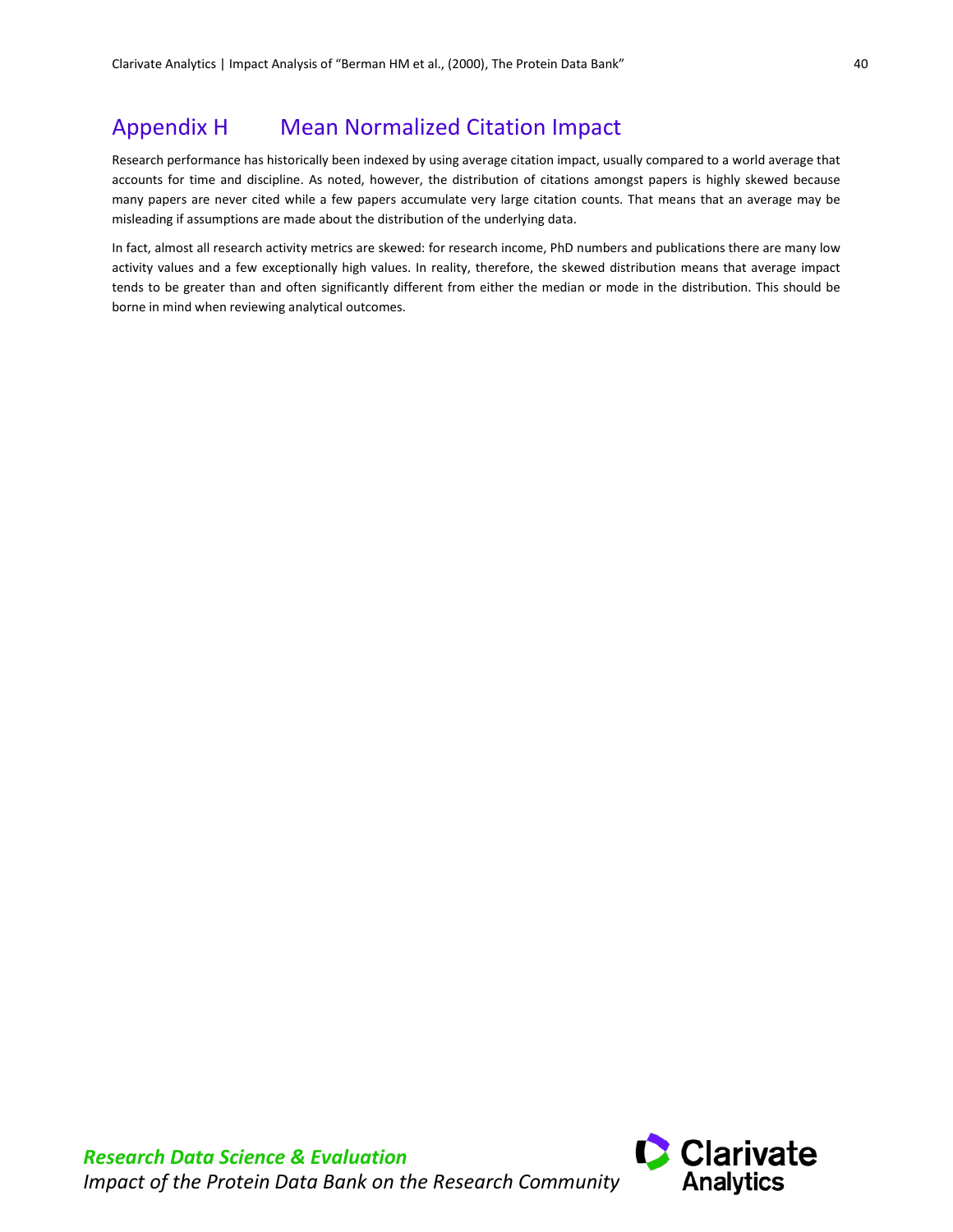# <span id="page-44-0"></span>Appendix I What are Uncited Papers?

It may be a surprise that some journal papers are never subsequently cited after publication, even by their authors. This accounts for about half the total global output for a typical, recent 10-year period.

There is variation in non-citation between countries and between fields. For example, relatively more engineering papers tend to remain uncited than papers in other sciences, indicative of a disciplinary factor but not a quality factor. While there is also an obvious increase in the likelihood of citation over time, most papers that are going to be cited will be cited within a few years of publication.

![](_page_44_Picture_5.jpeg)